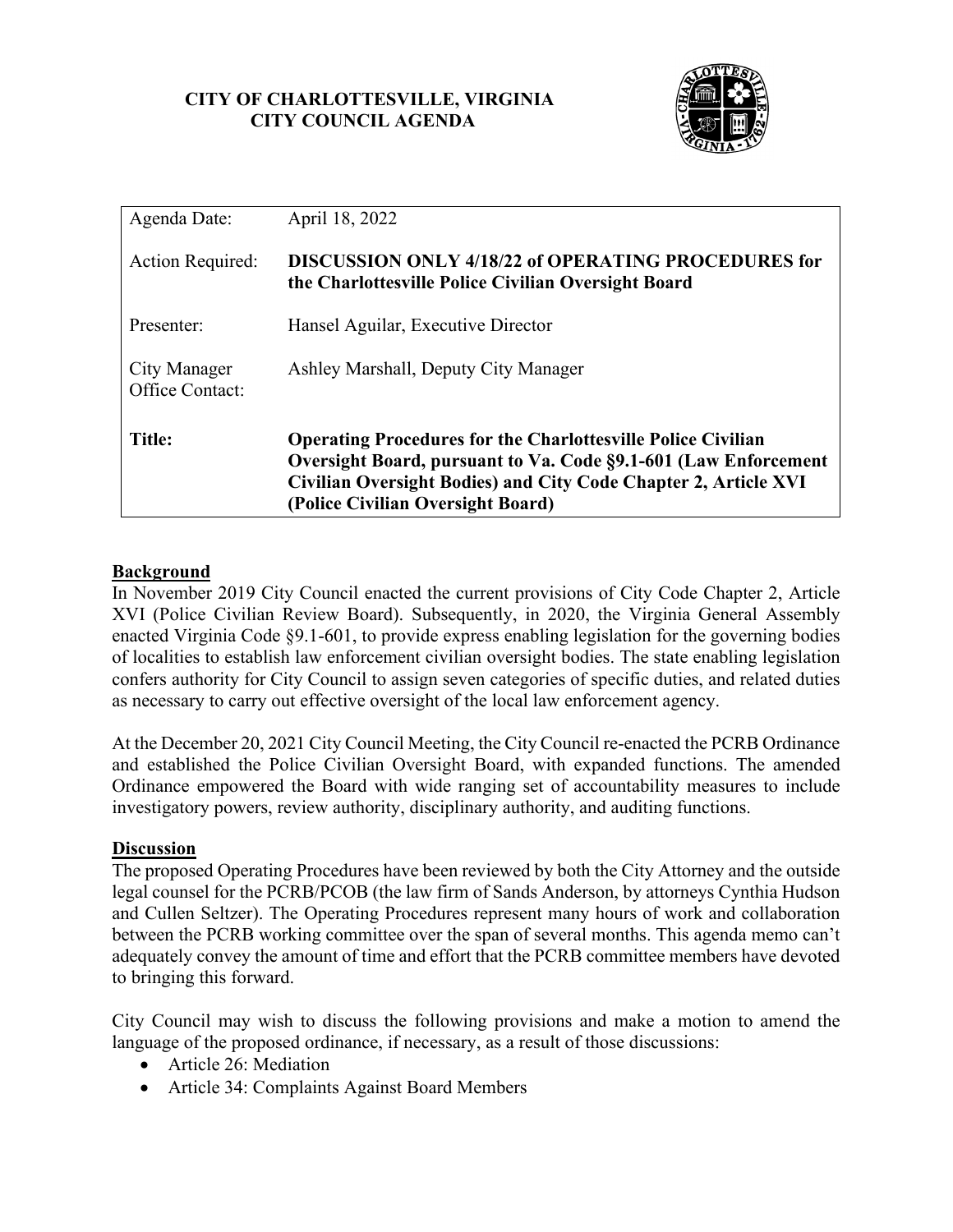## **Budgetary Impact**

A number of the functions authorized within the ordinance have a budgetary impact upon the City (and require additional funding to be allocated to the PCOB budget) if they are to be effectively carried out as contemplated by the ordinance. However, the adoption of this resolution to approve the operating procedures will not, in and of itself, have any budgetary impact.

# **Alignment with Council Vision Areas and Strategic Plan**

Yes**.** Approval of these operating procedures will support:

- **Goal 1: An Inclusive Community of Self-sufficient Residents**. It specifically supports **Goal 1.5 Intentionally address issues of race and equity**. Additionally, the procedures support;
- **Goal 5: A Well-managed and Responsive Organization**. Specifically, the Board will support **Goal 5.4 Foster effective community engagement**

# **Alternatives**

City Council could, by motion, amend any provision(s) within the attached proposed Operating Procedures.

## **Recommendation**

It is recommended that Council should adopt the attached proposed operating procedures.

# **Community Engagement**

The proposed operating procedures have been discussed at several PCRB/PCOB meetings, workshopped by a subcommittee convened by PCOB Chair William Mendez and were publicly discussed and reviewed at the March 10, 2022 PCOB Regular business meeting and the March 23, 2022 Special Meeting.

## **Attachment**

• Proposed Operating Procedures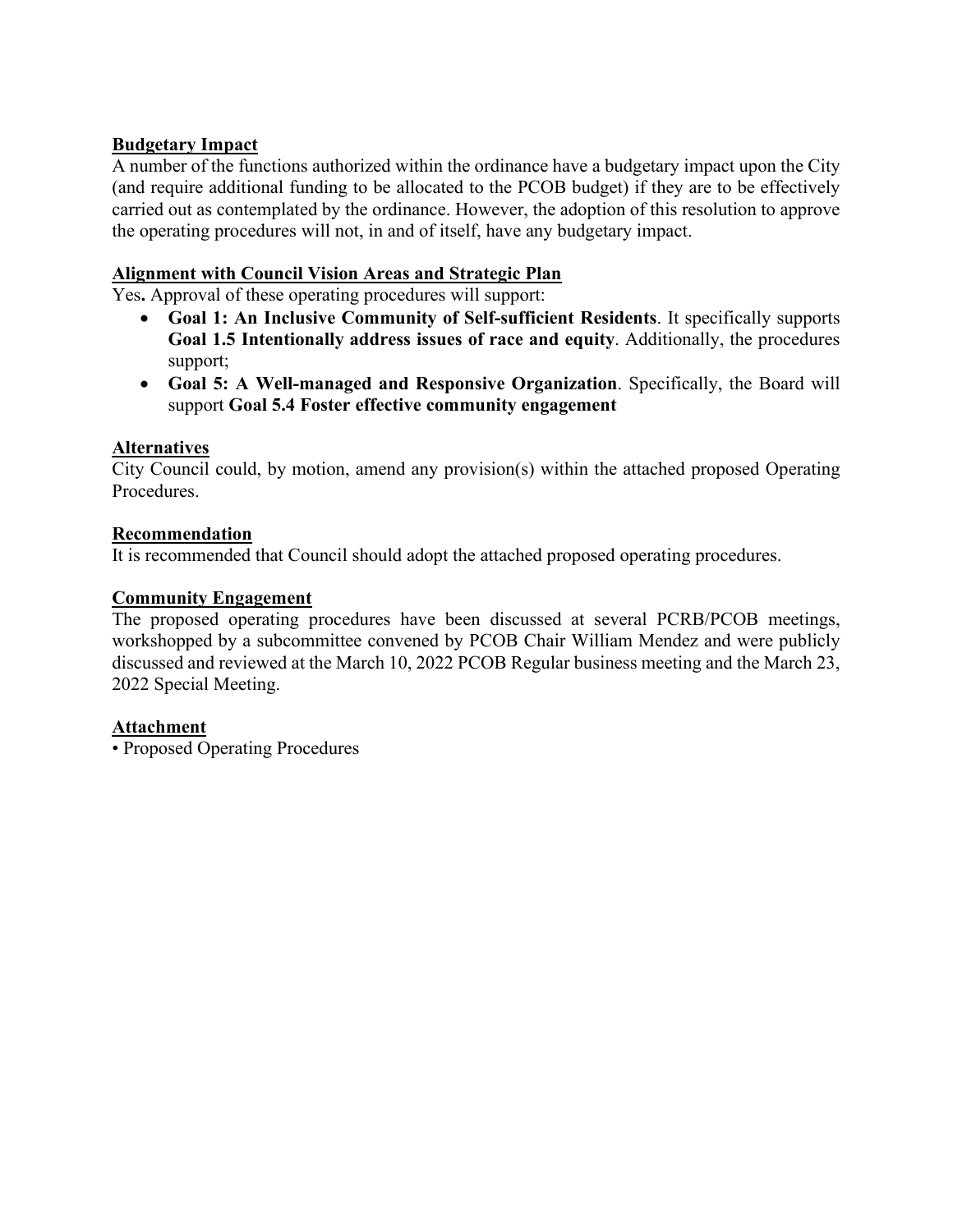# **CITY OF CHARLOTTESVILLE**

# **POLICE CIVILIAN OVERSIGHT BOARD OPERATING PROCEDURES**



# Table of Contents Subject: STANDING TO FILE COMPLAINTS AND REVIEW REQUESTS............................. 15 Subject: REFERRALS TO THE SURROUNDING JURISDICTIONS/ AGENCIES.................... 22 Subject: INVESTIGATION OF POLICIES, PRACTICES AND PROCEDURES ........................ 29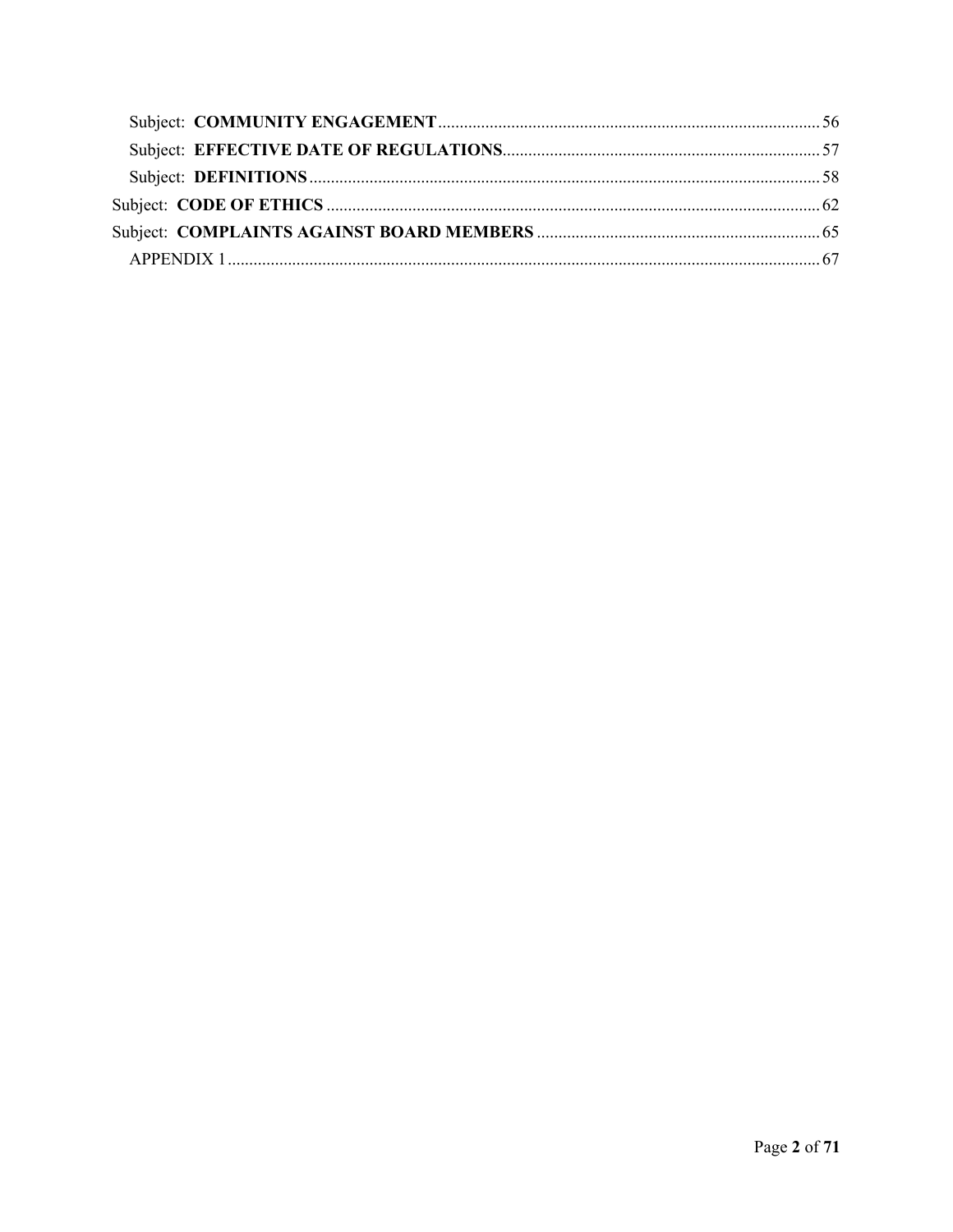<span id="page-4-0"></span>

| Type of Policy: PCOB Operating Procedures                                | Policy No. PCOB-1           |
|--------------------------------------------------------------------------|-----------------------------|
| Subject: POWERS AND DUTIES                                               |                             |
| Approval: City Council Resolution, as required per Va. Code \$9.1-601(D) | <b>Approval Date: DRAFT</b> |
|                                                                          | <b>Effective Date:</b>      |

The powers and duties of the Police Civilian Oversight Board (PCOB) are set forth within Virginia Code

§9.1-601 and within Charlottesville City Code Chapter 2, Article XVI, Sections 2-450 through 2-468,

hereinafter known as the enabling ordinance.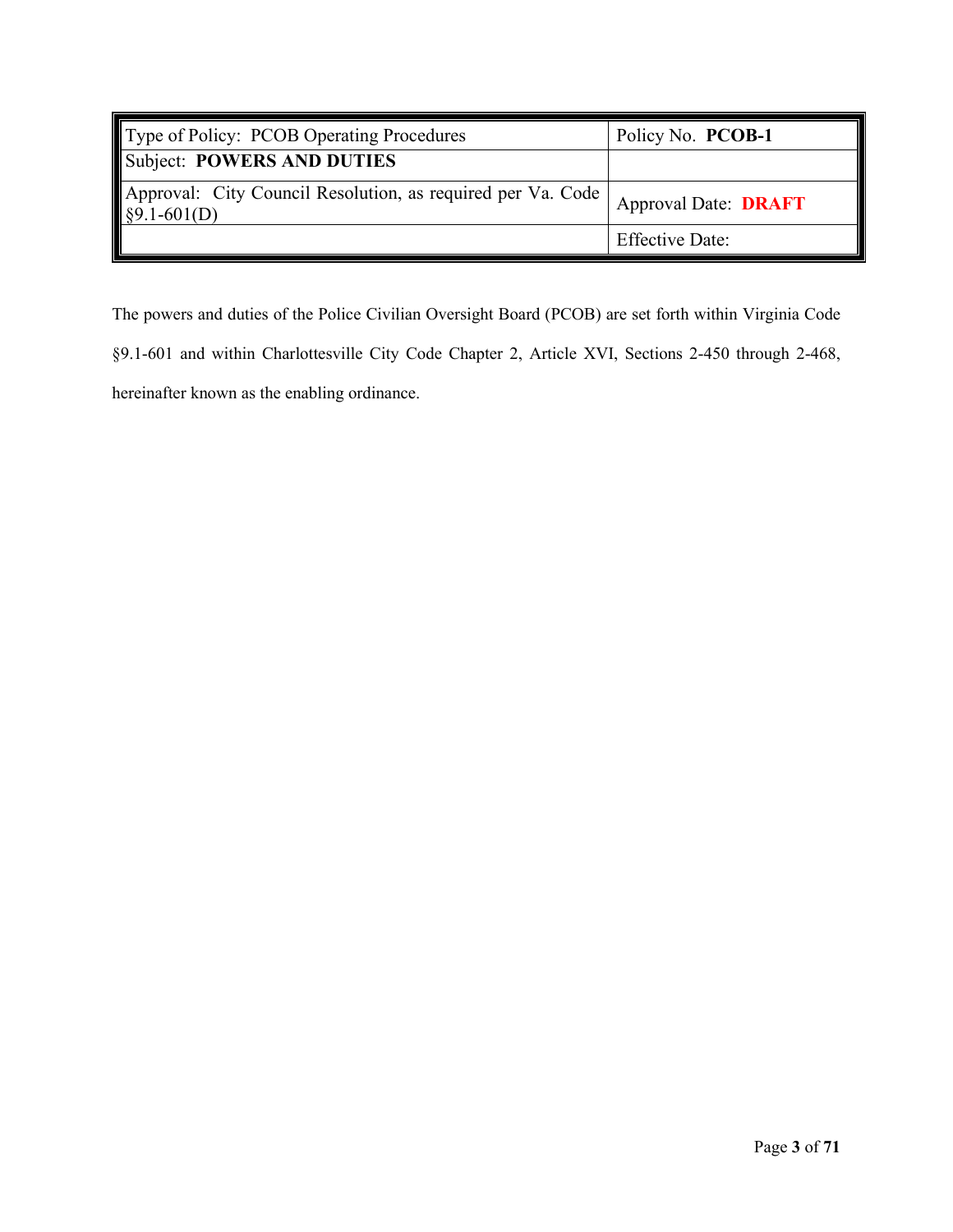<span id="page-5-0"></span>

| Type of Policy: PCOB Operating Procedures                               | Policy No. PCOB-2           |
|-------------------------------------------------------------------------|-----------------------------|
| Subject: PURPOSE                                                        |                             |
| Approval: City Council Resolution, as required per Va. Code §9.1-601(D) | <b>Approval Date: DRAFT</b> |
|                                                                         | <b>Effective Date:</b>      |

The purpose of the Board is to establish and maintain trust between and among the Charlottesville Police Department, the City Council, the City Manager, and the public (§2-450 of the enabling ordinance.) In furtherance of that goal, the Board shall provide objective and independent civilian-led oversight of the Charlottesville Police Department (the "CPD") in an effort to enhance transparency and trust, to promote fair and effective policing, and to protect the civil and constitutional rights of the people of the City of Charlottesville. The Board's functions, as outlined below, shall pursue the following principles and objectives:

- **A.** Ensuring that police officers act with integrity and treat every person with equal dignity;
- **B.** Empowering and inspiring self-governance and a culture of mutual respect;
- **C.** Seeking social and racial justice;
- **D.** Engaging in community outreach and amplifying the voices of the socially, politically, and economically disenfranchised;
- **E.** Listening to and building cooperation between all stakeholders to find and develop common ground and public purpose;
- **F.** Championing just, equitable, and legitimate policing policies and practices; and
- **G.** Processing complaints, reviewing police practices and internal investigations, issuing findings, writing public reports, and making recommendations.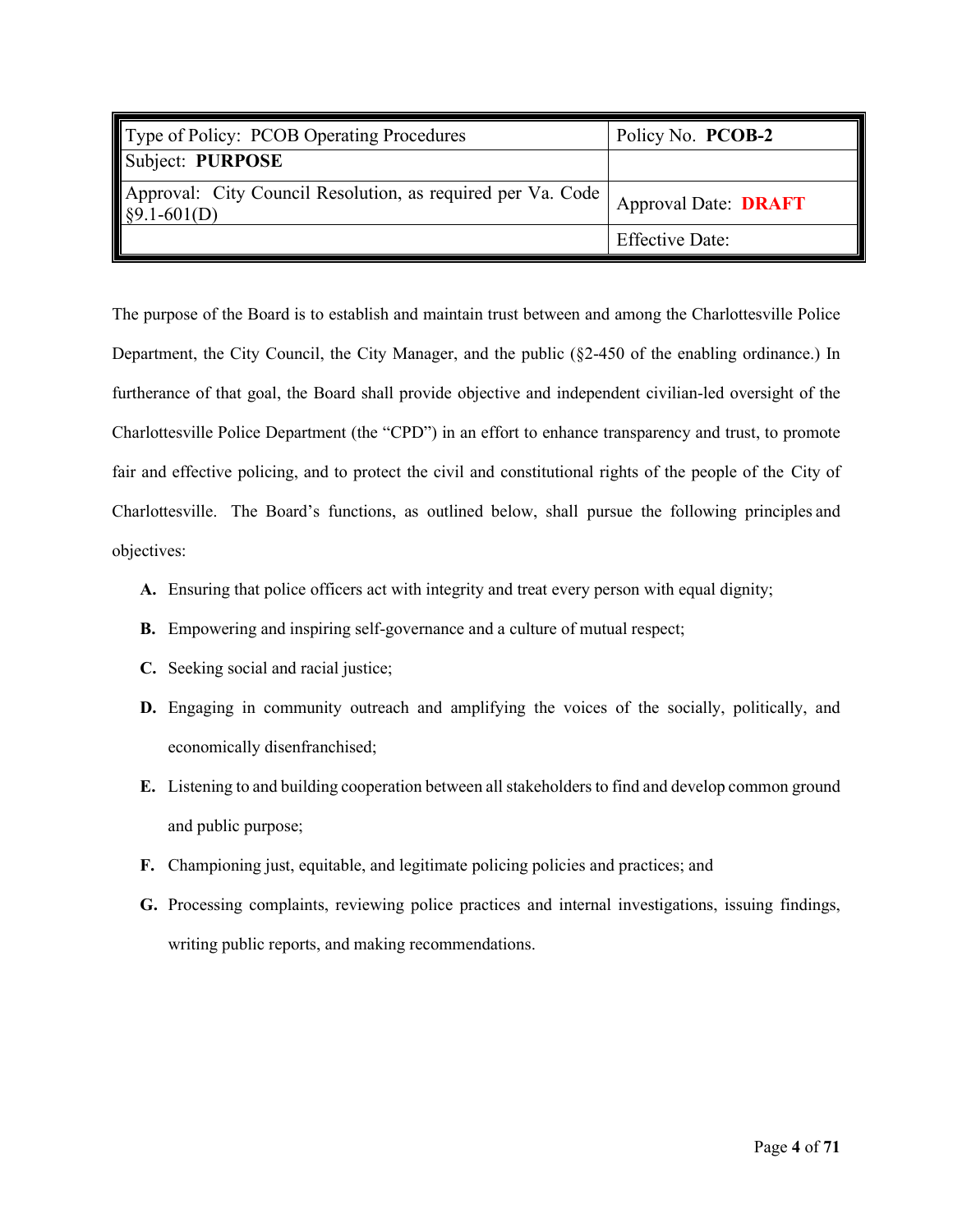<span id="page-6-0"></span>

| Type of Policy: PCOB Operating Procedures                                           | Policy No. PCOB-3           |
|-------------------------------------------------------------------------------------|-----------------------------|
| Subject: BOARD MEMBERSHIP                                                           |                             |
| Approval: City Council Resolution, as required per Va. Code<br>$\sqrt{$9.1-601(D)}$ | <b>Approval Date: DRAFT</b> |
|                                                                                     | <b>Effective Date:</b>      |

- A. **Appointment and Terms.** Board members will be appointed by the City Council, after an open application process, for staggered three-year terms, as described in  $\S$  2-453(a) of the enabling ordinance.
- B. **Composition.** The Board shall consist of up to seven voting members and one nonvoting member. The Board shall reflect the demographic diversity of the City of Charlottesville, as defined in § 253(b) of the enabling ordinance.
- C. **Conduct.** Each member of the PCOB shall conduct themselves in accordance with applicable state statutes, and with the provisions of Charlottesville City Code Chapter 2, Article XVI. (A board member's failure to adhere to applicable law may result in civil or criminal proceedings against the member, or lawsuits against the City government).
- D. Each member of the PCOB shall execute and comply with the terms of a Confidentiality Agreement, to carry out the requirements of City Code Sec. 2-453(e)
- E. Each member shall adhere to the PCOB Code of Ethics found in Article 34.
- F. **Conditions for Removal.** Members of the PCOB serve at the pleasure of the City Council. The following conduct shall be specific grounds for removal from office (but are not intended as an exclusive list of the potential grounds for removal):
	- i. Violation of any confidentiality obligations required by law, or set forth within City Code Chapter 2, Article XVI;
	- ii. Ex parte communications with persons who have matters pending before the PCOB;
	- iii. Neglect of duties (including, without limitation, absence from three (3) consecutive PCOB meetings, or absence from four (4) PCOB meetings within any 12-month period);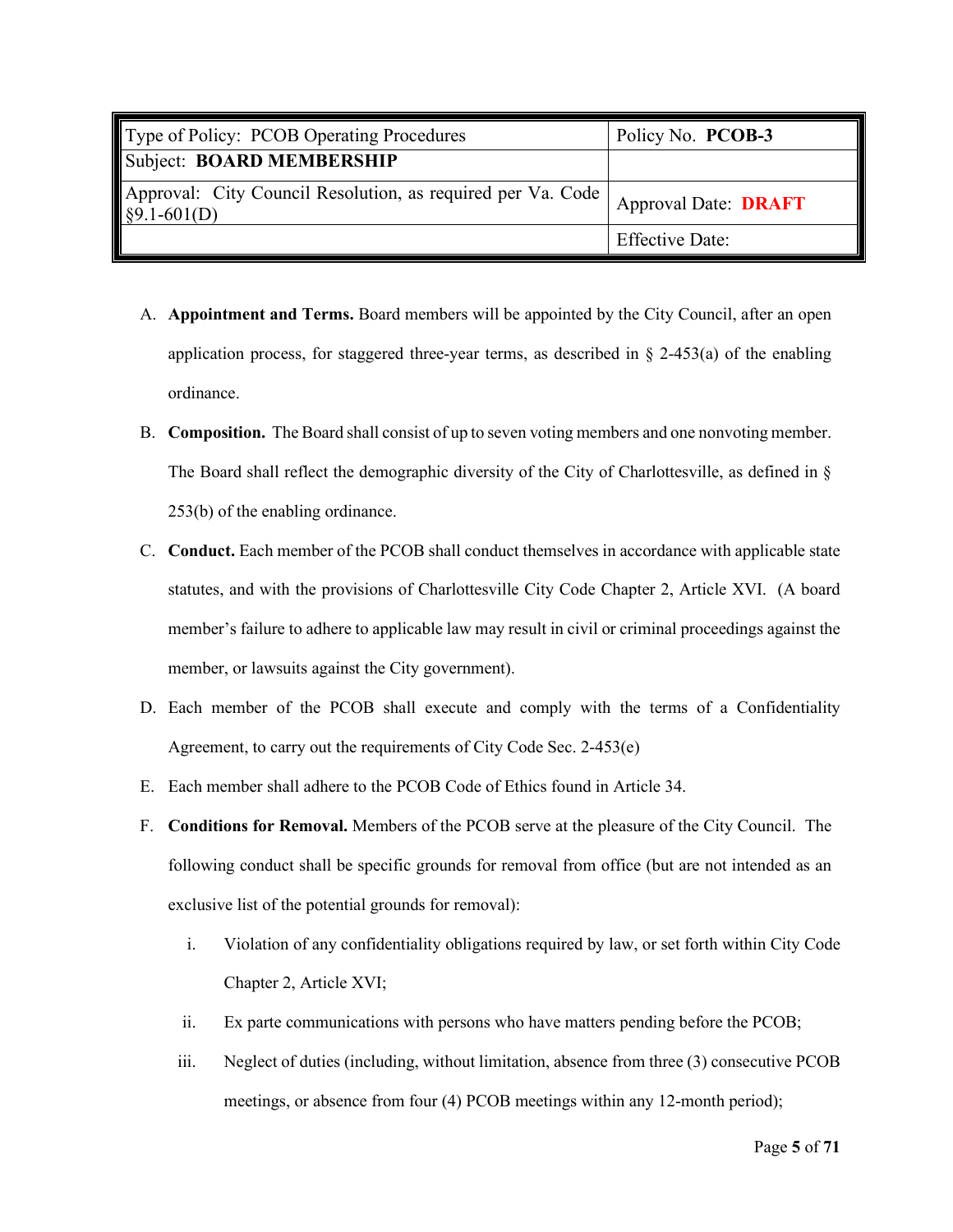- iv. Failure to adhere to the Code of Ethics set forth within these procedures;
- v. Failure to comply with any law(s) applicable to the transaction of the PCOB's business or to the member's service as a public official (including, without limitation: violation of the Virginia State and Local Government Conflicts of Interest Act, violation of the Virginia Freedom of Information Act); or
- vi. Any other action that constitutes either misfeasance or malfeasance of or in performance of a PCOB member's duties.
- G. **Resignation.** A Board member my resign at any time by doing so in writing (or by electronic means.) The resignation will take effect immediately upon notification of the Executive Director or Board Chair.
- H. **Continued Service.** Members appointed by City Council to the PCOB shall serve their terms in office. In the event that a member's term has expired, the member may continue to serve in a holdover capacity until they are either re-appointed by Council, or until Council has appointed a different person to fill the succeeding term.
- I. **Election and Terms of Officers.** The Chair and Vice Chair of the Board shall be electedat the first regular meeting of each calendar year and shall serve for terms of one year. No Board Member shall serve more than two consecutive terms as Chair. The election shall proceed as follows:
	- i. The current Chair will ascertain if a quorum of the Board is present. If not, the election of officers will be postponed until the next regular meeting at which a quorum is present.
	- ii. The current Chair will open the floor to nominations for the coming year's Chair. Nominationsshall remain open until no more nominations are received.
	- iii. The current Chair will then open the floor to nominations for the coming year's Vice Chair. Nominations shall remain open until no more nominations are received.
	- iv. Members may decline nominations for Board offices at any time until the members are polled.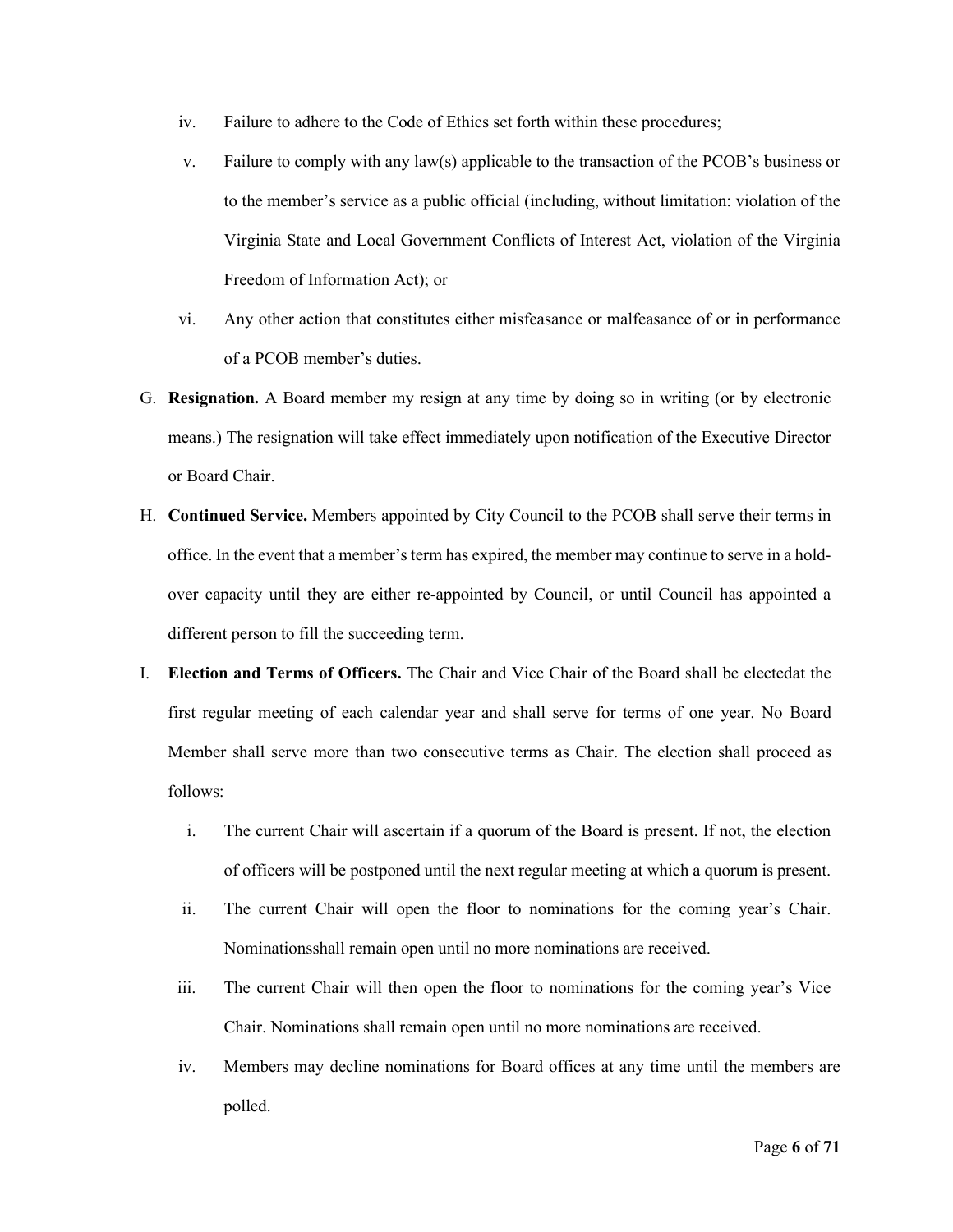- v. When nominations are completed, the Executive Director shall poll the members as to which nominee they prefer for Chair. After all members of the Board have voted for Chair, the Executive Director shall poll the members as to which nominee they prefer for Vice Chair. Members may abstain from voting for Chair and Vice Chair if they choose.
- vi. The Office of Chair and Vice Chair will be awarded to the nominees with the most votes for each office.
- vii. The current Chair may second nominations and vote in the election of officers.
- J. **Duties of Officers.** The Chairperson shall preside over all Board meetings at which they are present. Additionally, the Chairperson shall prepare all Board meeting agendas in consultation with Board professional staff members. The Chairperson shall also draft all Board communications and serve as the Board's media point of contact. Finally, the Chairperson may assign ad hoc tasks to one or more Board members.

The Vice-Chairperson shall preside over all Board meetings in the absence of the Chairperson and shall perform any other duties delegated to them by the Chairperson. The Vice-Chairperson shall take minutes at all Board public meetings unless the Board votes to allow its Executive Director to take minutes.

#### **K. Committees and Advisory Panels.**

i. **Committees**. The Board may establish committees and advisory panels to aid in the fulfillment of its mission. Committees may be ad hoc or permanent. Any member of the Board may propose the formation of a committee to address specific topics or tasks. Proposals should be in writing and indicate the mission and scope of the committee, the duration of its activities, and resources required to fulfill its objectives. The Board shall approve the formation of committees by majority vote. Membership on committees shall be voluntary and limited to members of the Board.

The members of each committee shall select a committee Chair. The committee Chair shall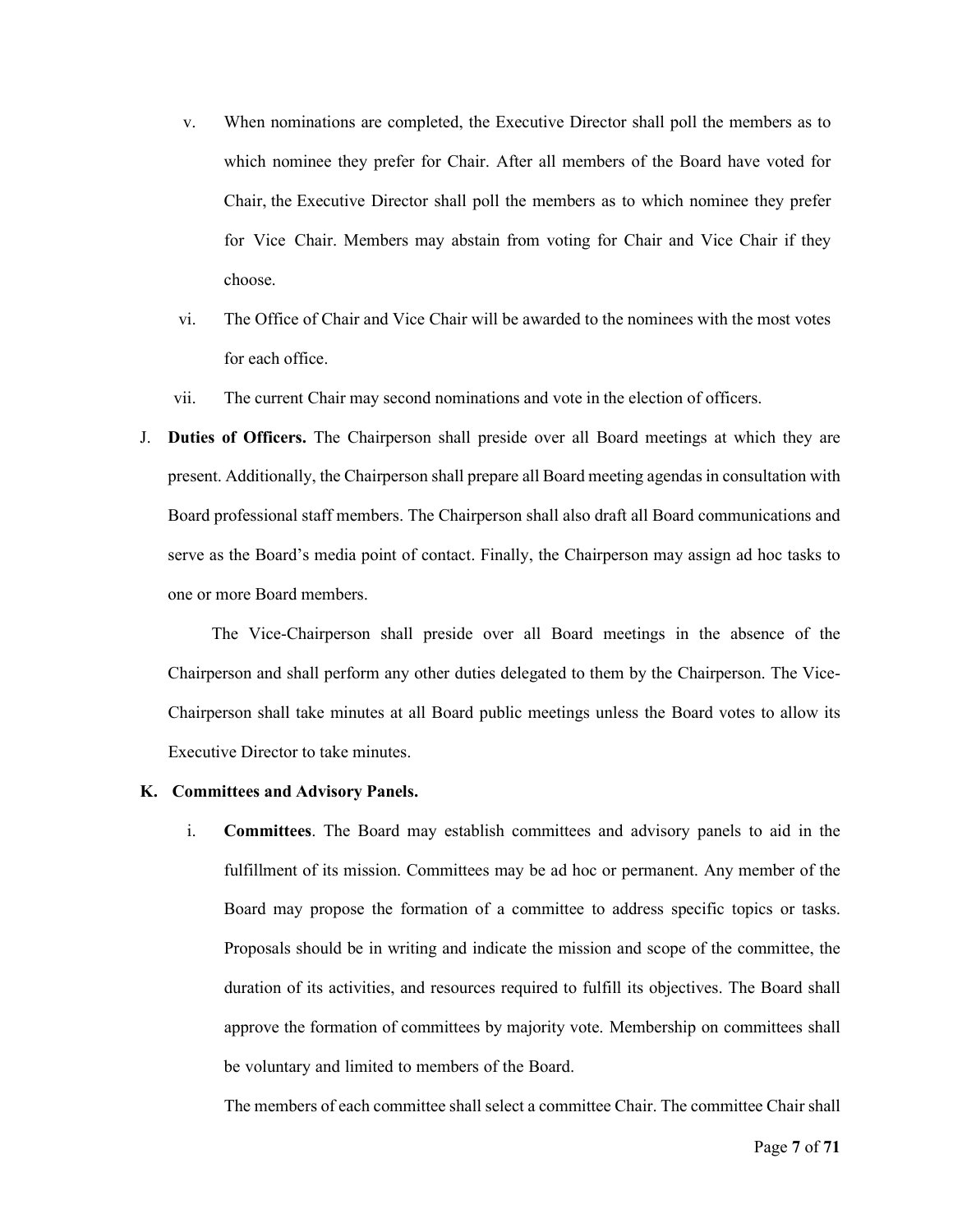report periodically to the full Board regarding the activities undertaken by their committee and progress made towards their stated goals. The status of permanent committees shall be reviewed annually and may be terminated by Majority vote of the Board. Ad hoc committees will expire when their stated objectives have been fulfilled or when they are terminated by majority vote of the Board.

- ii. **Advisory Panels**. The Board may also establish advisory panels to expand and facilitate interactions with the public on issues related to police oversight. Members may propose theestablishment of advisory panels in the same manner as for committees; proposals should describe the nature of the panel's mission and the target audience for Board outreach and, ifpossible, public volunteers or organizations who will be participating in the panel. The formation of advisory panels shall be approved by a majority vote of the full Board. Advisorypanel members may choose a Chair, Secretary, or other leadership from among themselves;non-Board members may act in leadership positions in advisory panels, as long as such leadership does not constitute a conflict of interest. Advisory panels may not exercise powers specifically delegated to the Board.
- iii. **FOIA Compliance**. Board members serving on committees and advisory panels must adhereto all applicable requirements of the Virginia Freedom of Information Act (§ 2.2- 3700 et seq.)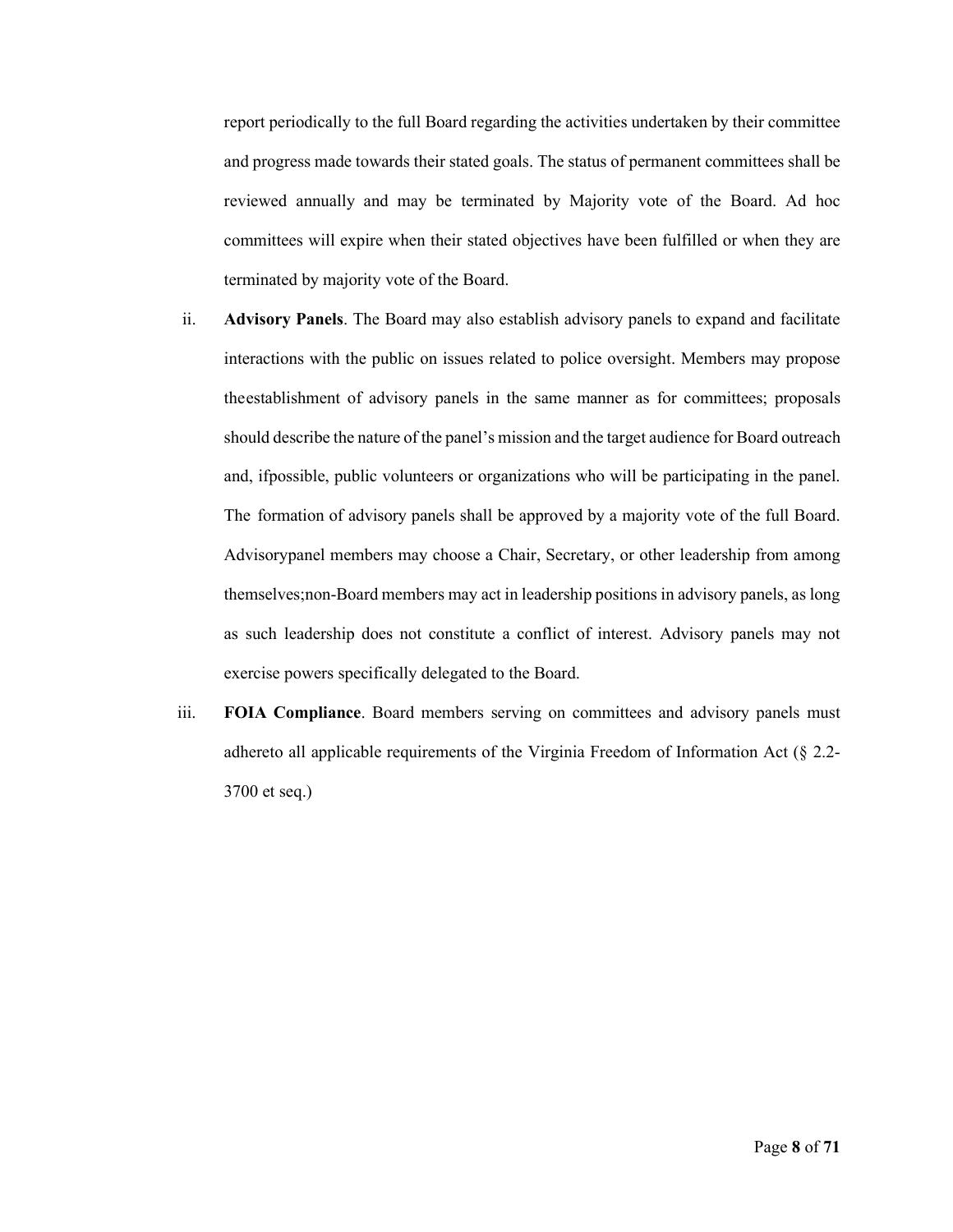<span id="page-10-0"></span>

| Type of Policy: PCOB Operating Procedures                                    | Policy No. PCOB-4           |
|------------------------------------------------------------------------------|-----------------------------|
| Subject: MEETINGS OF THE BOARD                                               |                             |
| Approval: City Council Resolution, as required per Va. Code<br>$§9.1-601(D)$ | <b>Approval Date: DRAFT</b> |
|                                                                              | <b>Effective Date:</b>      |

- A. **Regular Meetings.** Regular Meetings shall be held once per month on a schedule that is convenient to Board members. The time and location of the meetings will be determined by consultation between the Board and the City Manager. The Board may by majority vote change the time and place of regular meetings.
- B. **Special Meetings**. Special Meetings may be called by the Board Chair or by request of any two Board members to the Chair or Executive Director.
- C. **Notice.** Public notice of regular meetings must be provided per City policy [and VA FOIA?]. Whenever possible, the Board shall provide written summaries of proposed agenda items as part of the agenda package. Public notice of special meetings must be provided at the same time as notice is provided to the Board Members.
- D. Meeting Procedures. Roberts' Rules of Order 12<sup>th</sup> Edition, Sec. 49:21 Rules for Small Boards shall be used as guidance for the conduct of meetings. During meetings:
	- i. Board members must be recognized by the Chair before speaking or introducing motions.
	- ii. The Chair will recognize members in order which they ask to be heard.
	- iii. The Chair may participate in discussions and vote on motions but must relinquish the gavel if he/she wishes to introduce a motion.
	- iv. The Chair will work to assure that the opinions of all members are heard.
	- v. Board members are expected conduct themselves civilly and respectfully.
- E. **Public Comment Period.** At least one public comment period will be held at each regular and special meeting of the Board. More than one comment period may be held at the discretion of the chair. If two or more comment periods are scheduled, the Chair may limit the subjects of comments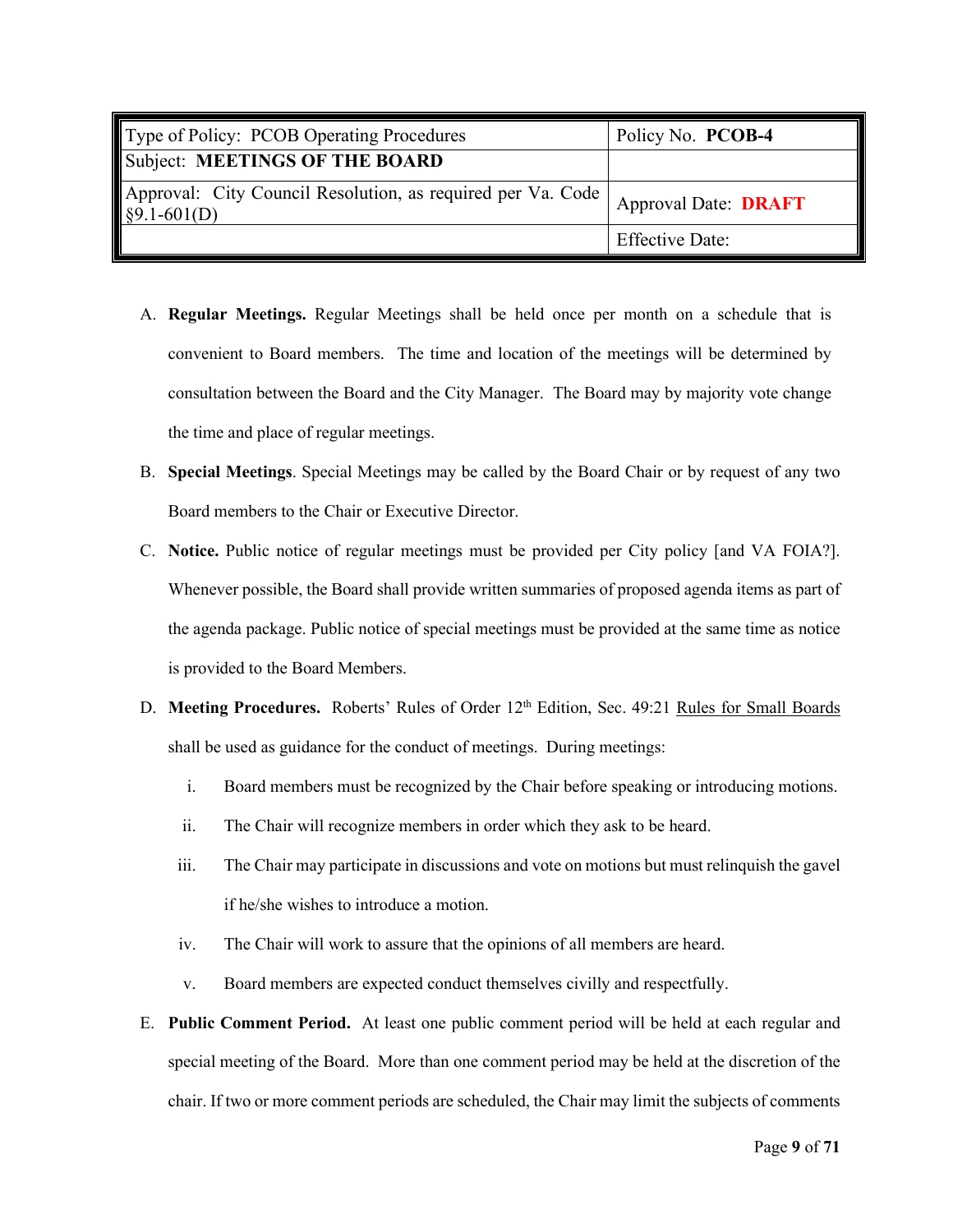to items on the agenda in one comment session. During public comment periods, participants will be called on in the order that they request to be recognized. Each commenter will be limited to three minutes. Individuals may ask to be recognized more than once during a meeting or during a comment period; such individuals may be recognized by the chair, time permitting, after all others have had one chance to speak. The Board will develop and publish guidelines for public participation during its meetings.

F. **Minutes.** Minutes of regular and special meetings shall be taken by the Vice Chair or, if delegated by the Board, the Executive Director, as described in §2-454(d) of the enabling ordinance.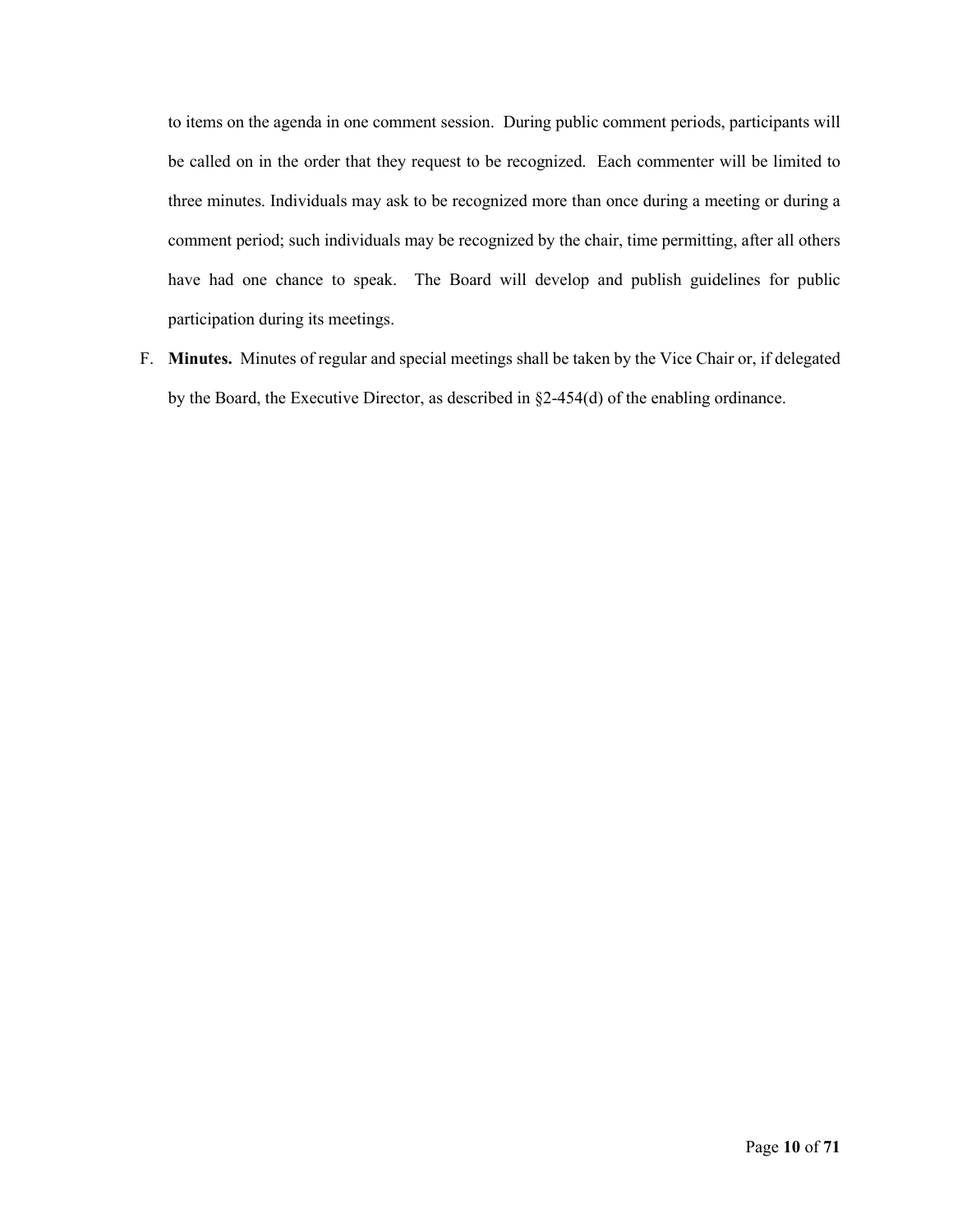<span id="page-12-0"></span>

| Type of Policy: PCOB Operating Procedures                                             | Policy No. PCOB-5           |
|---------------------------------------------------------------------------------------|-----------------------------|
| Subject: EXECUTIVE DIRECTOR                                                           |                             |
| Approval: City Council Resolution, as required per Va. Code  <br>$\sqrt{$9.1-601(D)}$ | <b>Approval Date: DRAFT</b> |
|                                                                                       | <b>Effective Date:</b>      |

- A. **Appointment.** The City Manager shall appoint an Executive Director with the approval of a majority vote of the City Council, as described in §2-455 of the enabling ordinance.
- B. **Duties.** As authorized in §2-455, the Executive Director shall support the Board in the implementation and exercise of all its functions authorized under this ordinance and to undertake or ensure the performance of specific tasks assigned by the Board, including the monitoring of investigations conducted by the Department. If authorized by the City Manager or their designee, the Executive Director may engage the services of such investigators as may be necessary to perform the Executive Director's duties to conduct or to monitor investigations. Specifically, the Executive Director shall support the Board in the areas listed below and as detailed in the Division of Labor Protocol found in Appendix 1:
	- i. Board Meetings
	- ii. Investigations
	- iii. Disciplinary Recommendations
	- iv. Auditing
	- v. Review
	- vi. Mediation
	- vii. Subpoenas
	- viii. Annual Expenditures
	- ix. Committees
	- x. Advisory Panels
	- xi. Forums
	- xii. Commendations
	- xiii. Interdepartmental Relations
	- xiv. External Relations
	- xv. Training
	- xvi. Issue and Policy Management
	- xvii. Staff Management
	- xviii. Annual Report
	- xix. Strategic Vision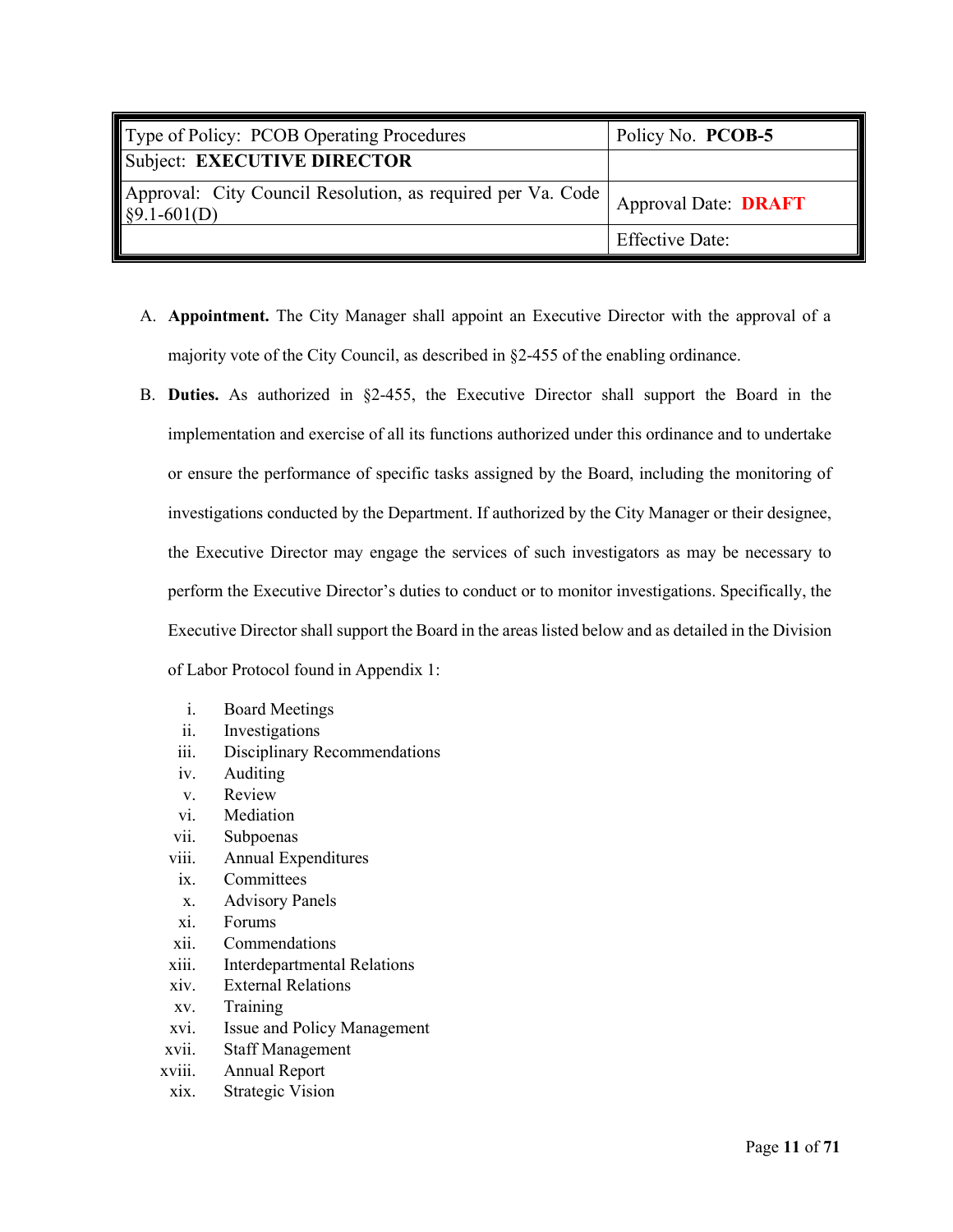- xx. Legal Compliance xxi. Budget
- xxii. Special Projects
- xxiii. Fundraising
- C. **Supervision**. The City Manager shall supervise the work of the Executive Director and may delegate that responsibility to a Deputy City Manager. The City Manager's annual evaluation of the Executive Director's performance shall consider a written performance review submitted by the Board to the City Manager. The Board may request that the City Manager meet with the Board's Chair to discuss the Executive Director's performance.
	- i. A written performance review by the Board shall include input and review of all Board members.
	- ii. Prior to meeting with the City Manager, the Board Chair shall have a shall solicit comments from each Board member to ensure all positions are represented.
- D. **Vacancy.** If there is a vacancy in the position of Executive Director, the City Manager or their designee may designate some other City employee who is not an employee of the Department to act as Executive Director until a new Executive Director is hired.
	- i. The City Manager shall consult with the Chair to assess the needs of the Board and determine the "best fit" for "acting Executive Director".
	- ii. The City Manager shall fill the position as soon as practicable but shall not delay the selection of a new Executive Director more than 6 months from the beginning of the vacancy. The City Manager shall submit a written explanation to City Council if there is a delay in the selection of the Executive Director beyond this period. The written explanation shall specify an action plan to expedite the selection of the Executive Director.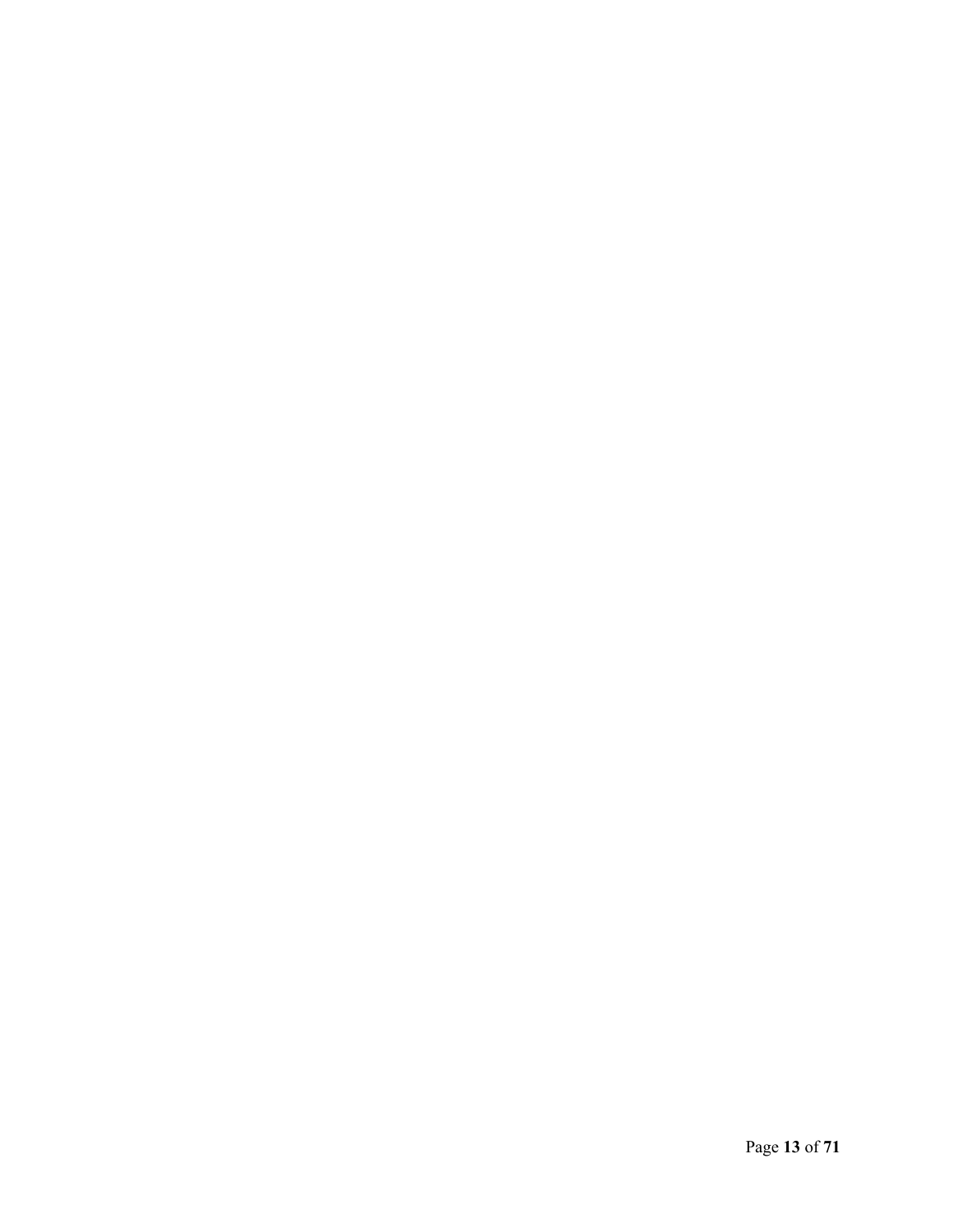<span id="page-15-0"></span>

| Type of Policy: PCOB Operating Procedures                               | Policy No. PCOB-6           |
|-------------------------------------------------------------------------|-----------------------------|
| Subject: JURISDICTION                                                   |                             |
| Approval: City Council Resolution, as required per Va. Code §9.1-601(D) | <b>Approval Date: DRAFT</b> |
|                                                                         | <b>Effective Date:</b>      |

The Board's jurisdiction extends to all civilian complaints alleging misconduct by sworn officers and civilian employees of the Charlottesville Police Department, irrespective of duty status. For purposes of this Article, "misconduct" is defined as any conduct actionable under CPD General Orders 517.00 (Disciplinary Procedures) Parts 1 and 2, 400.05 (Bias-Based Policing), and 400.00 (Code of Conduct), as amended, as well as any other violation of procedures and policies applying to police conduct. The Board may also independently investigate incidents, including the use of force by a law enforcement officer, death or serious injury to any individual held in custody, or serious abuse of authority or misconduct, allegedly discriminatory stops, and other incidents regarding the conduct of law enforcement officers and civilian employees of the Department.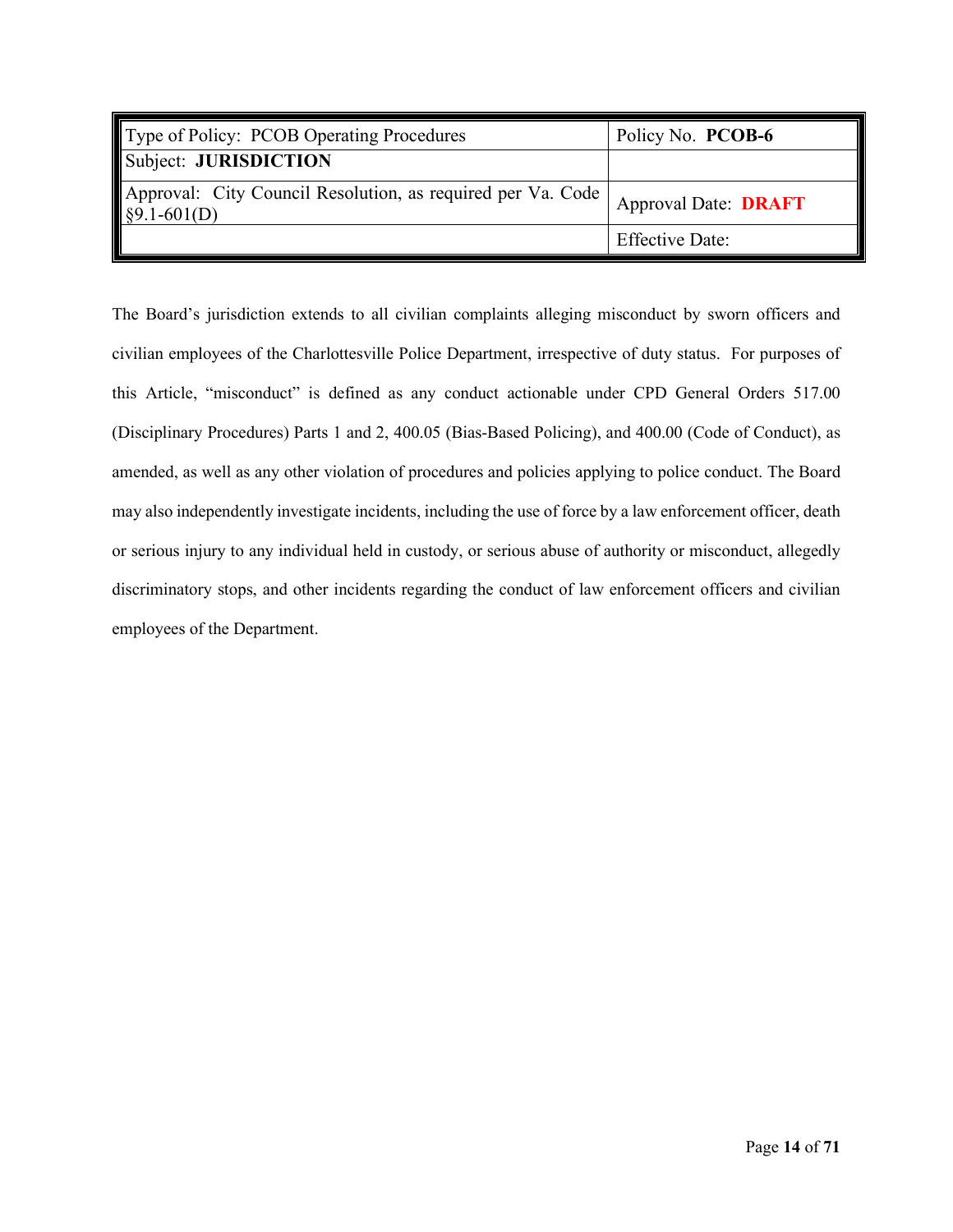<span id="page-16-0"></span>

| Type of Policy: PCOB Operating Procedures                                         | Policy No. PCOB-7           |
|-----------------------------------------------------------------------------------|-----------------------------|
| Subject: STANDING TO FILE COMPLAINTS AND<br><b>REVIEW REQUESTS</b>                |                             |
| Approval: City Council Resolution, as required per Va. Code  <br>$\S9.1 - 601(D)$ | <b>Approval Date: DRAFT</b> |
|                                                                                   | <b>Effective Date:</b>      |

- A. **Complaints**. The following have standing to have their complaints alleging misconduct by sworn officers or civilian employees considered by the PCOB:
	- i. Any individuals directly affected by incidents of police misconduct (who were physically present and in physical or verbal contact with police during the alleged misconduct)
	- ii. Designated representatives of individuals affected by police misconduct
	- iii. Parents, guardians, legal custodians of minors or persons under a disability who have alleged to have been victims of police misconduct.
	- iv. Any witnesses to incidents of police misconduct who were present during the alleged misconduct
	- v. Any individual with material information concerning police misconduct
- B. **Review Requests**. Any individual whose complaint has been investigated by the Charlottesville Police Department had standing to file a review request.
- C. **Timeliness.** Complaints must be filed with one year (365 days) of any incident of alleged police misconduct. Review requests must be filed within 75 days of the issuance of a Closure Letter by the Charlottesville Police Department. The CPD must make a good faith effort to ensure that the closure letter has been received by the complainant. The Board may extend the above deadlines for cause, as stated in  $\S$  2-458(D) of the enabling ordinance.
- D. **Permission to file on behalf of another individual.** Representatives filing complaints or review requests on behalf of others must have written approval to do so from the individual directly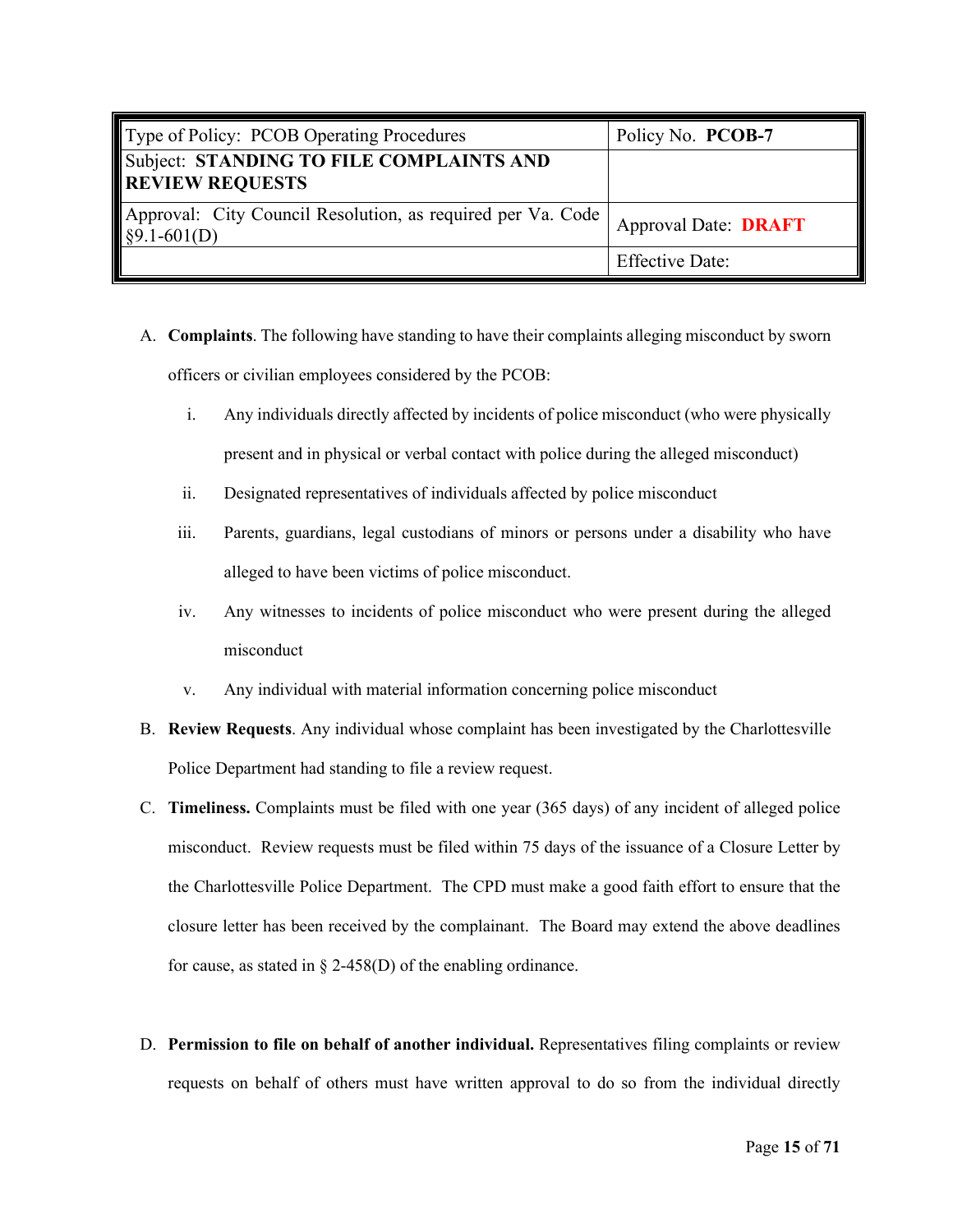affected by police misconduct. The Executive Director shall ascertain if such approval has been given.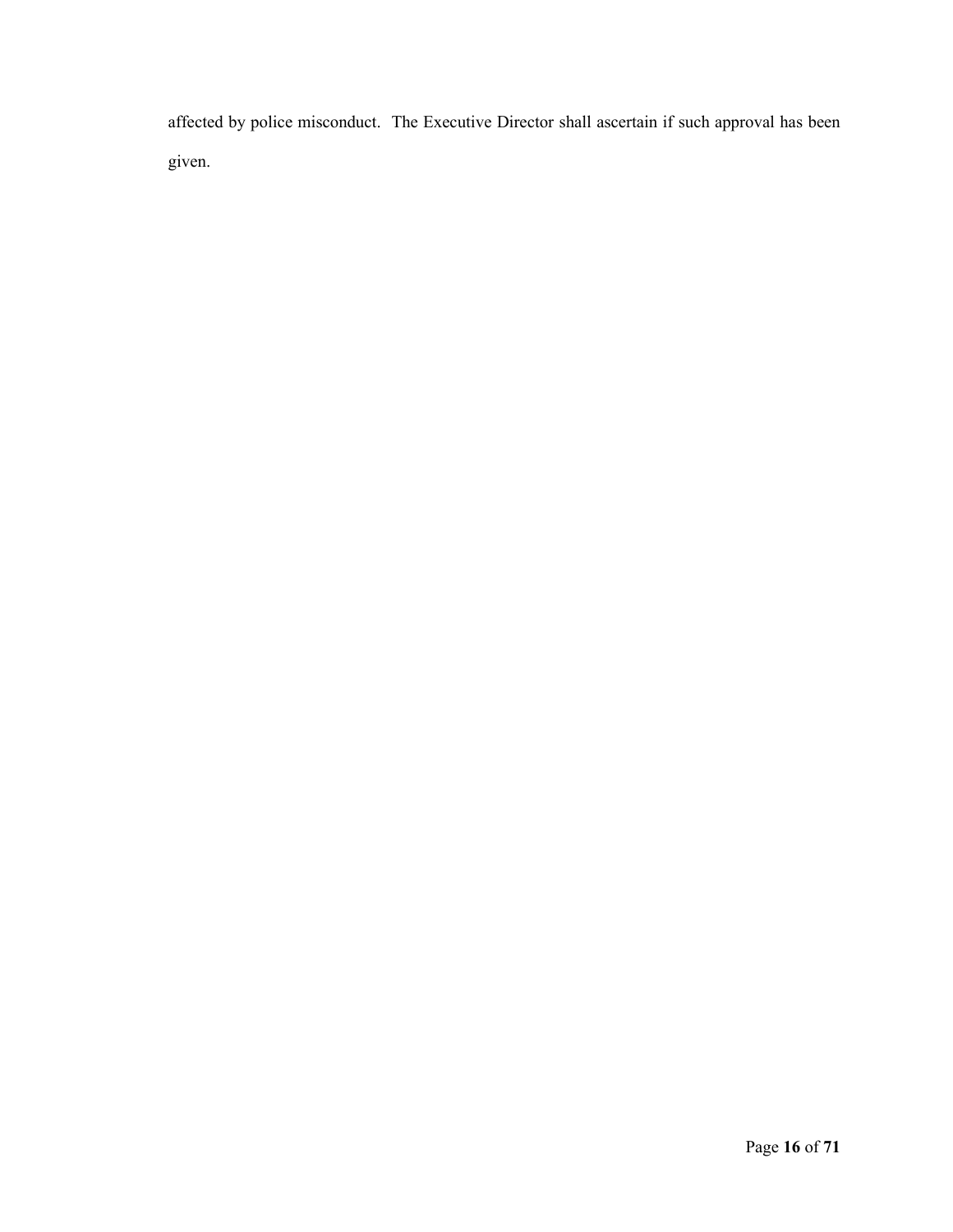<span id="page-18-0"></span>

| Type of Policy: PCOB Operating Procedures                                | Policy No. PCOB-8           |
|--------------------------------------------------------------------------|-----------------------------|
| Subject: FILING COMPLAINTS                                               |                             |
| Approval: City Council Resolution, as required per Va. Code \$9.1-601(D) | <b>Approval Date: DRAFT</b> |
|                                                                          | <b>Effective Date:</b>      |

The process, as set out in detail in a Standard Operating Procedure established by the City Manager in consultation with the Chief of Police and the Executive Director, shall permit Complainants to file Complaints online, in writing, or orally. The SOP permits the Complainant to choose whether the Complaint will be investigated by the Board only or by the Department with monitoring by the Executive Director. Regardless of how a Complaint is received, it shall be promptly provided to the Department and to the Executive Director. The Executive Director, in consultation with the Board, may decline to investigate a Complaint.

- A. **Exclusions**. The Board shall not consider complaints, incidents, claims or listed in Charlottesville Code 2-458(c.)
- B. **Exceptions to time limits**. The Board may review investigations beyond the time limits specified in Section 2-458 if:
	- i. The board determines that there is good reason for doing so, or
	- ii. As part of an audit taking place under Section 2-462(b).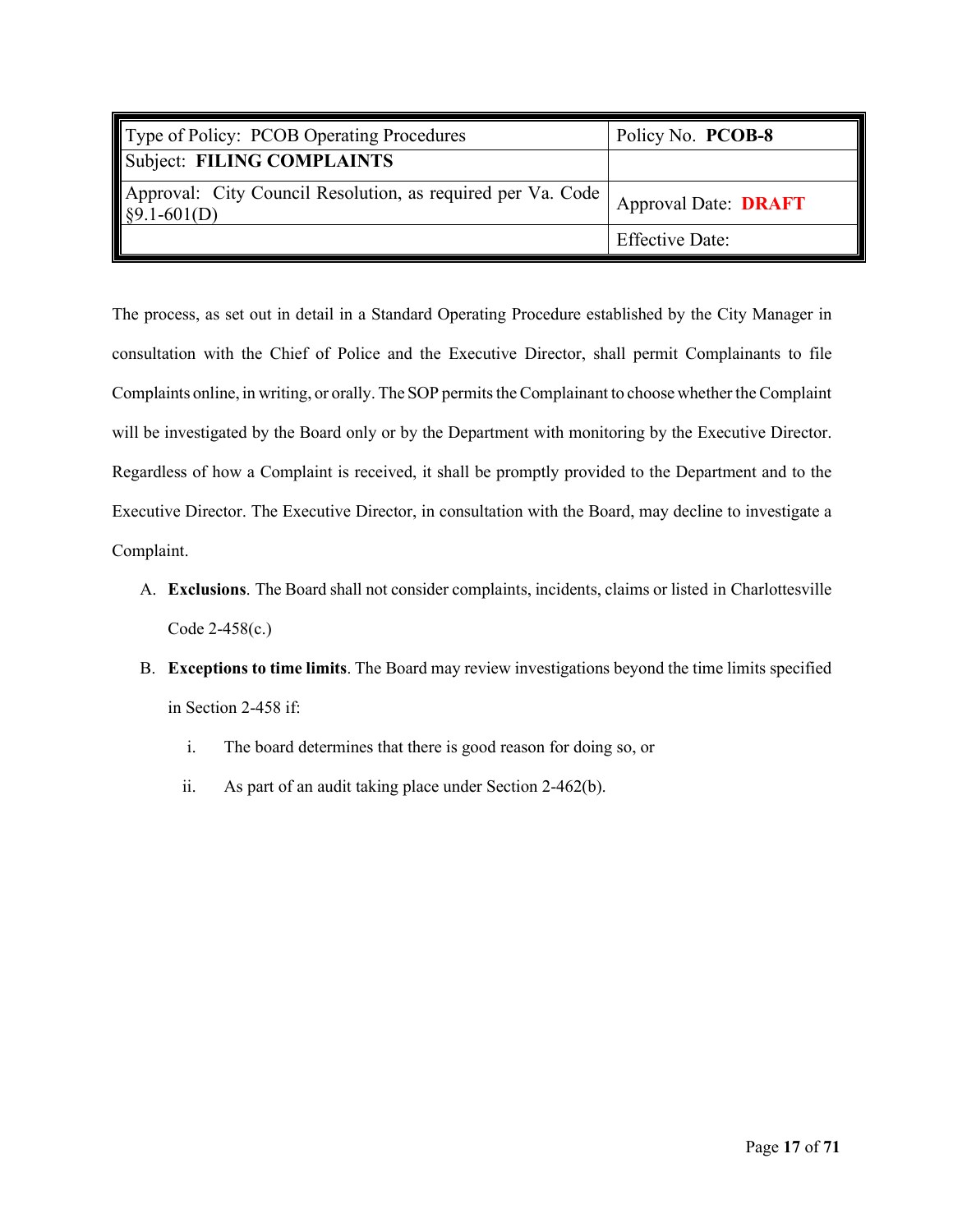<span id="page-19-0"></span>

| Type of Policy: PCOB Operating Procedures                                      | Policy No. PCOB-9           |
|--------------------------------------------------------------------------------|-----------------------------|
| Subject: INITIAL REVIEW OF COMPLAINTS                                          |                             |
| Approval: City Council Resolution, as required per Va. Code  <br>$§9.1-601(D)$ | <b>Approval Date: DRAFT</b> |
|                                                                                | <b>Effective Date:</b>      |

- A. **Case File**. Upon the receipt of a complaint, the Executive Director shall create a case file for the complaint, designate a number for the complaint, enter the case in a database, and preserve any body-worn camera evidence.
- B. **Initial Evidence Collection**. The Executive Director may request additional information from the complainant, and collect any evidence necessary for the initial review.
- C. **Screening**. The Executive Director shall screen each complaint and shall take one of the following actions:
	- i. Recommend to the Board to decline to investigate the complaint;
	- ii. Refer the complaint to the Commonwealth Attorney for possible criminal prosecution;
	- iii. With the agreement of all parties, refer the complaint to mediation per Article 26;
	- iv. Refer the complaint to independent investigation conducted by the Board;
	- v. Refer the complaint to the CPD for investigation because the complaint falls outside of the authority of the Board to review;
- D. **Recommendation Not to Investigate**. In some cases, a preliminary review of the publicly or immediately available evidence may disclose that a complaint lacks merit, and a full investigation would be prejudicial to the complainant and to the public. In those instances, the Executive Director may advise the Board in writing that such investigation will not accomplish the goals of the Board. In recommending whether to decline an investigation, the following factors shall be considered:
	- i. The veracity of the allegations as presented in any available video evidence (i.e. BWC, dash cam footage, cell-phone recordings, surveillance videos, etc.)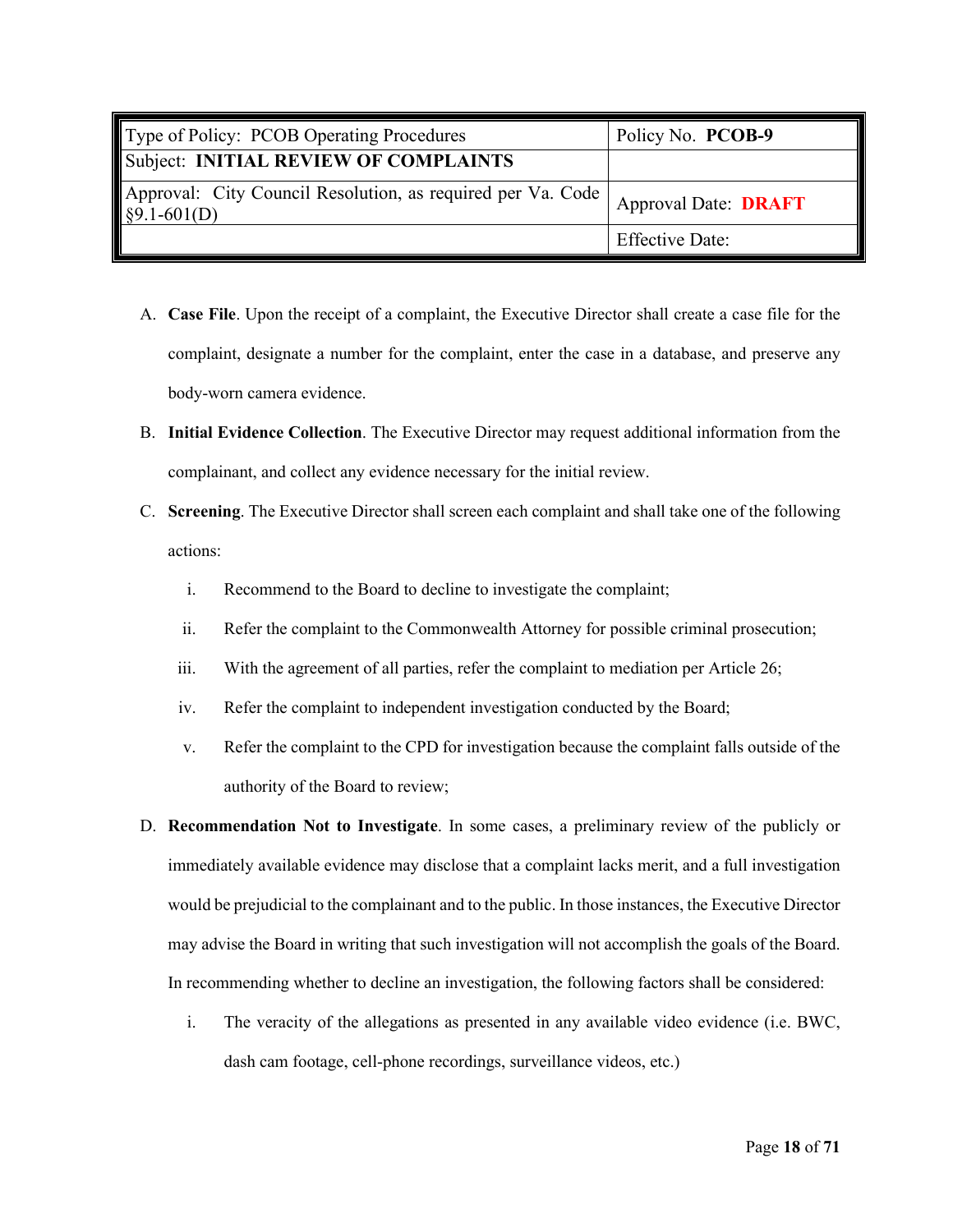- ii. Credible oral or written testimony of an independent third-party (eye) witness that refutes the allegations as presented by the complainant.
- iii. Other relevant information related to the circumstances or occurrence of the civilian-police interaction.
- E. **Decision not to Investigate**. In cases where the Executive Director recommends a complaint not be investigated, the Board Chair may except the recommendation, or refer the matter to the full Board at its next regularly scheduled meeting. If the Chair or the full Board except the recommendation not to investigate, the complainant shall be notified in writing of that decision, provided with the reasons, and provided the opportunity to have the complaint sent to CPD for investigation. If a majority of the Board votes not to not accept the Executive Director's recommendation, the Chair shall direct the Executive Director to proceed with the investigation.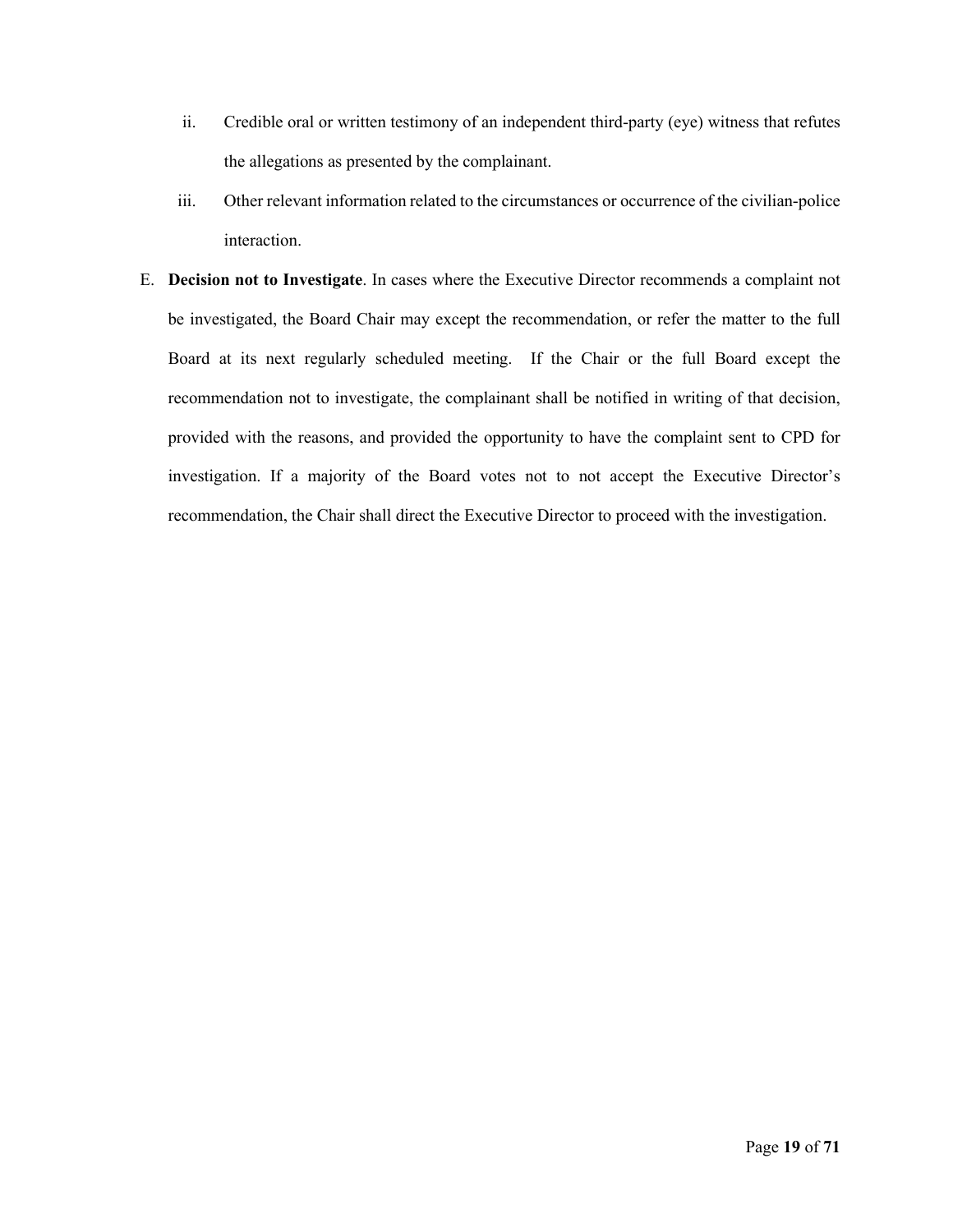<span id="page-21-0"></span>

| Type of Policy: PCOB Operating Procedures                                             | Policy No. PCOB-10          |
|---------------------------------------------------------------------------------------|-----------------------------|
| Subject: WITHDRAW OF COMPLAINTS                                                       |                             |
| Approval: City Council Resolution, as required per Va. Code  <br>$\sqrt{$9.1-601(D)}$ | <b>Approval Date: DRAFT</b> |
|                                                                                       | <b>Effective Date:</b>      |

A complaint may be withdrawn orally or in writing from further consideration at any time by the complainant. A withdrawal made orally shall be memorialized as soon as practicable with the date and reason for the withdrawal (if provided). The Board may decide by majority vote to continue the investigation of a withdrawn complaint if they consider that doing so is in the public interest, keeping in mind the complainant's legitimate privacy concerns.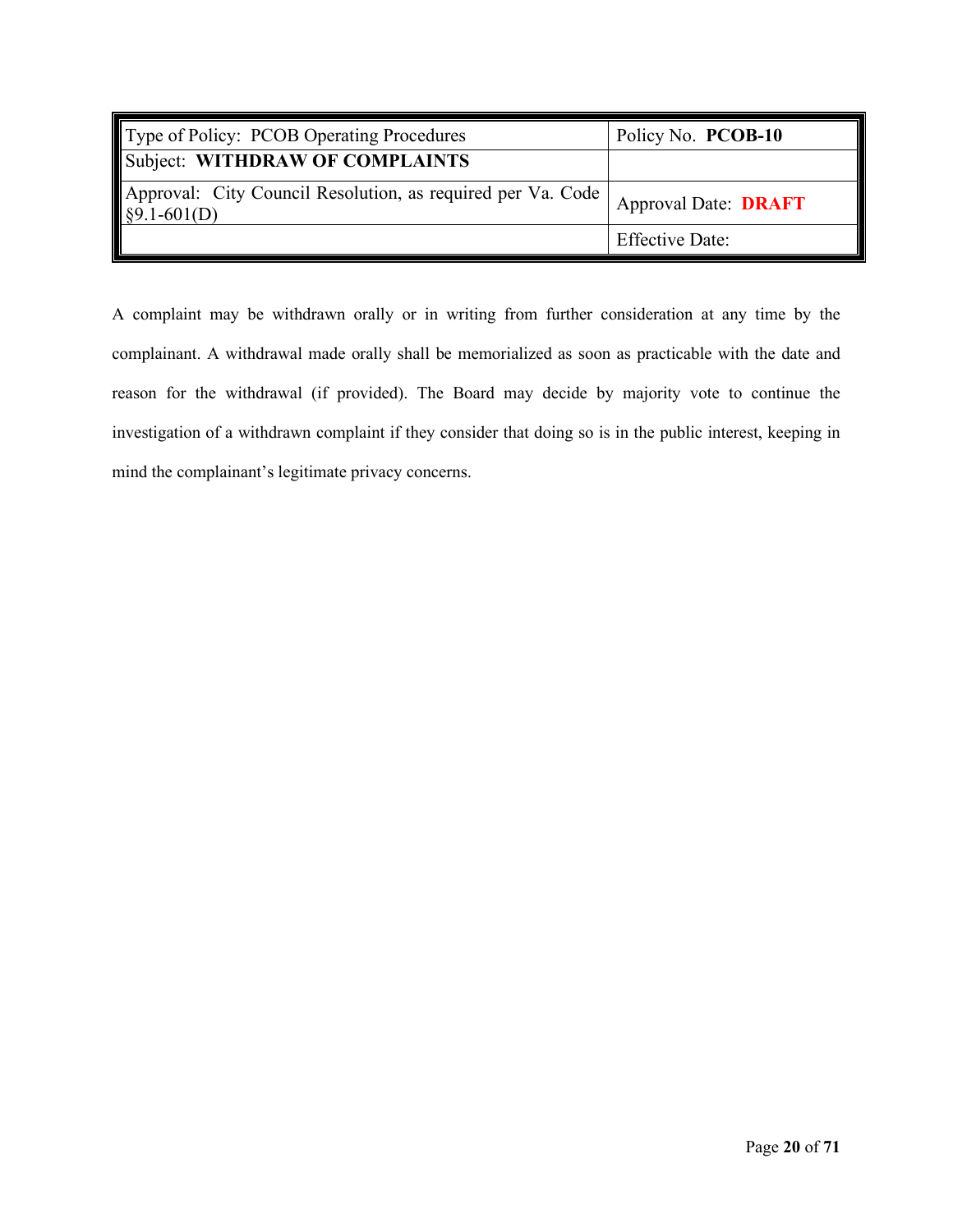<span id="page-22-0"></span>

| Type of Policy: PCOB Operating Procedures                                    | Policy No. PCOB-11          |
|------------------------------------------------------------------------------|-----------------------------|
| Subject: REFERRALS TO THE COMMONWEALTH<br><b>ATTORNEY</b>                    |                             |
| Approval: City Council Resolution, as required per Va. Code<br>$§9.1-601(D)$ | <b>Approval Date: DRAFT</b> |
|                                                                              | <b>Effective Date:</b>      |

- A. If the Executive Director becomes aware that the misconduct alleged in the complaint or disclosed by investigation may be criminal in nature, he or she shall refer the case to the City of Charlottesville Commonwealth Attorney for possible criminal prosecution.
- B. The Executive Director shall give written notification of such referral to the Board, the Chief of Police of the CPD, the City Manager, the City Attorney, the complainant, and subject officer(s). If requested by the Commonwealth Attorney, the Executive Director shall delay notification of the referral to one or more of these parties until the Commonwealth Attorney determines that notification is appropriate.
- C. The Executive Director shall transmit copies of all relevant files to the Commonwealth Attorney, maintain a record of each referral, and record the disposition of each referred matter.
- D. The Executive Director will confer with the Commonwealth's Attorney, the City Attorney, and the Board's own legal counsel as to whether competing public interests and civil rights involved permit the resumption of continued, parallel investigation by the Board.  $2-458(e)(2)$ . If the Executive Director is advised that a parallel investigation is advisable, he shall certify in writing to the Board that this is the case and initiate or resume an investigation as appropriate.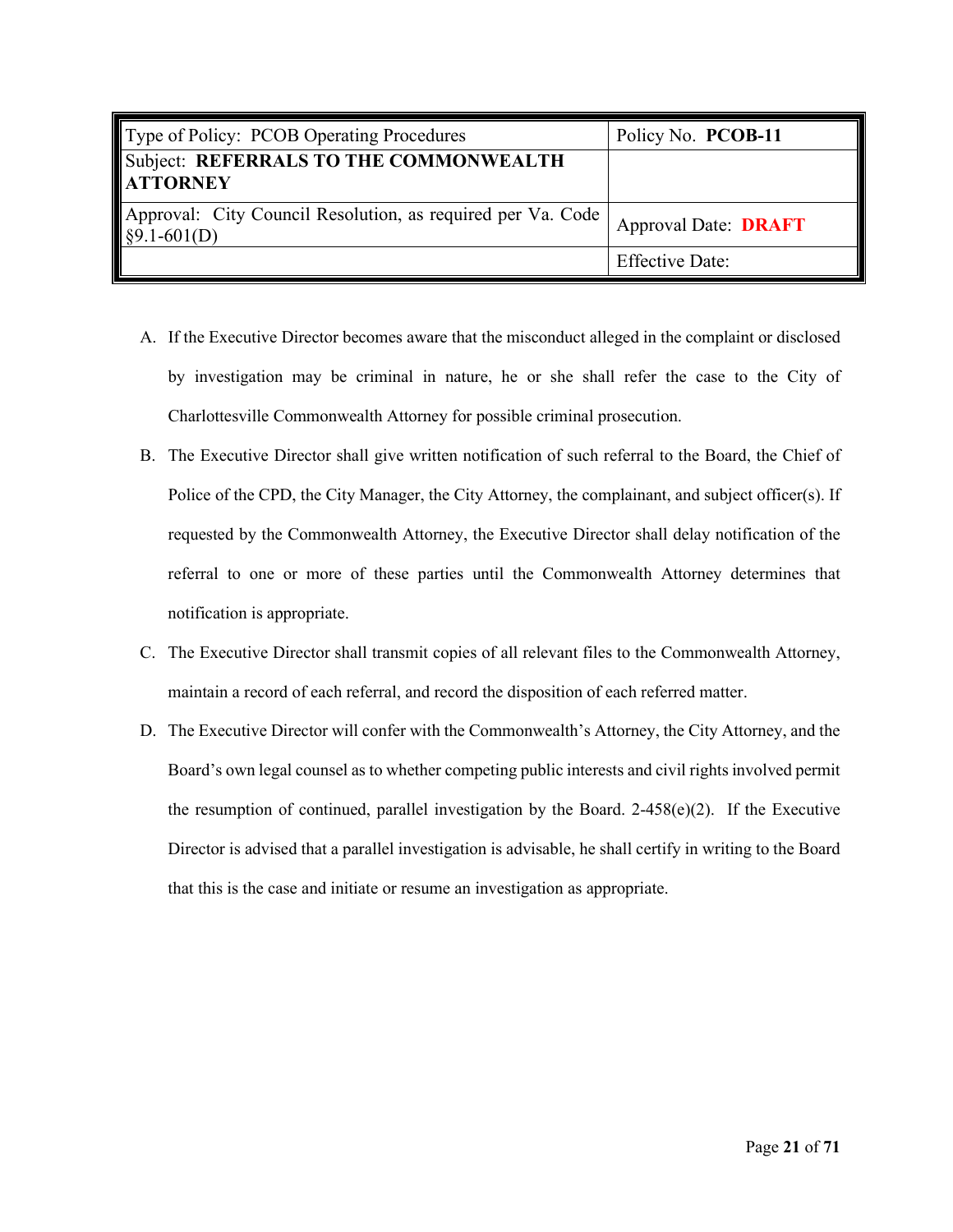<span id="page-23-0"></span>

| Type of Policy: PCOB Operating Procedures                                                            | Policy No. PCOB-12          |
|------------------------------------------------------------------------------------------------------|-----------------------------|
| Subject: REFERRALS TO THE SURROUNDING<br>JURISDICTIONS/ AGENCIES                                     |                             |
| Approval: City Council Resolution, as required per Va. Code<br>$\left  \frac{89.1 - 601}{D} \right $ | <b>Approval Date: DRAFT</b> |
|                                                                                                      | <b>Effective Date:</b>      |

If the Board receives complaints regarding the conduct of non-CPD officers and employees, the Executive

Director shall notify the complainant of the lack of jurisdiction to investigate and forward the complaints

to the appropriate agency with the permission of the complainant.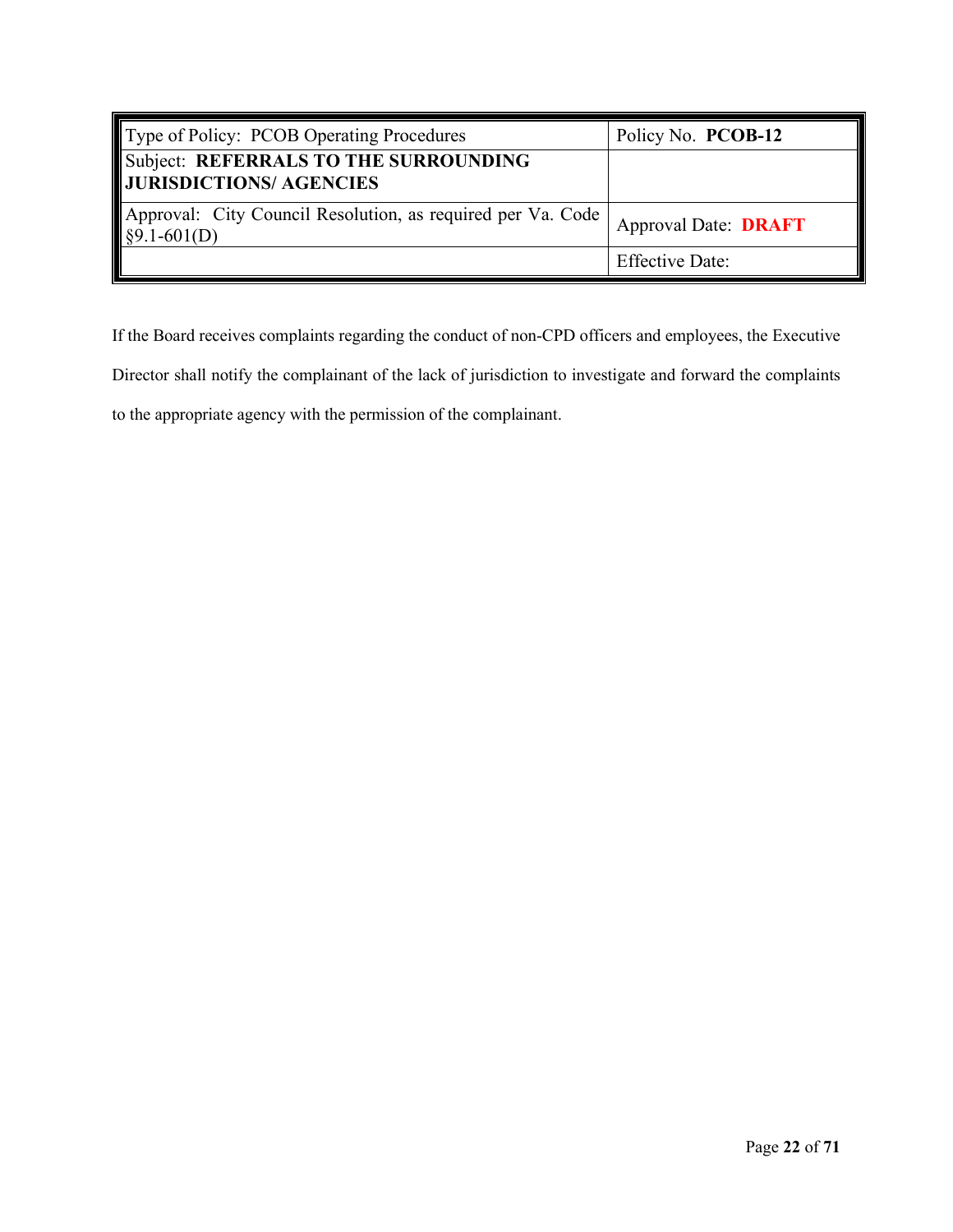<span id="page-24-0"></span>

| Type of Policy: PCOB Operating Procedures                                                          | Policy No. PCOB-13          |
|----------------------------------------------------------------------------------------------------|-----------------------------|
| Subject: INVESTIGATIONS (GENERAL)                                                                  |                             |
| Approval: City Council Resolution, as required per Va. Code  <br>$\left  \frac{1}{2}$ \$9.1-601(D) | <b>Approval Date: DRAFT</b> |
|                                                                                                    | <b>Effective Date:</b>      |

The standards and principles in this section, have been guided and adapted in part from the Quality Standards for Investigations (QSI) which provide a framework for conducting high-quality investigations for Offices of Inspector General (OIGs) affiliated with the Council of the Inspectors General on Integrity and Efficiency (CIGIE). Additionally, guidance has been incorporated from the National Association for Civilian Oversight of Law Enforcement (NACOLE) and affiliated practitioners and agencies.

### **A. Direct Investigations or Delegation of Investigations**

The Executive Director shall be responsible for directly investigating complaints and incidents or engaging independent investigators as authorized in  $\S2-455(c)$  and  $\S2-458(g)$ . In utilizing the discretion to directly investigate or delegate, the Executive Director shall consider the following factors:

- i. Complexity of the investigation (i.e. number of allegations, number of officers involved, seriousness of the allegations at hand, etc.)
- ii. Public interest in the case at hand
- iii. Timeliness assessment (i.e. whether the investigation can be completed in a time-frame that does not cause undue burden for the execution of the other duties of the Executive Director)
- iv. Fiscal impact- availability of funds in the operating budget at the time the complaint is received

### **B. General Standards**

The Executive Director will incorporate the standards and principles outlined here into the Auditing, Investigations and Monitoring (A.I.M) Manual within 90 days of passage of these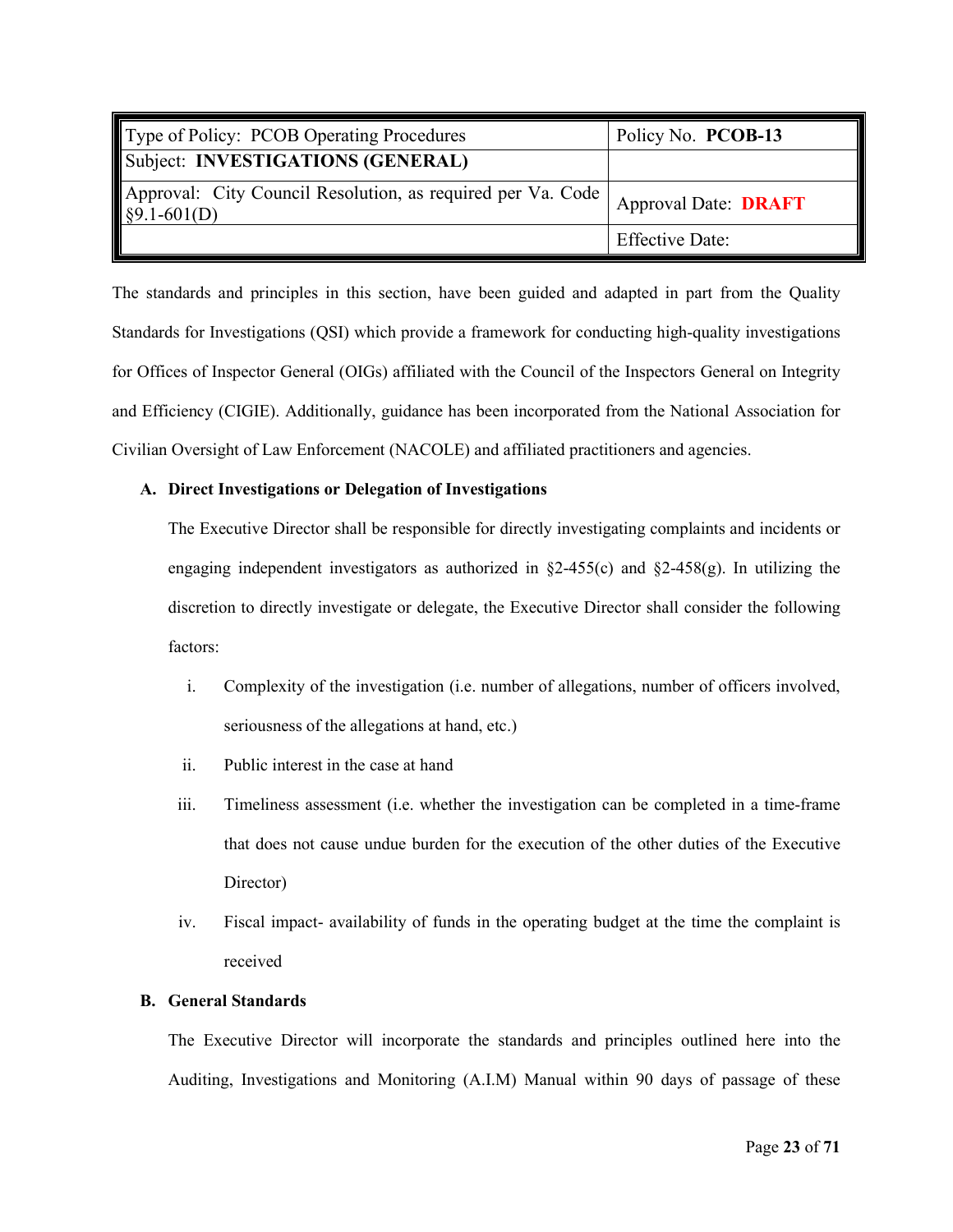articles. The A.I.M. Manual shall be revisited every 3 years to ensure it represents the latest standards in the field. The A.I.M. Manual defines required qualifications for investigators, procedures for initiating independent investigations, required elements of investigations, and reporting and recordkeeping procedures.

The general standards for Board investigations are:

### i. **Qualifications**:

*Individuals assigned to conduct the investigative activities must collectively possess professional proficiency for the tasks required.*

This standard places upon the Board, via the Executive Director, the responsibility for ensuring that investigations are conducted by personnel who collectively have the knowledge and skills required to perform the investigative activities.

### ii. **Independence**:

*In all matters relating to investigative work, the Board must be free, both in fact and appearance, from impairments to independence; must be organizationally independent; and must maintain an independent attitude.*

This standard places upon the Board, via the Executive Director, the responsibility for maintaining independence, so that decisions used in obtaining evidence, conducting interviews, and making recommendations will be impartial and will be viewed as impartial by knowledgeable third parties. There are three general classes of impairments to independence: personal, external, and organizational.

#### iii. **Due Professional Care**:

# *Due professional care must be used in conducting investigations and in preparing related reports.* This standard requires the Board, via the Executive Director, a constant effort to achieve quality and professional performance. It does not imply infallibility or absolute assurances that an investigation will reveal the truth of a matter.

In addition to the general standards in the field, the Board will also adhere to the requirements as outlined in §2-458(a)-(e).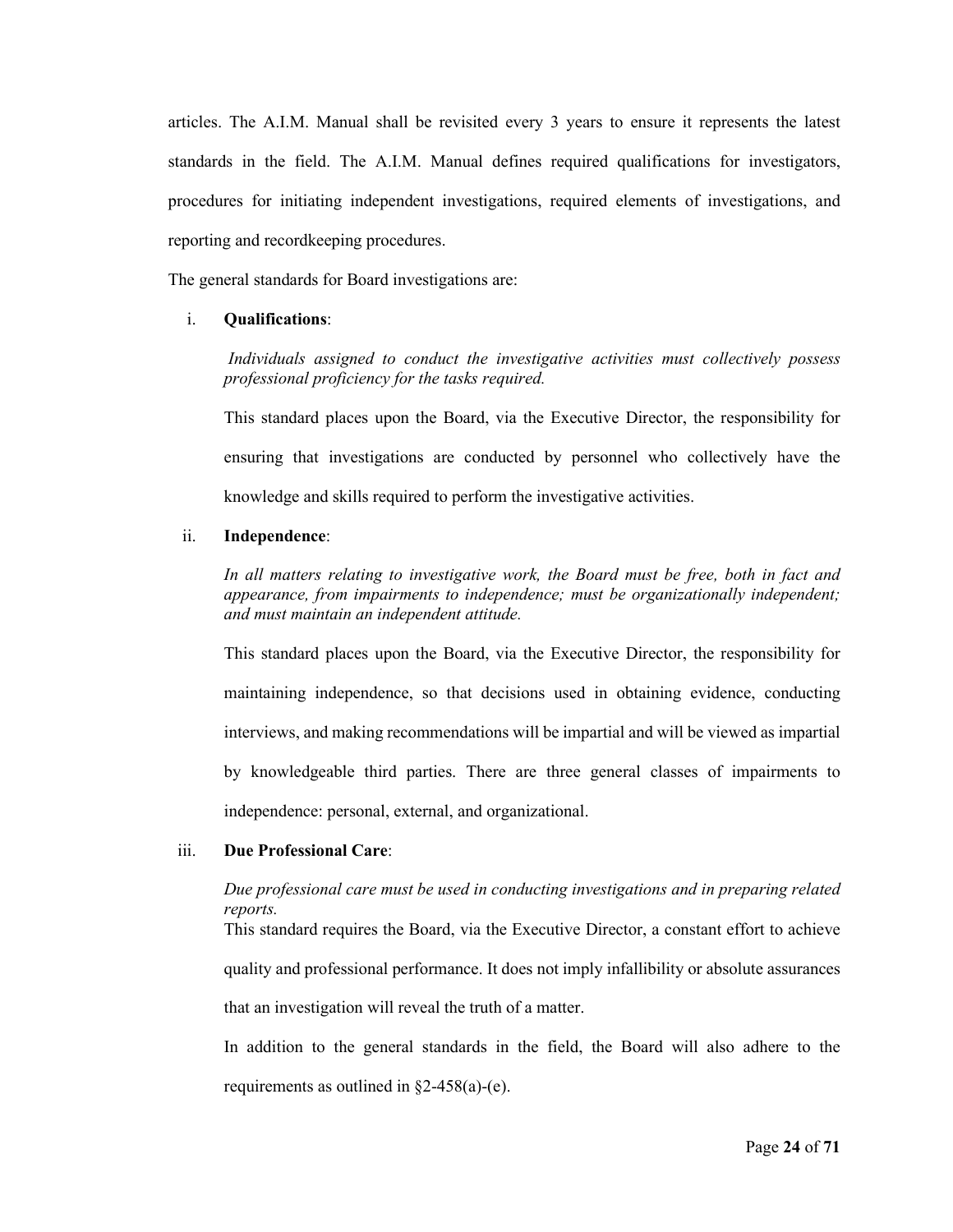#### **C. Compliance**

Any investigation shall comply with all federal, state, and local laws as outlined in §2-458(a).

#### **D. Compelled Statements**

The Board may not compel a statement from any Department employee.

This prohibition does not preclude the Board requesting voluntary statements from subject officers or other employees of the Department in the course of investigations of complaints or incidents, or from separately applying for a subpoena to the Circuit Court for the City of Charlottesville. If a subpoena is obtained, the Circuit Court for the City of Charlottesville can compel attendance of witnesses and the production of books, papers, and other evidence necessary to perform the investigative duties pursuant to  $\S2-452(c)$  &  $\S2-458(f)$ .

#### **E. Exceptions to time limits for investigation**

The Board may review investigations beyond the time limits specified in  $\S2-458$  subsections (c)(1) and  $(c)(2)$  if: (1) The board determines that there is good reason for doing so, or (2) As part of an audit taking place under Section 2-462(b).

- i. For cases that are beyond the time limits, the Executive Director will assist the Board by interviewing the complainant to determine the reasons for the late filing.
- ii. The Executive Director shall deliver the reasoning as communicated by the complainant via a written Memorandum of Good Reason (MGR).
- iii. The Board shall consider whether the complainant had a "good reason" at the next regular business meeting of the Board. By a two-thirds vote, the Board can certify that there is "good reason" and submit the waiver of the time limit exception to the City Manager.
- iv. Upon receiving the two-thirds vote, the Board -via the Executive Director- shall submit the waiver request to the City Manager who shall decide on the waiver within 72 hours. If the City Manager does not respond to the waiver request within 72 hours, the request shall be deemed to have been granted.

#### **F. Suspension of Investigations**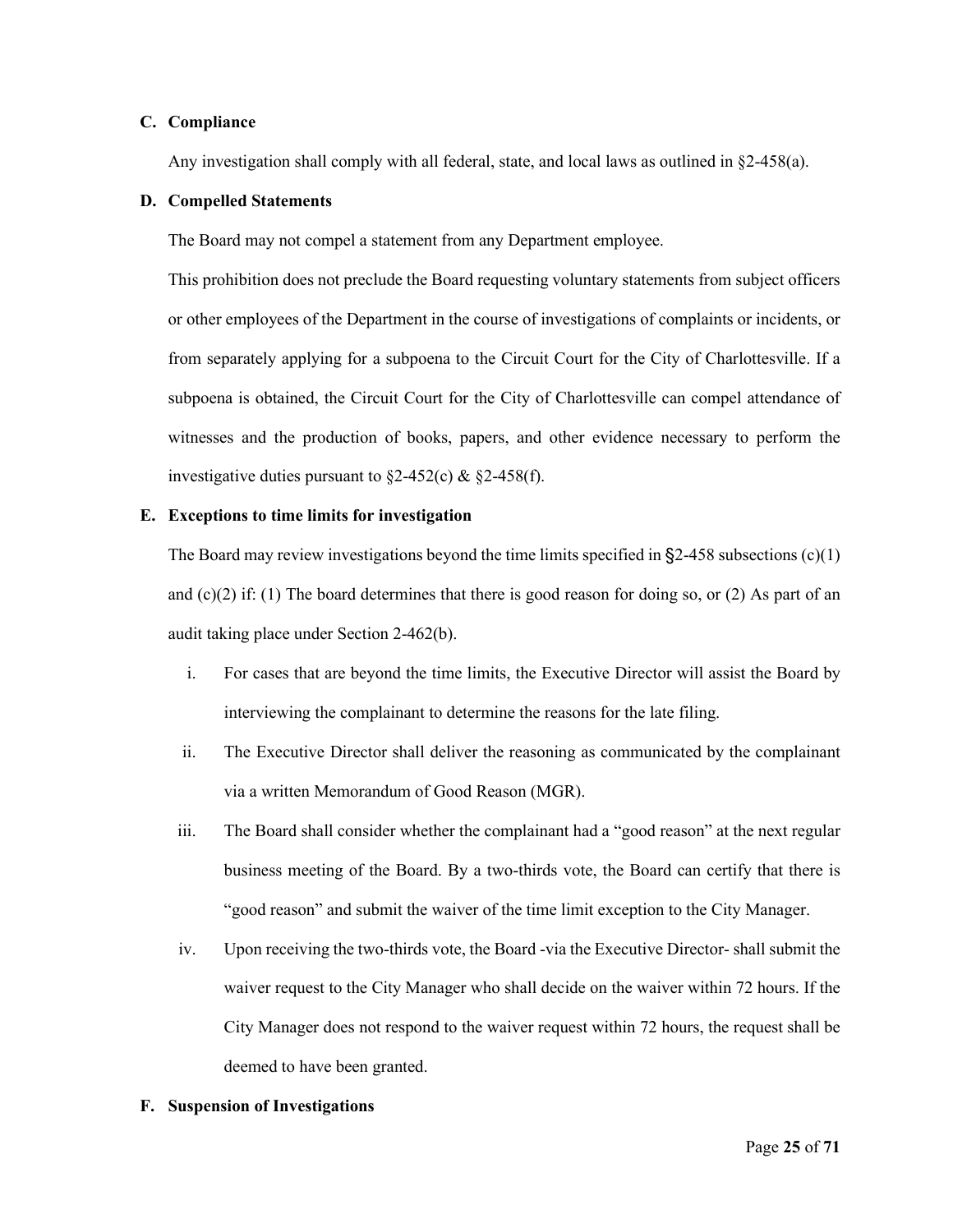If a Complaint asserts criminal conduct by an employee of the Department, or if at any point in an investigation of a Complaint or Incident the Board becomes aware that an employee may have committed a criminal offense, the Board shall:

- i. Suspend the investigation and notify the Chief of Police and Commonwealth's Attorney of the alleged conduct, ensuring that no statements obtained from the Police Department employee(s) whose actions are the subject of the matter are shared with criminal investigators or any prosecuting authority except in accordance with applicable law; and
- ii. Evaluate, in consultation with Board legal counsel, the City Attorney, and the Commonwealth's Attorney, whether competing public interests and civil rights involved permit the resumption of continued, parallel investigation by the Board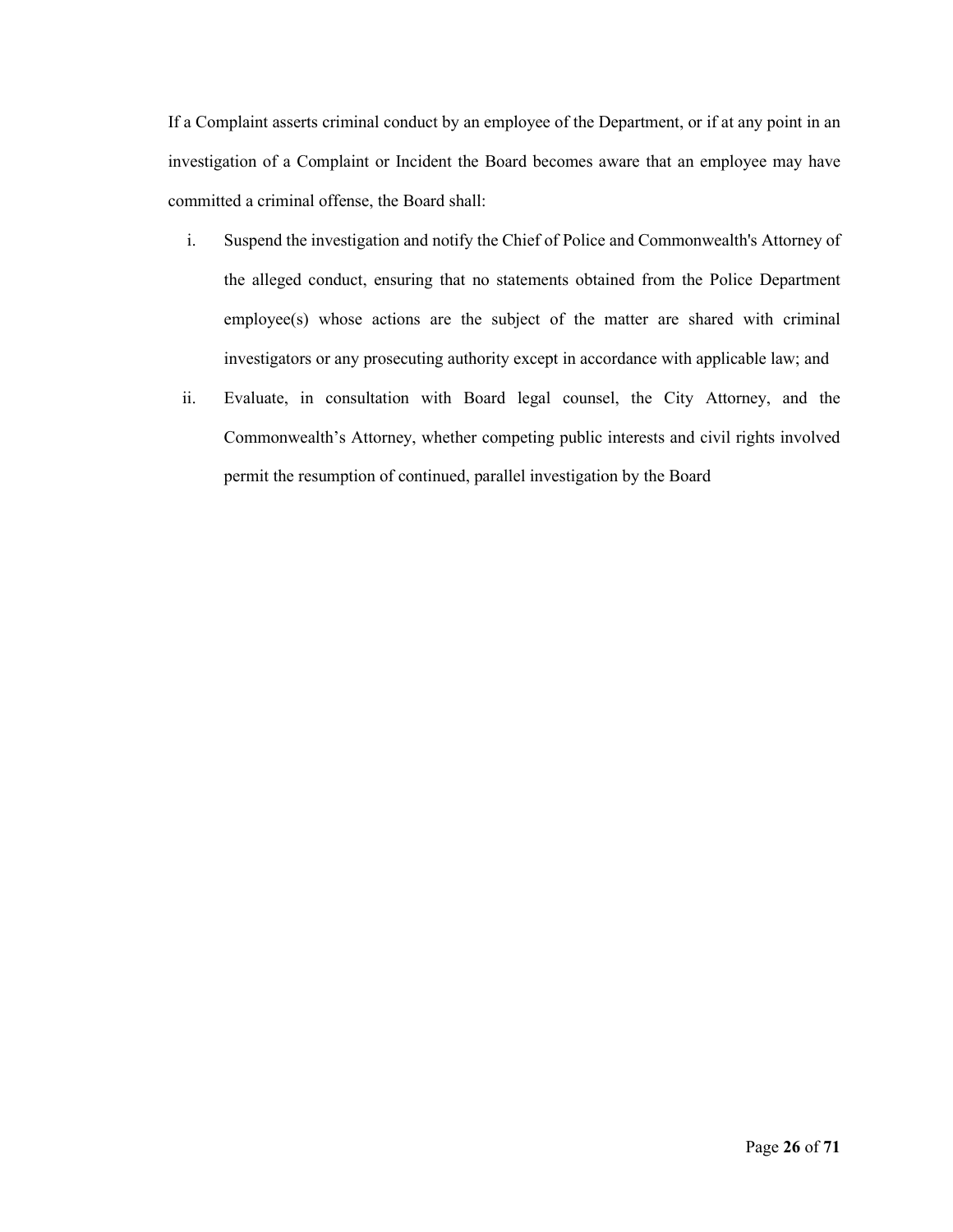<span id="page-28-0"></span>

| Type of Policy: PCOB Operating Procedures                                      | Policy No. PCOB-14          |
|--------------------------------------------------------------------------------|-----------------------------|
| Subject: INVESTIGATION OF COMPLAINTS                                           |                             |
| Approval: City Council Resolution, as required per Va. Code  <br>$§9.1-601(D)$ | <b>Approval Date: DRAFT</b> |
|                                                                                | <b>Effective Date:</b>      |

- A. The Board's authority to conduct independent investigations of complaints of employee misconduct by the Department is derived from  $\S2-452(c)$  and  $\S2-457(a)$ .
- B. The investigation shall be completed in an expeditious and efficient manner. Good faith efforts will be made to obtain the voluntary attendance of witnesses and the production of relevant evidence.
	- i. If the complainant refuses or fails to cooperate in the investigation, the Executive Director may recommend that the Board refer the investigation to the CPD. The Board shall adopt or disapprove the Executive Director's recommendation by a majority vote. Alternatively, the Executive Director may continue with the independent investigation, if in the Executive Director's judgement, a fair and complete investigation is possible without full cooperation of the complainant.
	- ii. If the subject officer, or an employee of the CPD refuses or fails to cooperate in the investigation, the Executive Director shall notify the relevant Chief of Police in writing.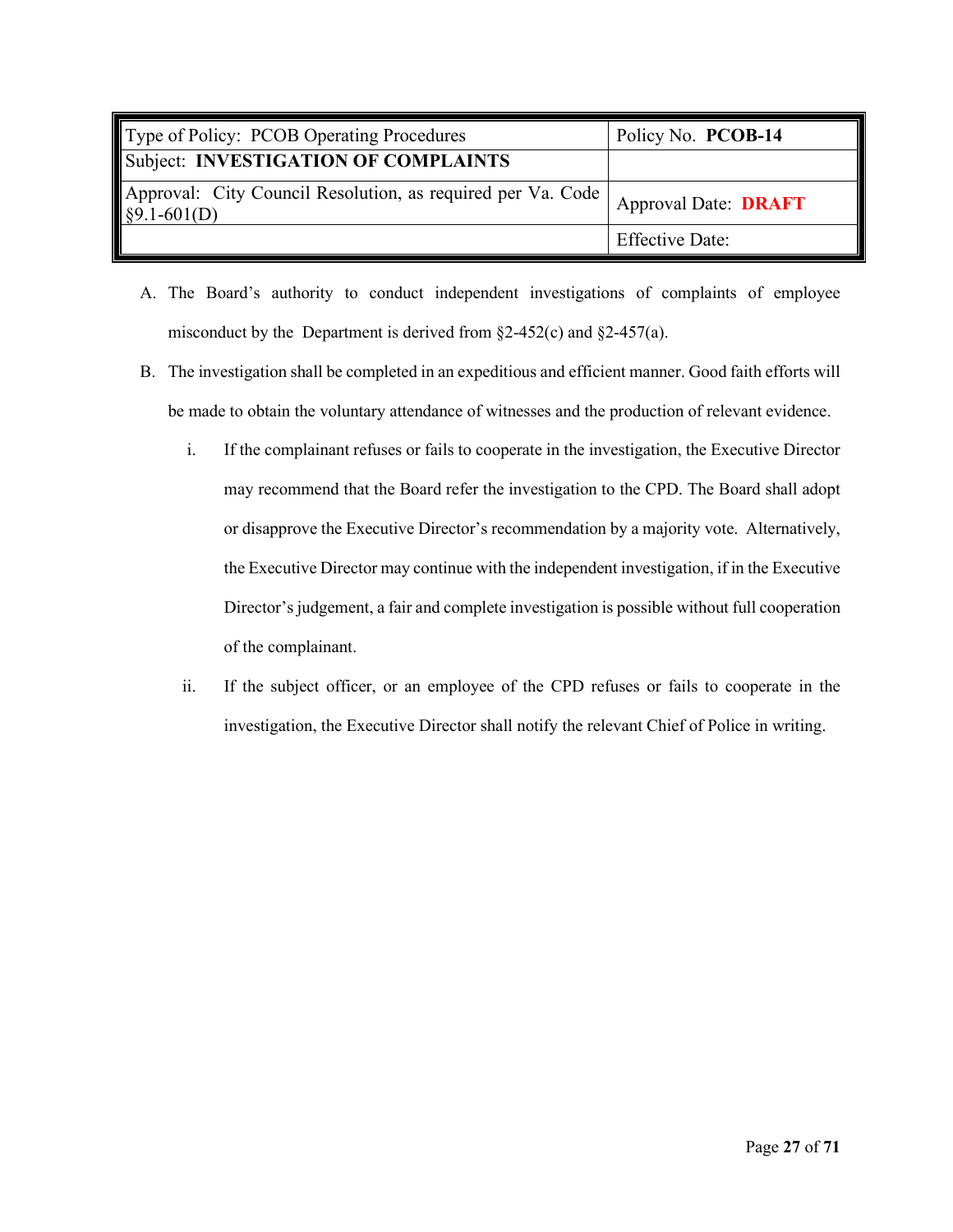<span id="page-29-0"></span>

| Type of Policy: PCOB Operating Procedures                                             | Policy No. PCOB-15          |
|---------------------------------------------------------------------------------------|-----------------------------|
| Subject: INVESTIGATIONS OF INCIDENTS                                                  |                             |
| Approval: City Council Resolution, as required per Va. Code  <br>$\sqrt{$9.1-601(D)}$ | <b>Approval Date: DRAFT</b> |
|                                                                                       | <b>Effective Date:</b>      |

The Board's authority to investigate and issue findings on incidents, including the use of force by a law enforcement officer, death or serious injury to any individual held in custody, serious abuse of authority or misconduct as defined in the Ordinance, allegedly discriminatory stops, and other incidents regarding the conduct of law enforcement officers and civilian employees of the Department is derived from §2-452(c) and §2-457(b).

- A. These incidents do not require a complaint to be filed and the Board, *sua sponte*, may investigate incidents fitting the criteria.
- B. These matters will follow the same investigatory protocol as investigations of complaints with the addition of the Preliminary Investigative Report as referenced in §2-458(h)
- C. The Board shall authorize an investigation of incidents by a majority vote.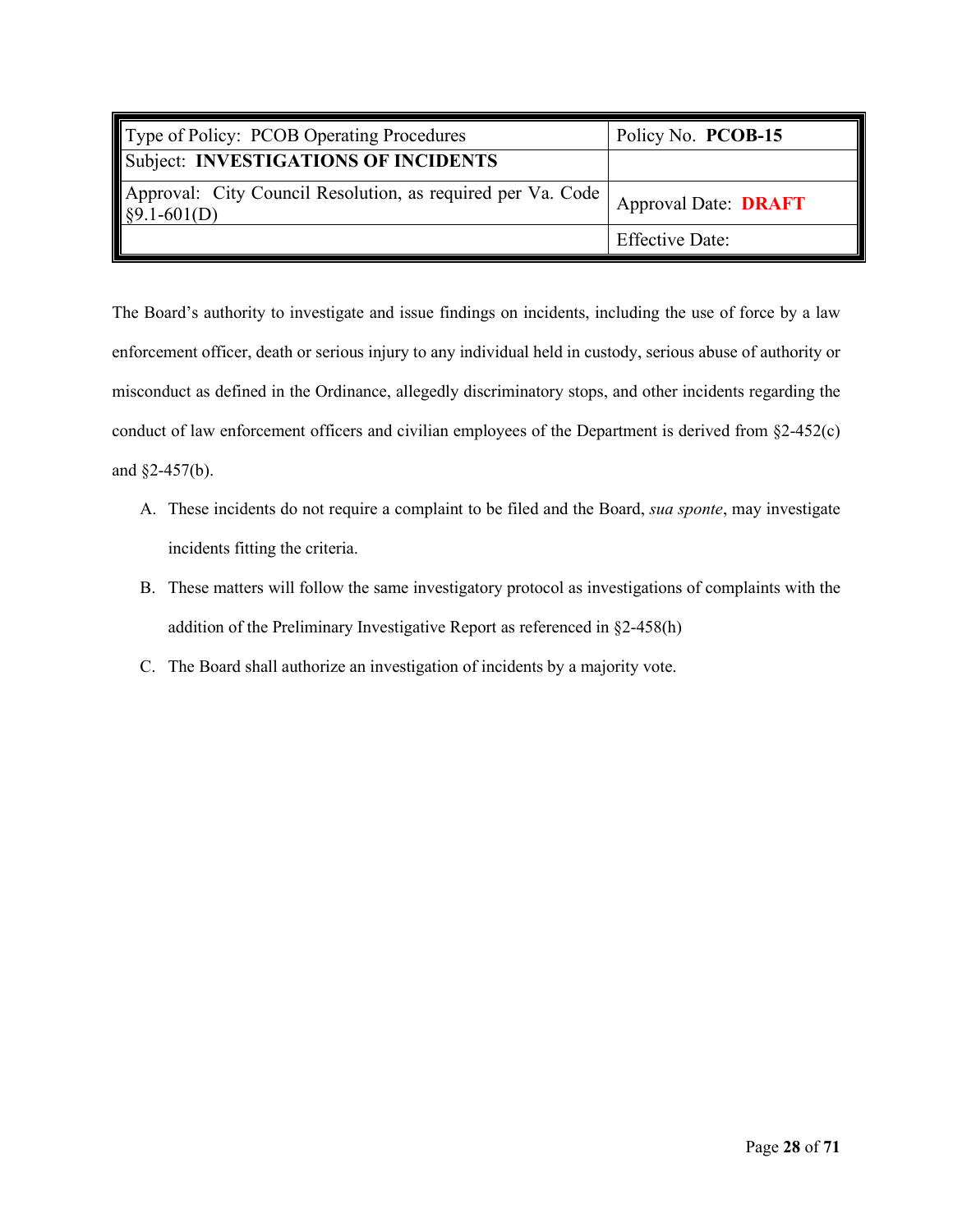<span id="page-30-0"></span>

| Type of Policy: PCOB Operating Procedures                                         | Policy No. PCOB-16          |
|-----------------------------------------------------------------------------------|-----------------------------|
| Subject: INVESTIGATION OF POLICIES, PRACTICES<br><b>AND PROCEDURES</b>            |                             |
| Approval: City Council Resolution, as required per Va. Code  <br>$\S9.1 - 601(D)$ | <b>Approval Date: DRAFT</b> |
|                                                                                   | <b>Effective Date:</b>      |

- A. The Board's authority to investigate policies, practices, and procedures of the Department through the Executive Director and to make recommendations regarding changes to such policies, practices and procedures, as set forth within Sec. 2-462 of the Ordinance is derived from §2-452(c).
	- i. The Executive Director may seek to contract independent contractors and firms through competitive and non-competitive procurements to undertake investigations under this subsection.
	- ii. The completion of retrospective examinations and audits of patterns in Internal Affairs investigations, arrest and detention, and other public-police interactions shall not preclude the Board from exercising the Powers and Duties under this subsection.
	- iii. The Board shall authorize an investigation of policies, practices, and procedures by a majority vote.
- B. The investigation shall be completed in an expeditious and efficient manner. Good faith efforts will be made to obtain the voluntary attendance of witnesses and the production of relevant evidence. The Executive Director shall provide a report of all investigations of policies, practices, and procedures, and recommended changes to the Board for review and approval.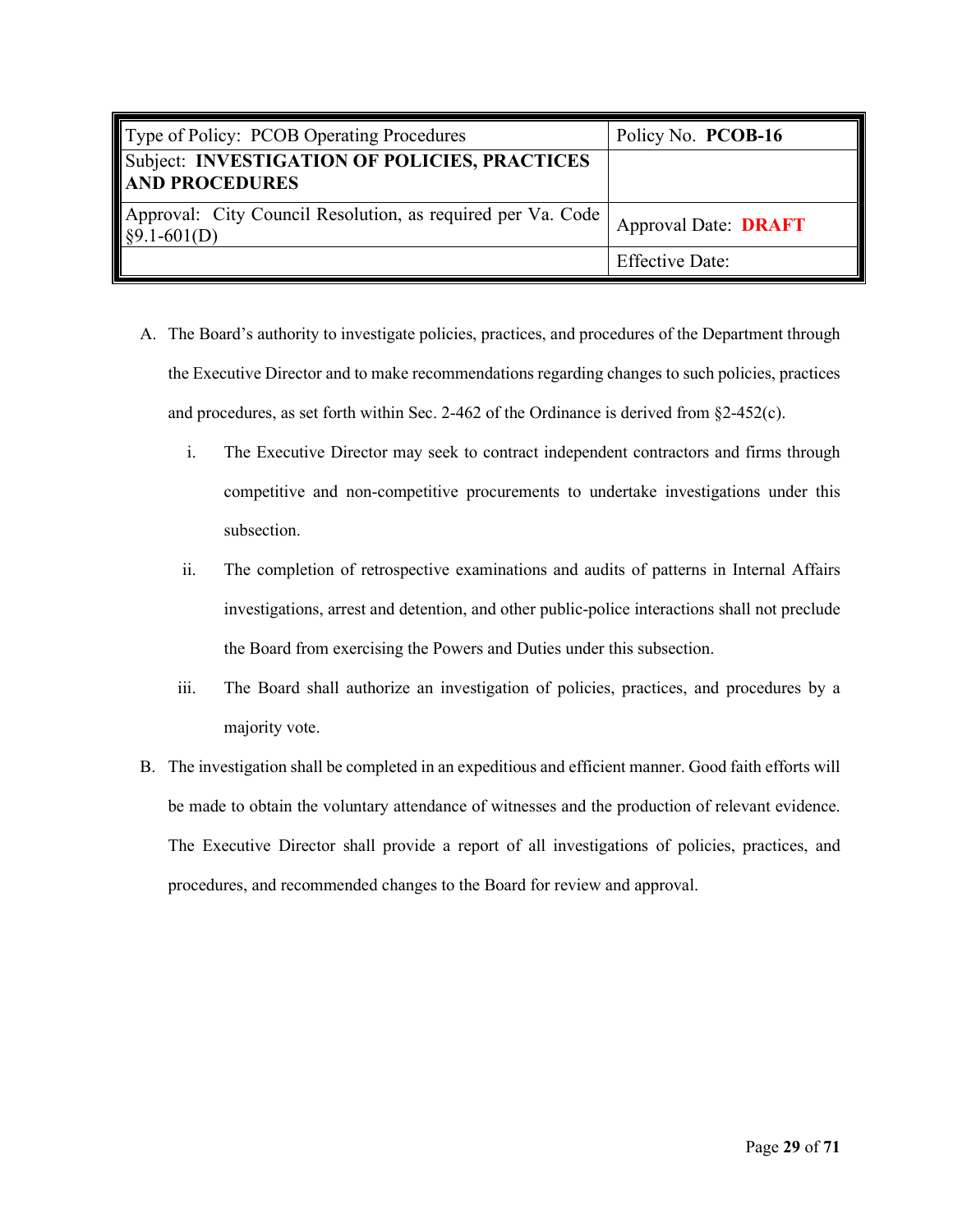<span id="page-31-0"></span>

| Type of Policy: PCOB Operating Procedures                                    | Policy No. PCOB-17          |
|------------------------------------------------------------------------------|-----------------------------|
| Subject: MONITORING OF INVESTIGATIONS AND<br><b>COMPLAINTS</b>               |                             |
| Approval: City Council Resolution, as required per Va. Code<br>$§9.1-601(D)$ | <b>Approval Date: DRAFT</b> |
|                                                                              | <b>Effective Date:</b>      |

- A. The Executive Director's authority to is actively monitor all investigations of Complaints of employee misconduct conducted by the Department is derived from  $\S$ 2-452(c) and  $\S$ 2-457(a).
- B. While monitoring investigations, the Executive Director shall have access to records and witnesses to the same extent as the Department, subject to the limitations or requirements set out in this Ordinance. Such monitoring may include reviewing the:
	- i. Investigative plan of the Department;
	- ii. Reviewing with the Department any records within the Department's digital evidence management system;
	- iii. Reviewing with the Department any pertinent law enforcement records within the Department's Records Management System;
	- iv. Observing any and all real-time interviews of witnesses with the Department;
	- v. Reviewing all recorded interviews which the Executive Director chooses not to attend in real time;
	- vi. Providing feedback during the interview to be relayed to Department staff conducting the interview;
	- vii. Providing feedback to Department staff in determining next steps in the investigative process; and reviewing facts gained from investigation with Department staff.
- C. For active investigations, the Executive Director shall be limited in their participation to the same extent the Department is limited in its participation in such investigations. The Executive Director may monitor the Department's administrative investigation of employee misconduct after the close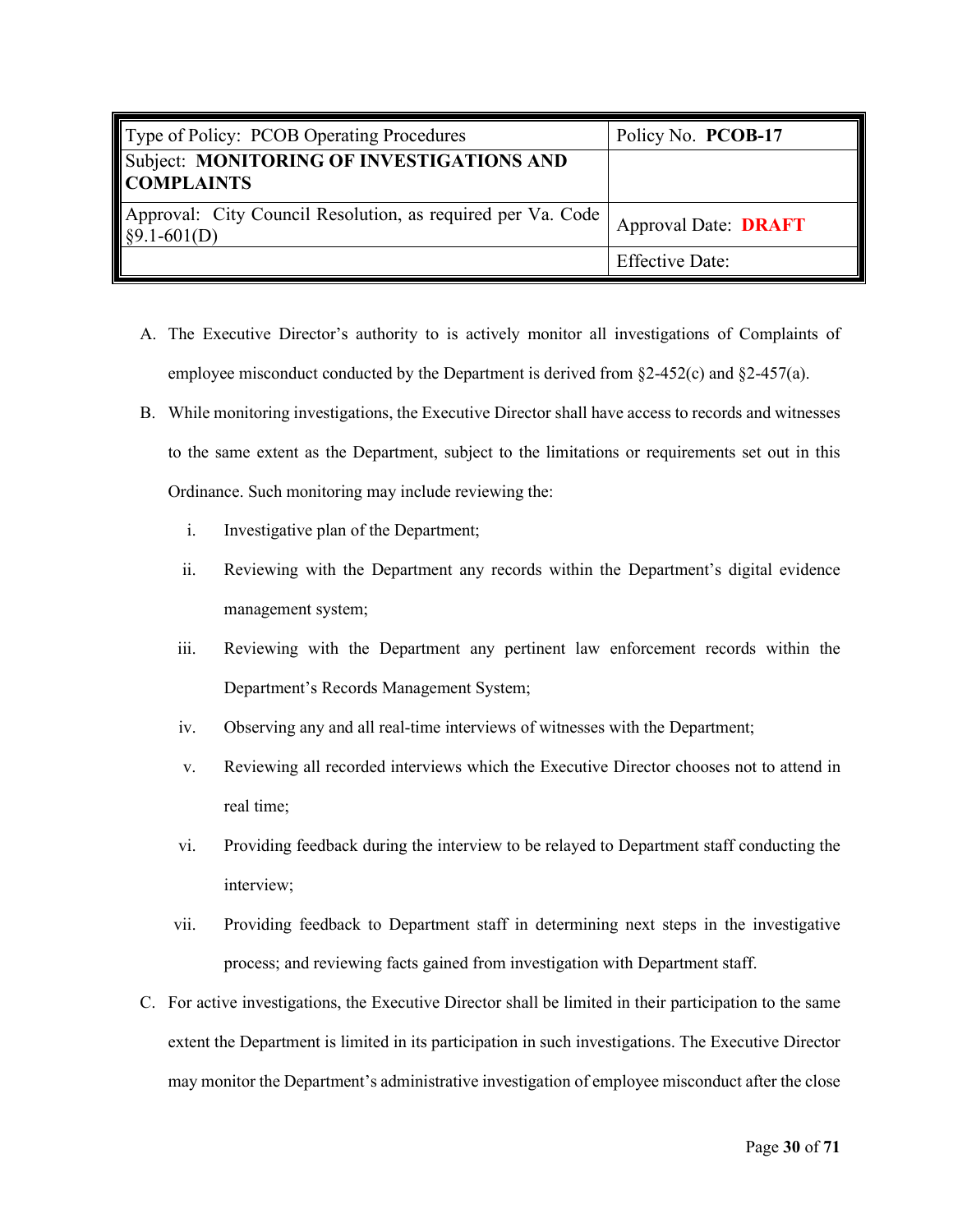of the active investigation in the same manner as all other investigations of employee conduct handled by the Department as described in this section.

D. When monitoring Department investigations, during the pendency of the investigations the Executive Director shall not disclose information to the Board, any Board member, or any person other than as authorized in writing by the Chief of Police or the City Manager.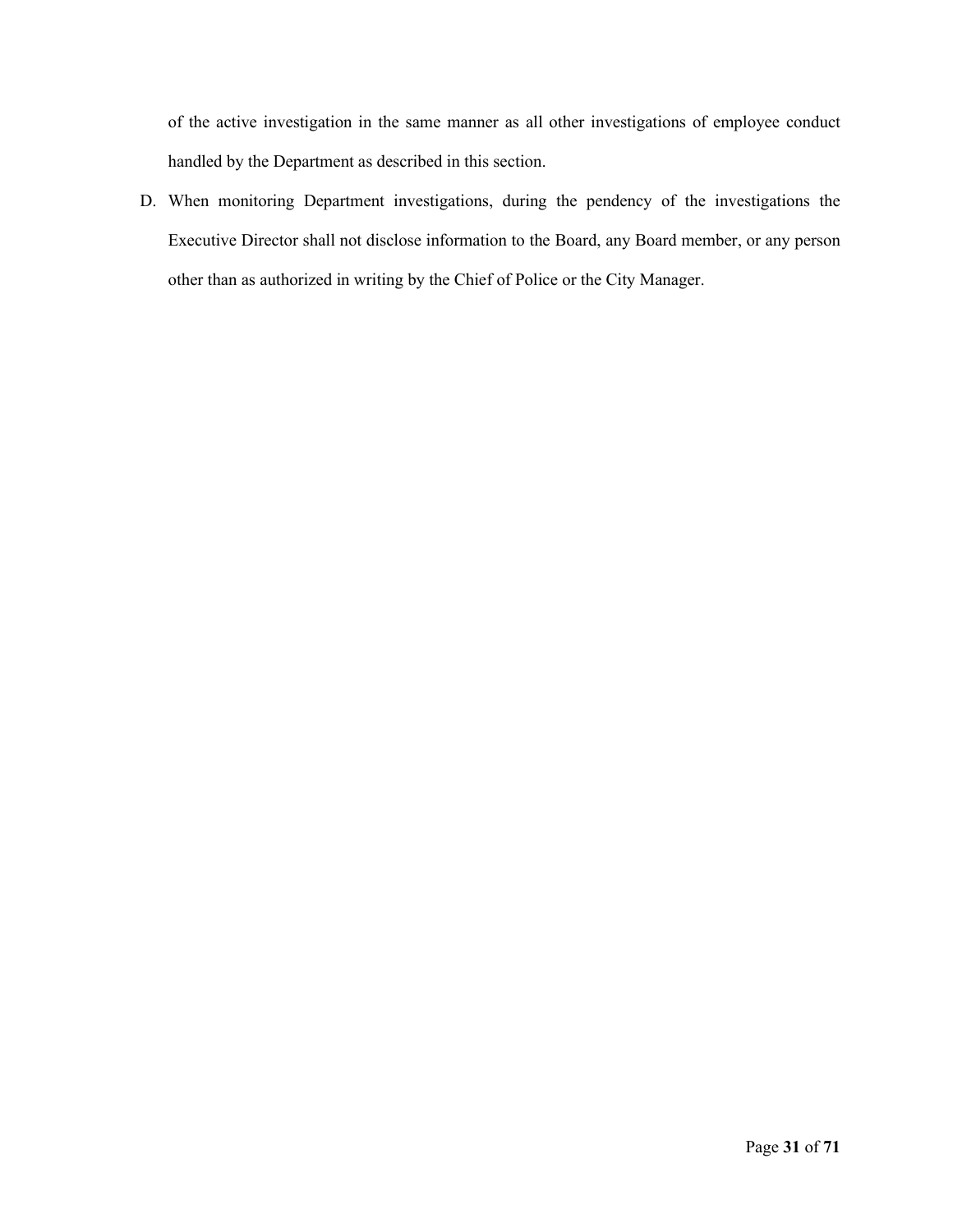<span id="page-33-0"></span>

| Type of Policy: PCOB Operating Procedures                                             | Policy No. PCOB-18          |
|---------------------------------------------------------------------------------------|-----------------------------|
| Subject: SUBPOENAS                                                                    |                             |
| Approval: City Council Resolution, as required per Va. Code  <br>$\sqrt{$9.1-601(D)}$ | <b>Approval Date: DRAFT</b> |
|                                                                                       | <b>Effective Date:</b>      |

- A. **Subpoenas.** If, after making good faith efforts, the Executive Director is unable to obtain the voluntary attendance of witnesses and the production of books, papers, and other evidence necessary to perform the investigative duties, the Executive Director, pursuant to  $\S2-452(c)$  &  $\S2-$ 458(f), may recommend that the Board apply to the Circuit Court for the City of Charlottesville for a subpoena compelling the attendance of such witness or the production of such books, papers and other evidence.
	- i. The Executive Director shall deliver a Memorandum of Subpoena Recommendation (MSR) to the Board within 48 hours after the last effort to obtain voluntary attendance of witnesses or production of evidence. This notification shall be made electronically to the Board Chair and Vice Chair.
	- ii. Upon receiving the MSR, the Board Chair shall distribute it to the Board and request that the Board convene for a Special meeting. The meeting will be publicly noticed per VFOIA public meeting requirements.
- B. **Special Meeting- Subpoena**. If after receiving the MSR from the Executive Director and the presentation at the Special Meeting, the Board determines that there is evidence (including witnesses) within the control of the Police or other city Department and or independent third parties, which the Board is unable to obtain voluntarily, the Board by two-thirds vote may direct the Executive Director, on behalf of the Board, to apply to the Charlottesville Circuit Court for a subpoena.
	- i. If a two-thirds (2/3) vote is not achieved, the Executive Director will immediately continue with the investigation with the information collected up to that point.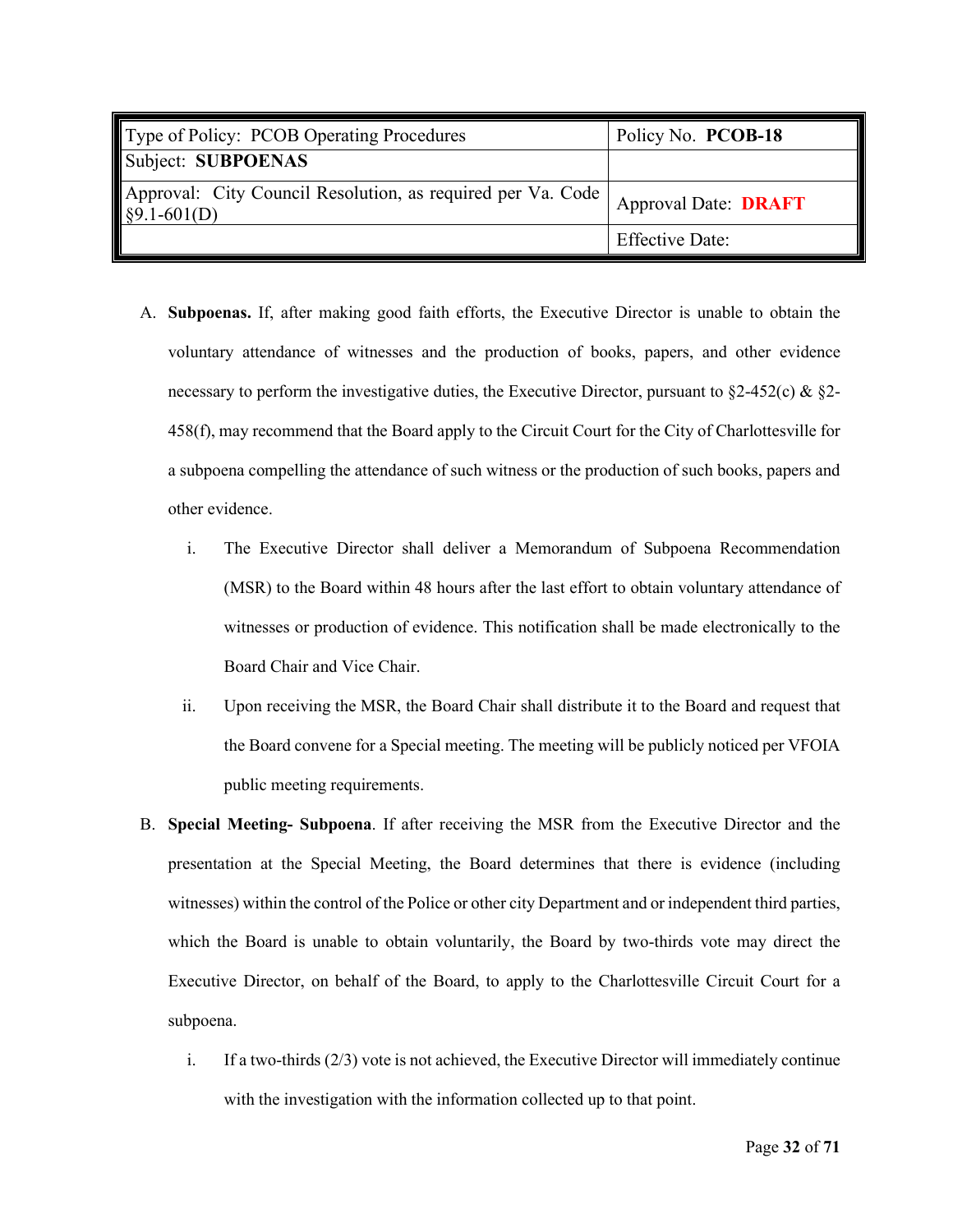- ii. If a two-thirds (2/3) vote is achieved, the Executive Director will work with the Independent Counsel to apply for the subpoena within 72 hours of the vote. A delay in the application of the subpoena beyond this time period shall be documented in writing and included in the case file.
- C. **Service of a Subpoena.** Upon approval of the subpoena by the Circuit Court, the Board shall delegate service of the subpoena to the City of Charlottesville Sheriff's Office.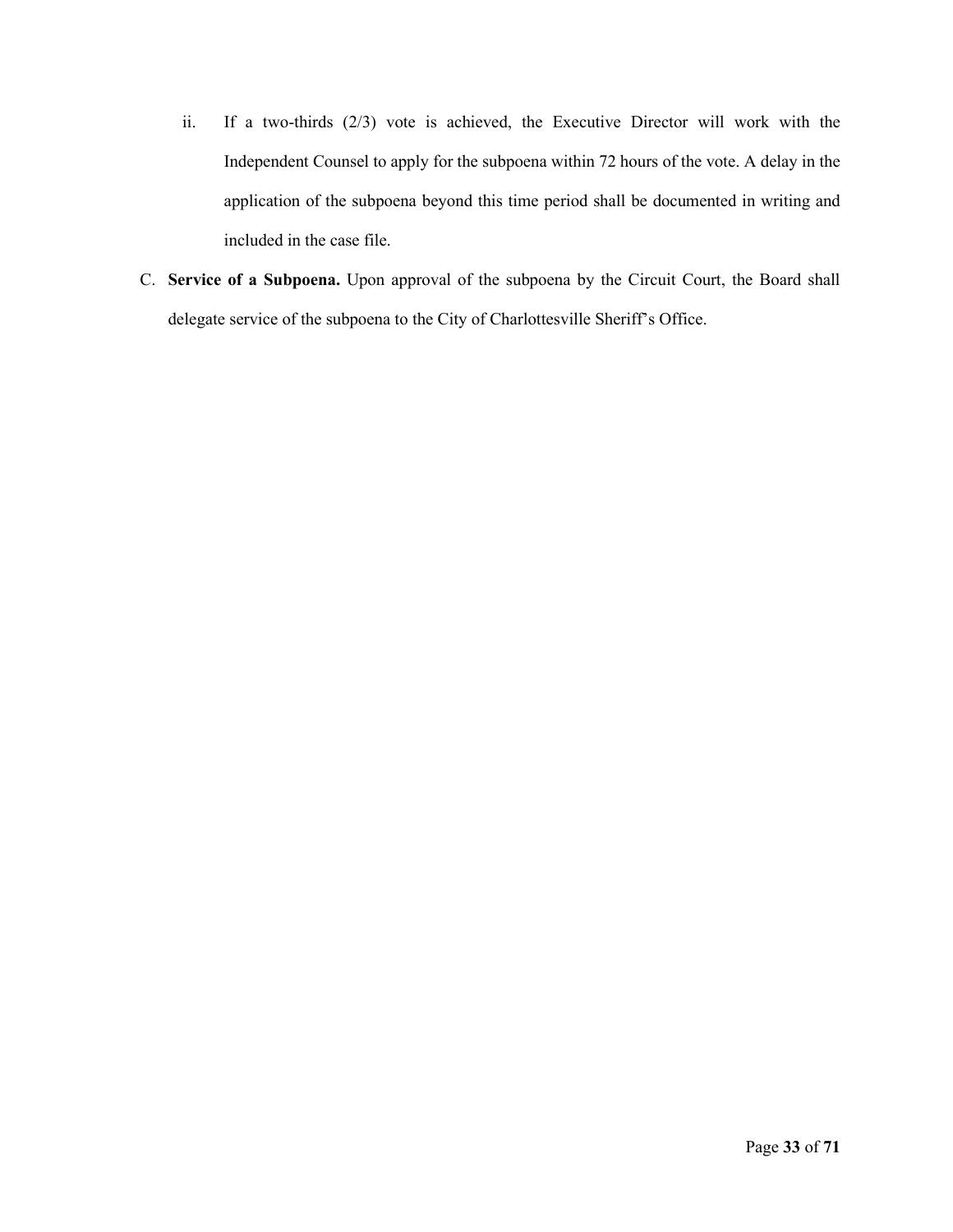<span id="page-35-0"></span>

| Type of Policy: PCOB Operating Procedures                                                        | Policy No. PCOB-19          |
|--------------------------------------------------------------------------------------------------|-----------------------------|
| Subject: DISPOSITIONS OF INVESTIGATIONS                                                          |                             |
| Approval: City Council Resolution, as required per Va. Code<br>$\left  \frac{1}{2}$ \$9.1-601(D) | <b>Approval Date: DRAFT</b> |
|                                                                                                  | <b>Effective Date:</b>      |

At the conclusion of the investigation of a complaint or incident, the assigned Investigator shall forward the file with a report of investigation to the Executive Director. The Executive Director shall take one of the following actions:

- A. Direct the investigator to undertake additional investigation;
- B. Refer the complaint to the Commonwealth Attorney's Office where there is a criminal element to the allegations and suspend the investigation until criminal matter is resolved;
- C. Certify the results of the Investigative Report for complaints pursuant to  $\S2-457(a)$ ;
- D. Certify the results of the Preliminary Investigative Report for investigations of incidents as provided in §2-457(b) and §2-458(h);
- E. If an in Investigative Report or Preliminary Investigative Report is certified, by the Executive Director, he/she shall then submit the report to the Board, the City Manager, City Attorney, Chief of Police, employees identified as having committed employee misconduct, and to the complainant.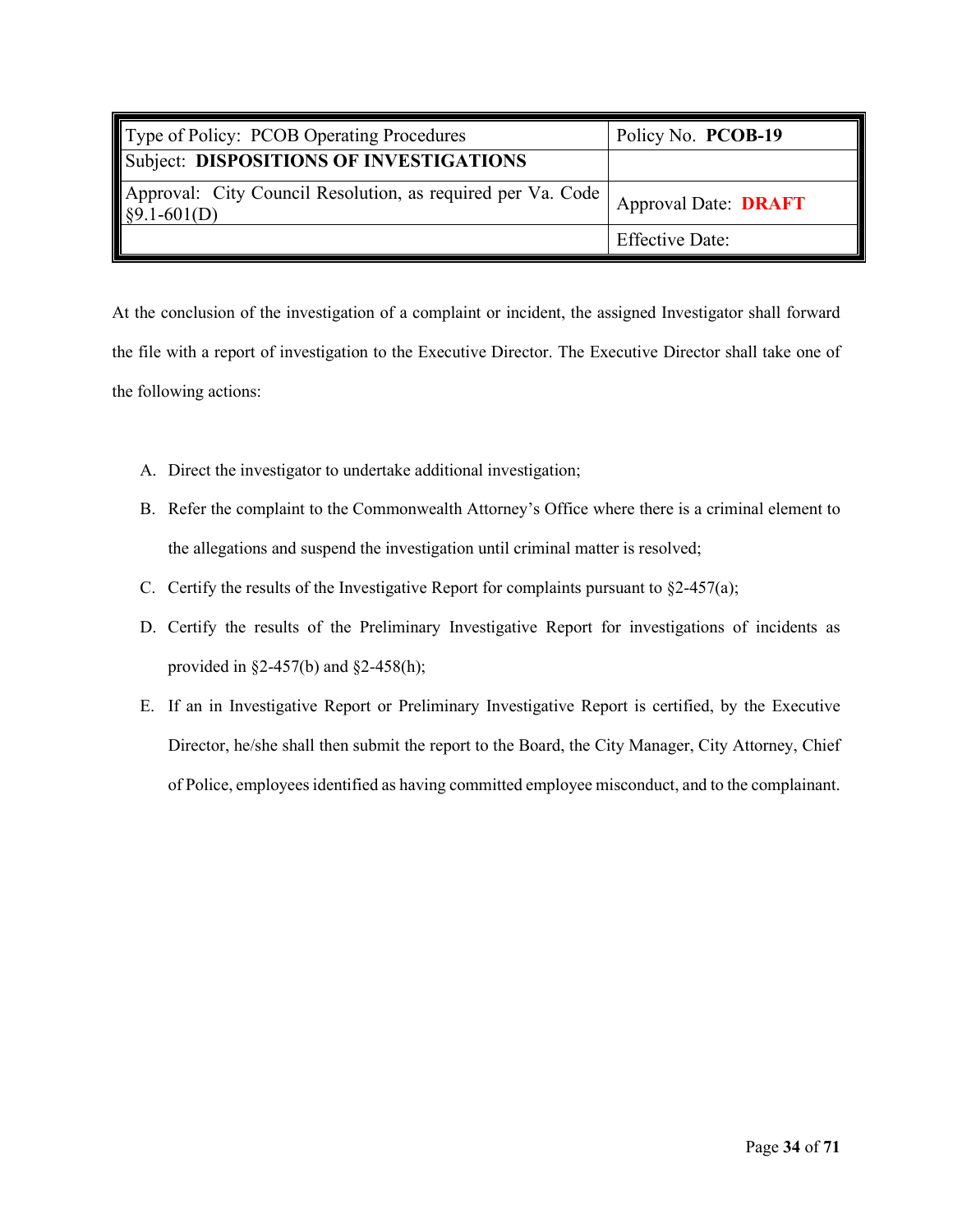| Type of Policy: PCOB Operating Procedures                                             | Policy No. PCOB-20          |
|---------------------------------------------------------------------------------------|-----------------------------|
| Subject: HEARINGS (GENERAL)                                                           |                             |
| Approval: City Council Resolution, as required per Va. Code  <br>$\sqrt{$9.1-601(D)}$ | <b>Approval Date: DRAFT</b> |
|                                                                                       | <b>Effective Date:</b>      |

- A. **Hearing Examiner.** Hearings that are convened to address investigations of complaints and incidents under Section 2-457 and complaint review requests under Section 2-459 of the Board's enabling ordinance shall be presided over by Hearing Examiners. Hearing Examiners may have professional experience in mediation, police oversight, or other relevant area of jurisprudence. Hearing Examiners shall be engaged by the Executive Director. In selecting Hearing Examiners, the Executive Director shall take due precautions to avoid bias, conflict of interest, or the appearance thereof.
	- i. Duties of Hearing Examiner. A Hearing Examiner shall referee the hearing such that the structure and format of the hearings outlined in the structure and format sections in Articles 21- 23.
	- ii. While the Hearing Examiner is responsible for the ensuring the orderly proceeding of the hearings, the Board is primarily responsible for eliciting evidence from the hearing.
- B. **Advisors/Representatives.** Right to advisor/representative of choice. Throughout the Hearing process, all parties may consult with and be represented by legal counsel or another individual advisor/representative of their choosing at any meeting or proceeding related to the Hearing process. A representative is not required and the complainant and subject officer are each responsible for ensuring their advisor's presence at the hearing.
- C. **Interpreter.** Any party requesting an interpreter shall provide at least 14 working days written notice of this request to the Executive Director.
- D. **Continuance and Delay.** The Executive Director may continue the hearing due to the unanticipated unavailability of a witness or representative if good cause is shown, or due to the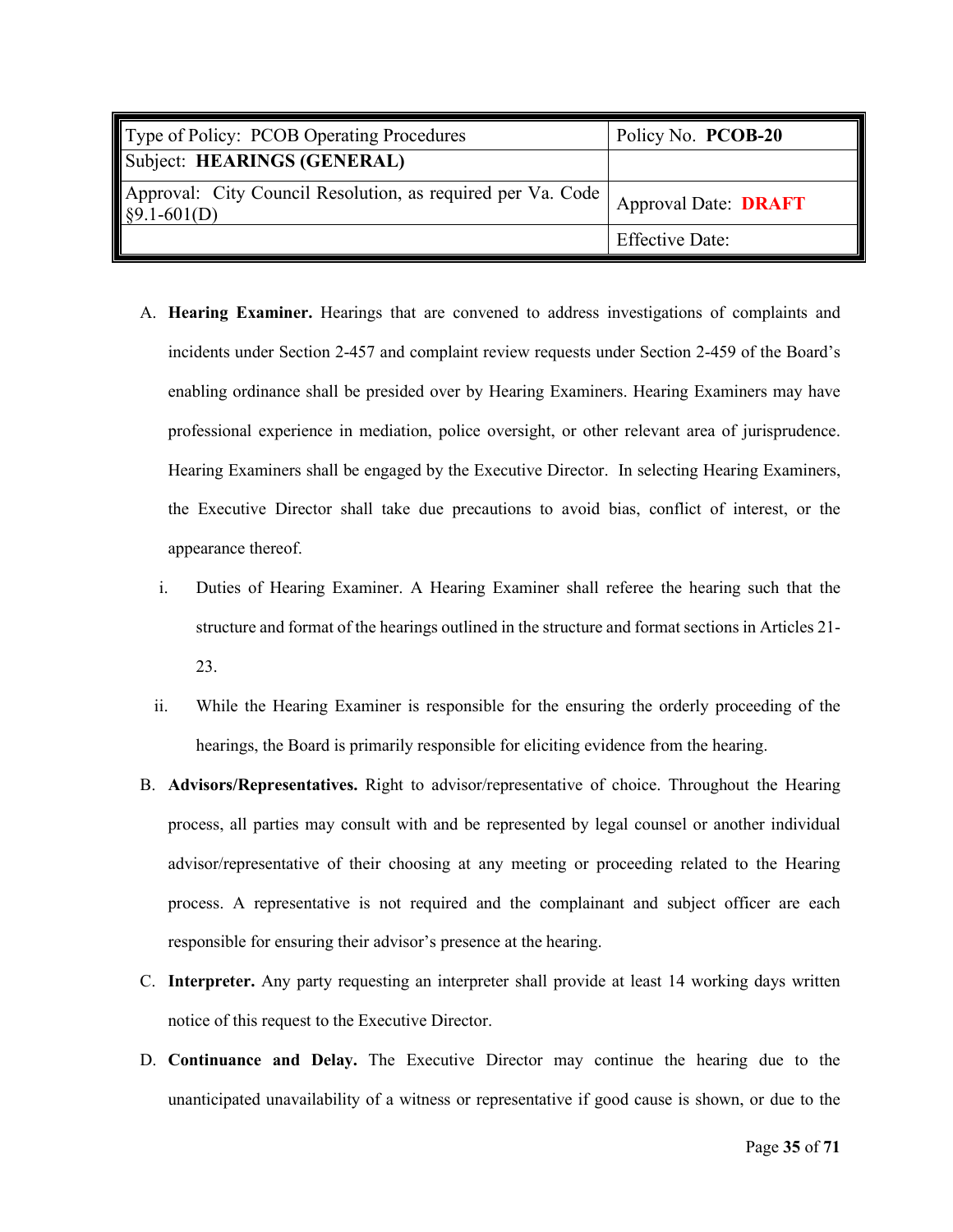unavailability of an interpreter. Should the subject officer fail to appear within 30 minutes after the scheduled time for the hearing, the hearing will proceed and the allegations may be sustained absent good cause.

E. **Waiver of Hearing.** The complainant may indicate in writing to the Executive Director that they waive their right to attend their scheduled hearing within 10 calendar days of being notified of the hearing date. The Board may then, at its discretion, decide the issue based on the evidence in the record.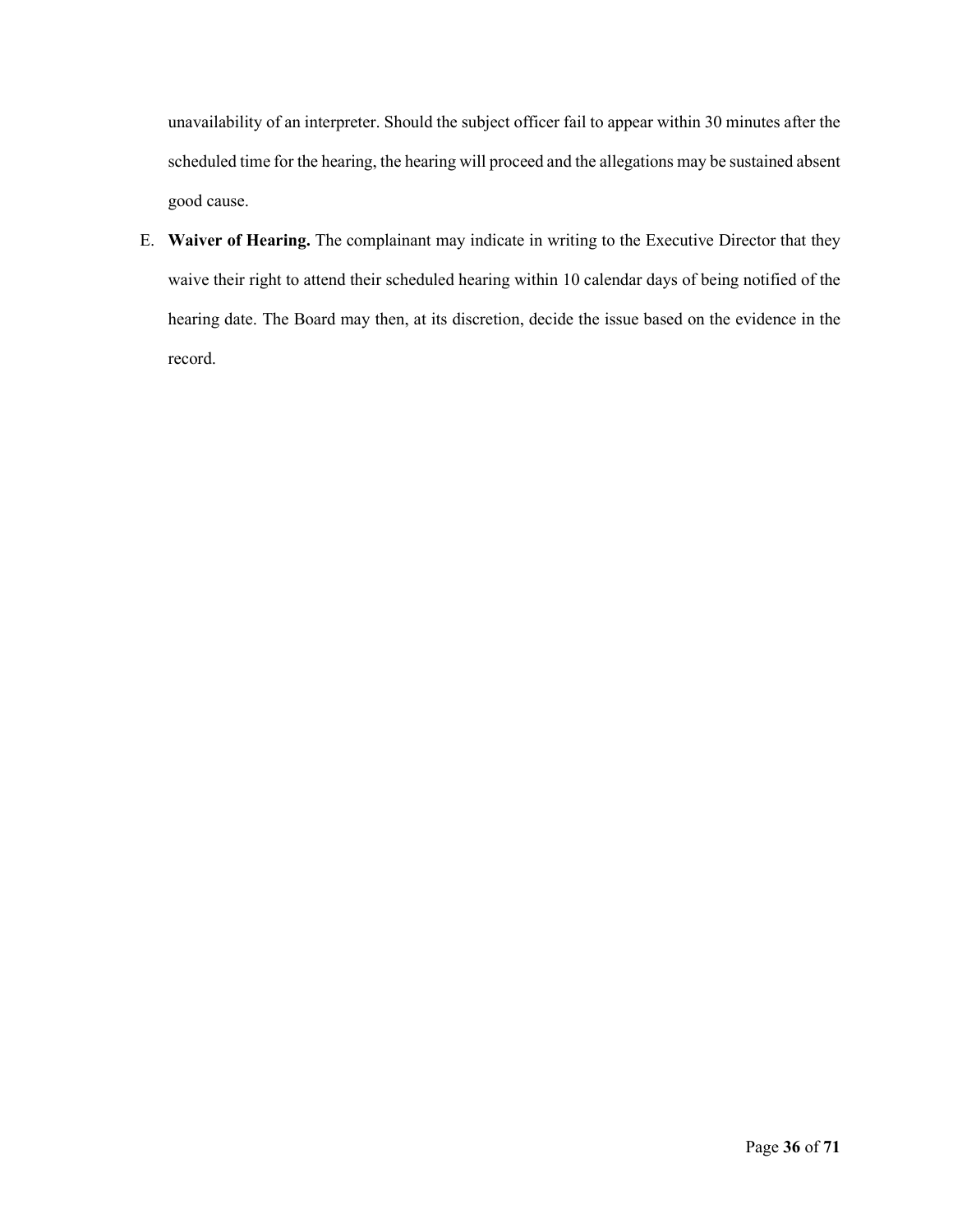| Type of Policy: PCOB Operating Procedures                                                            | Policy No. PCOB-21          |
|------------------------------------------------------------------------------------------------------|-----------------------------|
| Subject: PRELIMINARY HEARING CONFERENCE                                                              |                             |
| Approval: City Council Resolution, as required per Va. Code<br>$\left  \frac{89.1 - 601}{D} \right $ | <b>Approval Date: DRAFT</b> |
|                                                                                                      | <b>Effective Date:</b>      |

The Board may, at its discretion, convene a Pre-Hearing Conference, during which preliminary matters related to the Hearing are discussed and/or resolved. The parties will be provided advance written notice of the date, time, and location of the pre-hearing conference.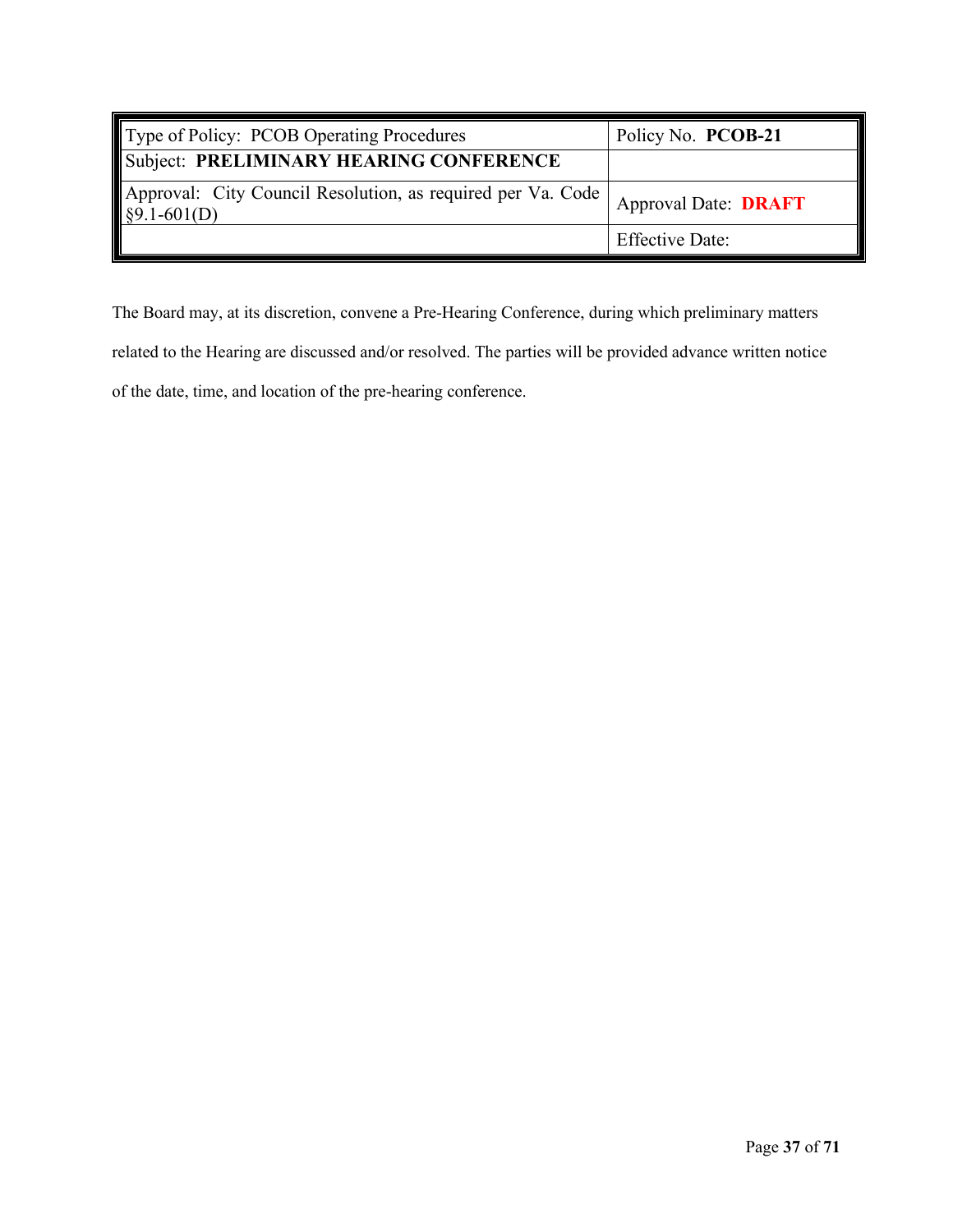| Type of Policy: PCOB Operating Procedures                                             | Policy No. PCOB-22          |
|---------------------------------------------------------------------------------------|-----------------------------|
| Subject: FACTFINDING HEARINGS                                                         |                             |
| Approval: City Council Resolution, as required per Va. Code  <br>$\sqrt{$9.1-601(D)}$ | <b>Approval Date: DRAFT</b> |
|                                                                                       | <b>Effective Date:</b>      |

- A. **Purpose.** Fact-finding hearings shall be open to the public and conducted for the board to understand the allegations of misconduct and the facts as determined during the board's investigation and as presented by the involved parties.
- B. **Standard of evidence and findings.** The Hearing and related investigation are neutral factgathering processes. Findings shall be made based on a preponderance of the evidence.
- C. **Rules of evidence.** The hearings need not be conducted according to technical rules of evidence. Relevant evidence shall be admitted, subject to the guidance below, if it is the sort of evidence on which reasonable persons are accustomed to rely in the conduct of serious affairs. The Hearing Examiner may exclude irrelevant and unduly repetitious evidence. The Hearing Examiner's decision to exclude evidence shall be final.

The following evidence may be excluded:

- i. Information or documents about the complainants' past encounters with the police if in the estimation of the Hearing Examiner does not show *modus operandi*, or a pattern or practice of behavior that may be very helpful in reaching factual conclusions;
- ii. The complainant's criminal record, unless record is permissible impeachment (e.g., prior conviction for forgery or perjury);
- D. **Structure and Format.** The fact-finding hearing shall proceed in the following order:
	- i. Call the hearing to order;
	- ii. Explain the purpose of the hearing
	- iii. Give background on the objectives and procedures of the hearing
- iv. Review possible decisions; and Review the applicable standards of evidence.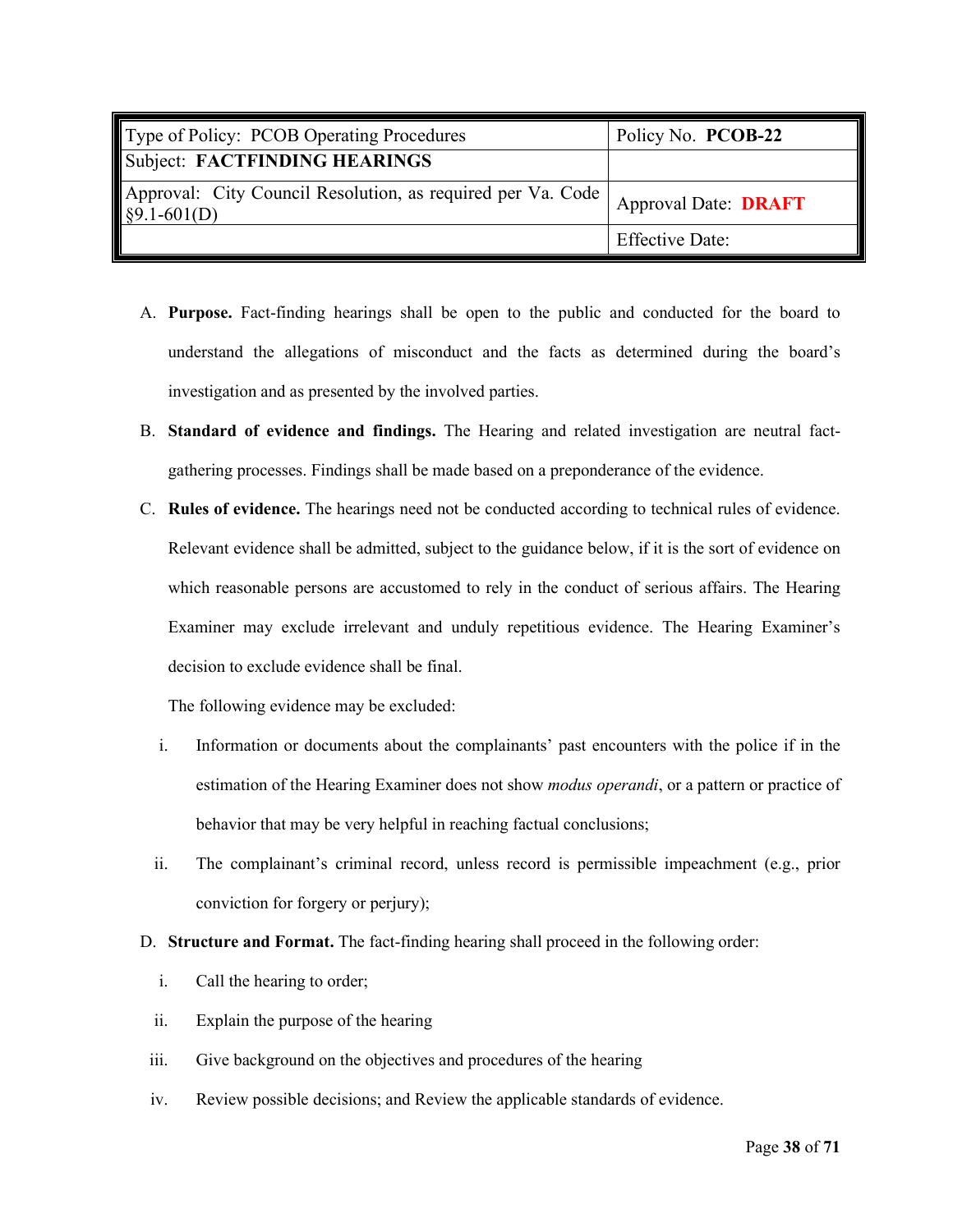- E. **Presentation of Evidence.** Once the preliminary information stage is completed, the Hearing Examiner shall conduct the hearing in the following order and manner:
	- i. The Hearing Examiner shall ask for statements from the board's investigator, who shall present a summary of the complaint and a summary of their investigation of the complaint;
	- ii. The Hearing Examiner shall ask for statements the complainant and their representative, if applicable;
- iii. The Hearing Examiner shall ask for statements witnesses identified by the complainant, if any; and
- iv. The Hearing Examiner shall ask for statements from the subject officer, if attending and voluntarily choosing to make a statement.
- v. The Hearing Examiner will guide the use of evidence. The parties may refer to any relevant documentary evidence and exhibits during their statements.
- F. **Presence of witnesses.** Witnesses may not be present during the statements of the parties.
- G. **Questions.** The board members may ask questions of the parties and witnesses at the conclusion of each of the parties' and witnesses' statements. The Hearing Examiner shall recognize each board member who indicates they want to ask a question. Once all board members have completed their questions, the parties may submit questions to ask about or clarify a point the board members may have missed, confused, or misstated.
- H. **Orderly business of the hearing.** The Hearing Examiner shall ensure that the hearing proceeds in an orderly fashion. Participants who repeatedly interrupt the orderly business of the hearing may be required to leave the hearing by the Hearing Examiner.
- I. **Board legal counsel consultation.** The Board shall have access to legal counsel from either the City Attorney or the Independent Legal Counsel. Whenever there are legal issues where the Board needs guidance, the City Attorney and Independent Counsel shall confer to determine whether a conflict of interest exist and the advice the Board seeks should be provided by the Independent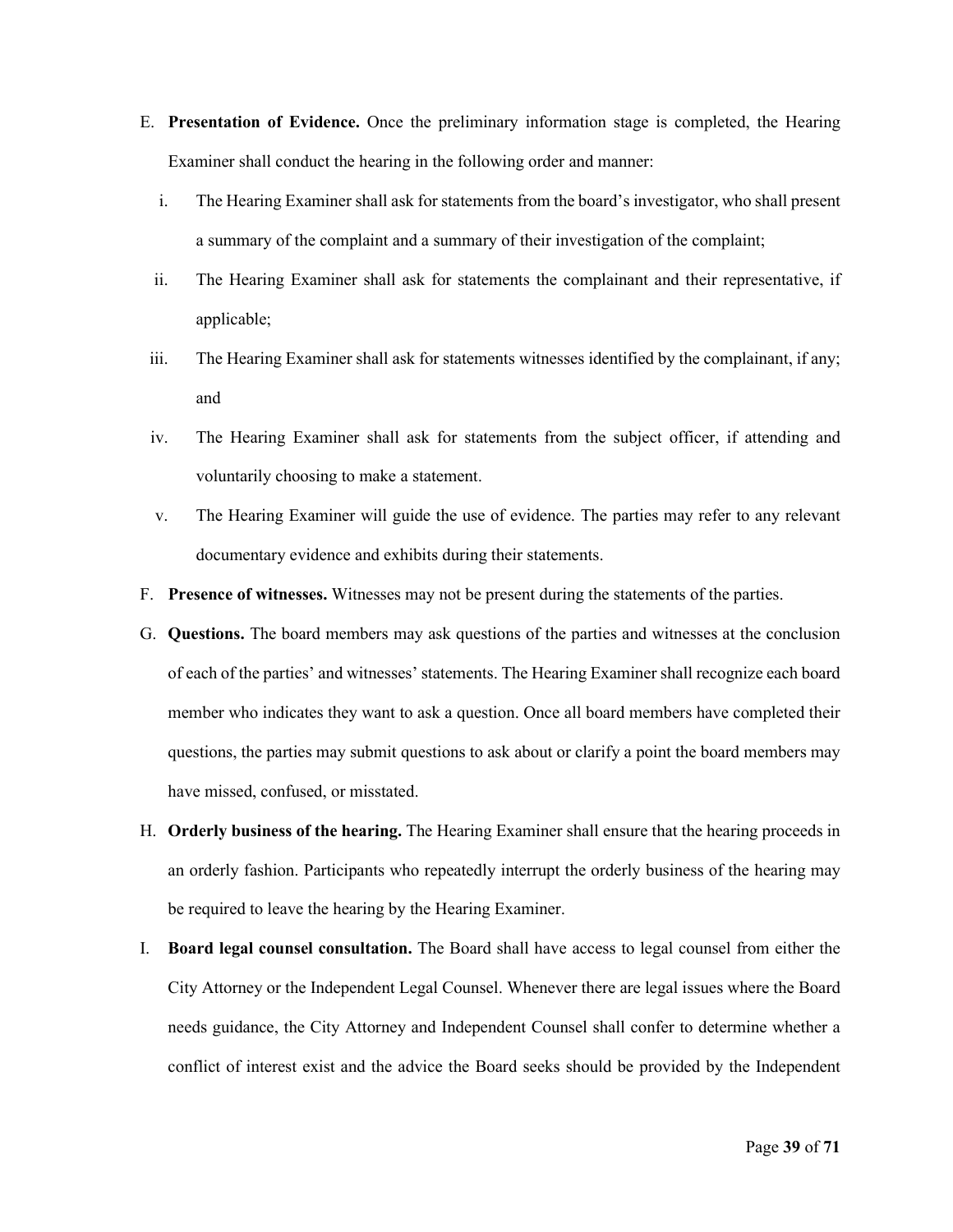Legal Counsel. The Board shall seek the opinion of their Independent Legal Counsel when a case raises substantial legal issues of first impression outside of the City of Charlottesville ordinance.

- i. If the Board needs additional evidence or an opinion from the Independent Legal Counsel or the City Attorney to reach its findings, it may continue the deliberations phase of the hearing to a future date, not to exceed 14 calendar days, if the necessary counsel is unavailable.
- J. **Deliberations.** The Hearing Examiner shall close the fact presentation portion of the hearing and open the board's deliberations of the finding unless the board votes to deliberate in a later public meeting due to the length of the hearing or complexity of the case. A separate meeting for deliberations will take place no later than fourteen calendar days from the hearing. The Board shall not consider any information not received in the Hearing Packet or during the hearing. In conducting the deliberation, the Hearing Examiner shall:
	- i. Guide the discussion to elicit the Board's finding in the case by asking each Board member to briefly state their opinions on each evaluation criterion. Board members may defer responding or simply state their agreement with previous speakers. After each member has had opportunity to comment on each criterion, the Examiner shall open the floor to additional discussion as appropriate in his judgement;
	- ii. Elicit closing remarks and recommended finding from the investigator and questions from the Board for the investigator;
- iii. Present the findings options; and
- iv. Poll the Board on their preferred findings.
- K. **Findings.** The board may choose to find:
	- i. Complaint not sustained, for one of two reasons:
		- There is insufficient evidence to sustain the Citizen Complaint; or
		- The facts alleged in the Citizen Complaint are true, but do not constitute misconduct by the Subject Officer because the Subject Officer's actions were lawful, justified, and proper.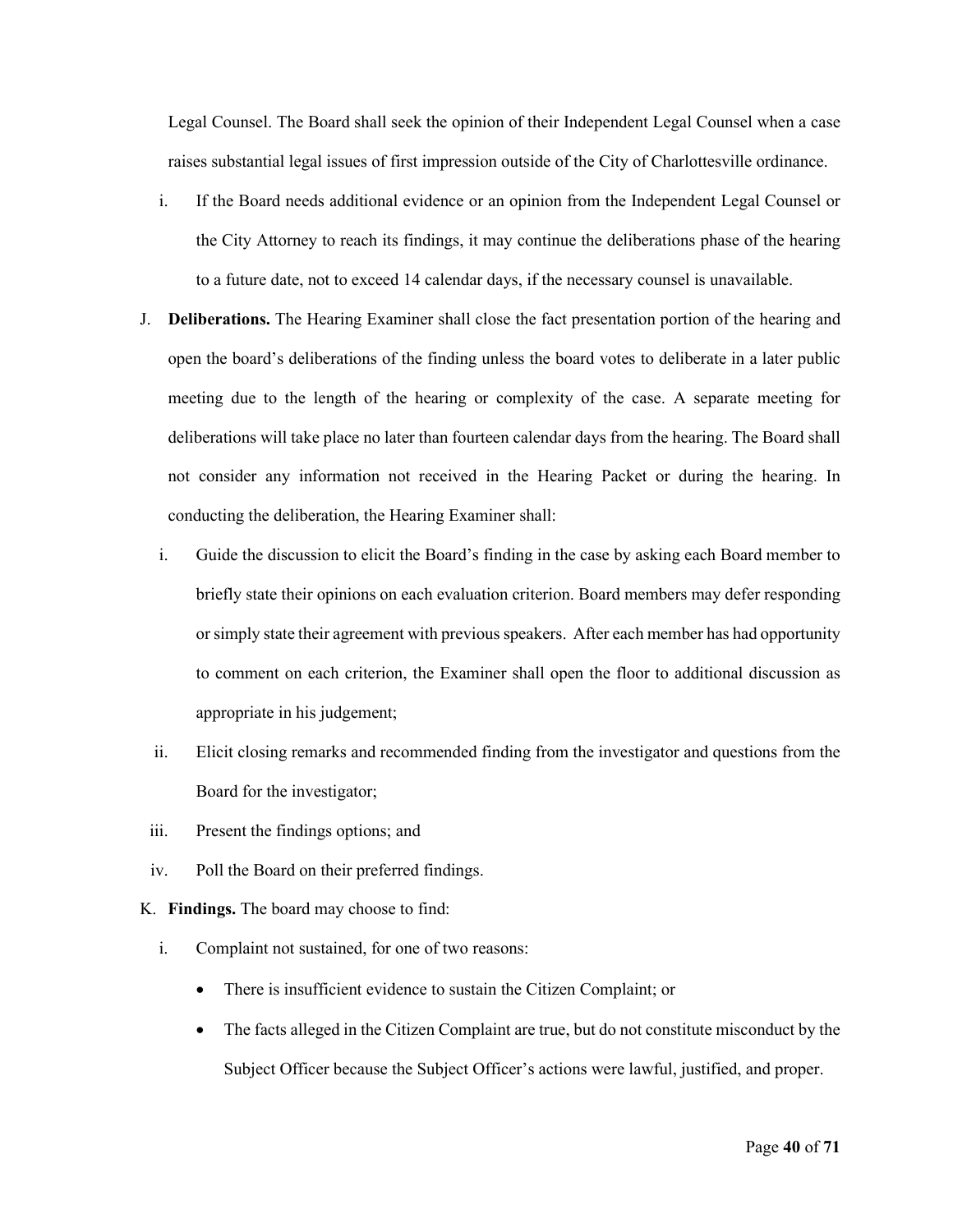- ii. Complaint sustained. A complaint shall be sustained when the Oversight Board determines that:
	- The facts alleged in the Citizen Complaint are true; and
	- The Subject Officer's actions were not lawful, justified, and proper.
- iii. This decision shall be reached by majority vote of a quorum of Board members in open session.

L. **Serious breach of departmental and professional standards.** Upon the entering of a sustained finding, the Executive Director shall open the discussion as to whether the officer's conduct constituted a serious breach of departmental and professional standards to determine if the Board may make disciplinary recommendations. The board may consult with a representative from the Department and review the applicable department and professional standards. The board may vote to conduct this portion of the deliberations on another date, not to exceed 14 days from the date of the fact-finding hearing, to provide time for the board members to become familiar with the applicable department and professional standards or other information required to understand complex cases.

# M. **Findings Report and Notification.**

- i. Within 7 calendar days of the last date of the hearing, the Executive Director shall inform the complainant and subject officer, in writing, whether the allegation was sustained or not sustained. Notice to both shall include whether any of the sustained allegations were found to be a serious breach of departmental and professional standards. Notice to the subject officer will include their ability to file a grievance through Charlottesville's grievance procedure subsequent to further action by the Department, if applicable.
- ii. Within 10 calendar days of the last date of the hearing, the Executive Director shall submit a Findings Report, together with the Hearing Packet, which shall include all findings made by the Board, to the City Manager and the Chief of Police.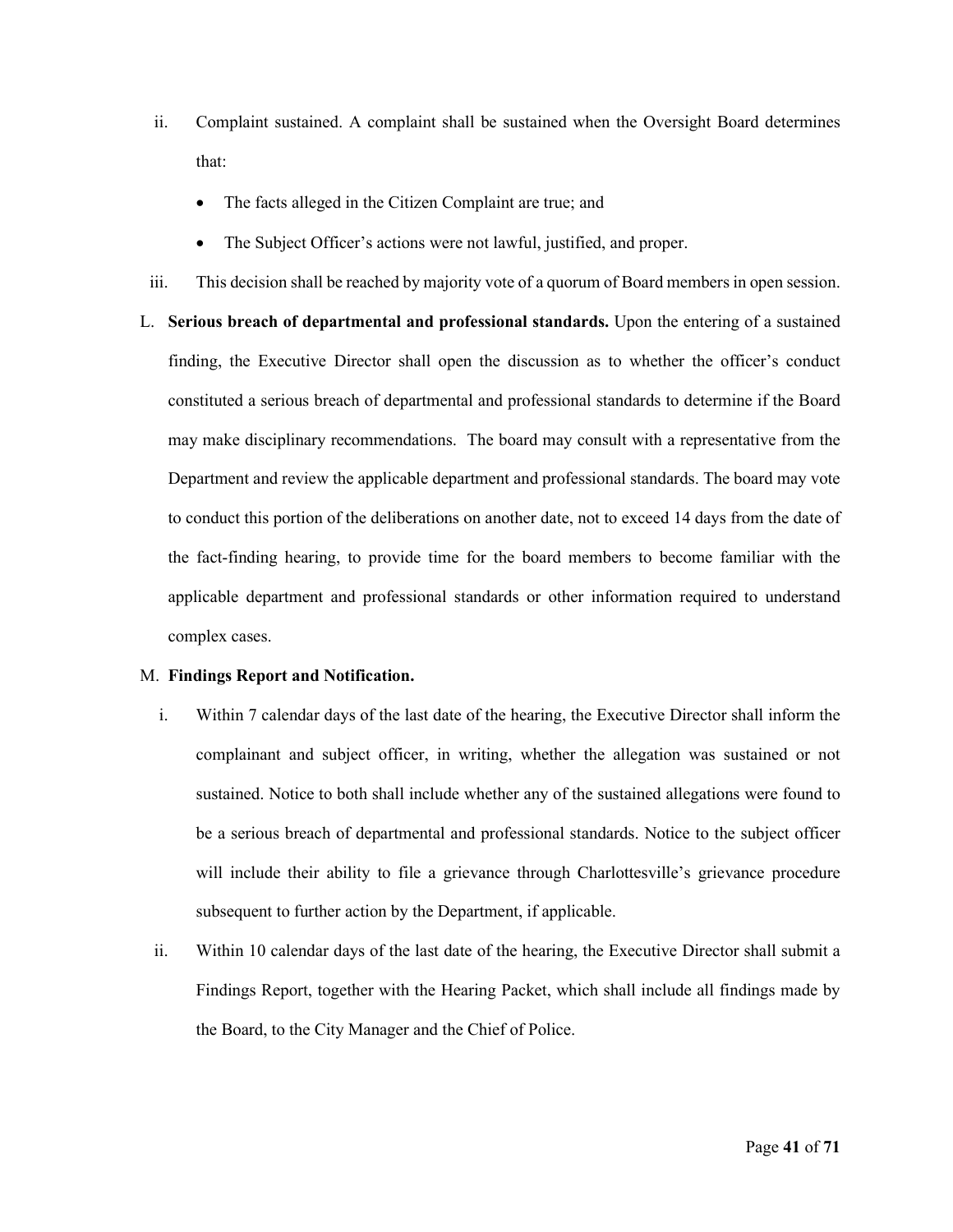| Type of Policy: PCOB Operating Procedures                                                        | Policy No. PCOB-23          |
|--------------------------------------------------------------------------------------------------|-----------------------------|
| Subject: REVIEW HEARINGS                                                                         |                             |
| Approval: City Council Resolution, as required per Va. Code<br>$\left  \frac{1}{2}$ \$9.1-601(D) | <b>Approval Date: DRAFT</b> |
|                                                                                                  | <b>Effective Date:</b>      |

- A. **Purpose.** Review hearings shall be conducted for the board to analyze the sufficiency (thoroughness, completeness, objectivity, impartiality, and accuracy) of the Internal Affairs Division (IAD) investigation of a complaint and its findings. A Department IAD representative shall be present at every hearing.
- B. **Standard of evidence and findings.** The board may find that CPD IAD investigation was or was not sufficient based on a preponderance of the evidence of the complaint presented at the hearing and on professional investigation standards. The may also consider whether the findings of the IA investigation were consistent with the evidence available to the CPD.
- C. **Structure and Format.** The review hearing shall proceed in the following structure:
	- i. The Hearing Examiner shall relay the same preliminary information as required for fact-finding hearings.

Presentation of Investigation/Evidence:

- ii. The Hearing Examiner shall ask for statements from, the Internal Affairs representative, who shall present a summary of the complaint, the IA investigation of the complaint, and review the basis for the IA finding;
- iii. The Hearing Examiner shall ask for statements from, the complainant and their representative, if applicable, either of whom may summarize the complainant's experience during the incident and the effect of that experience on the complainant;
- iv. The Hearing Examiner shall ask for statements from, witnesses identified by the complainant, if any; and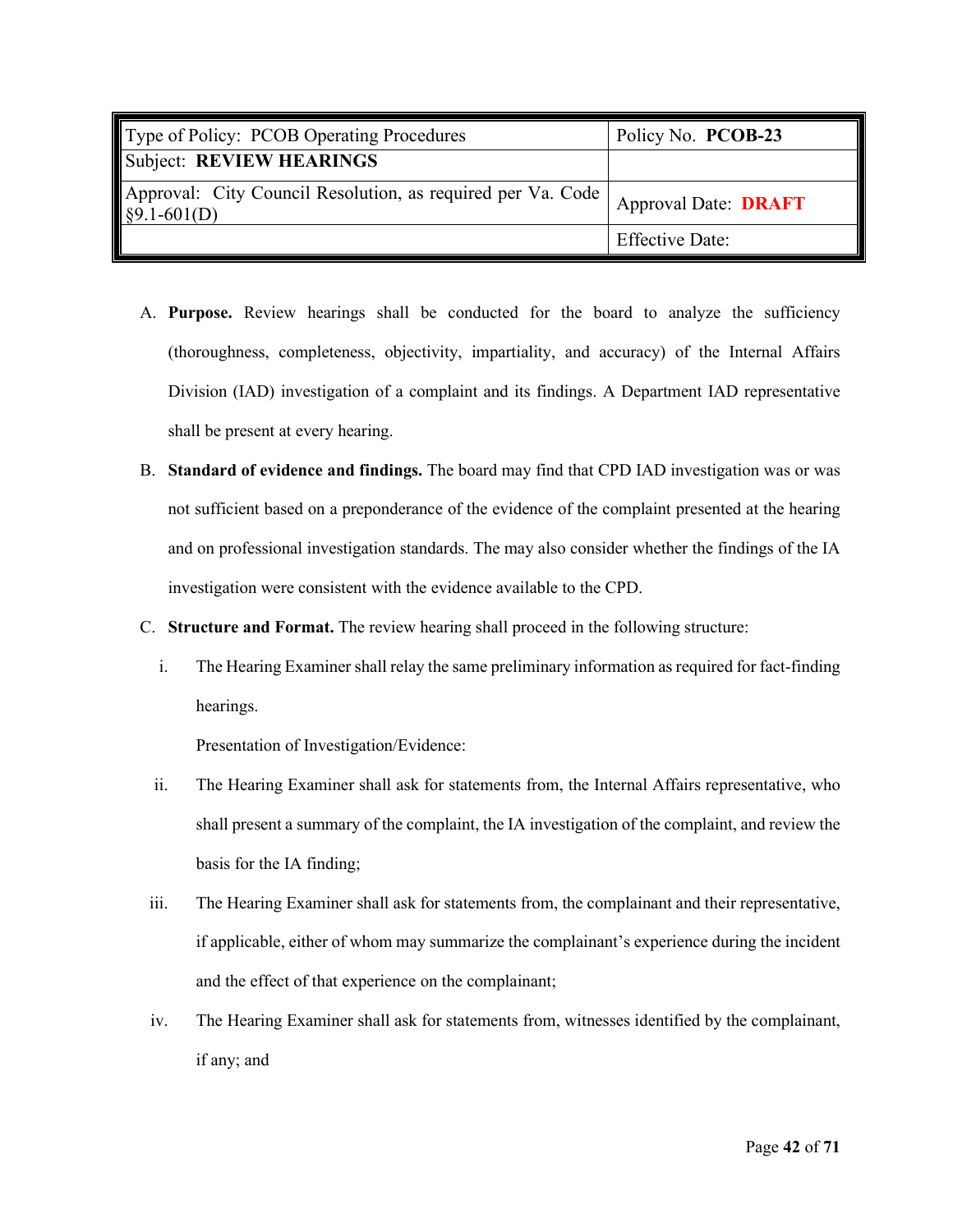- v. The Hearing Examiner shall ask for statements from, the subject officer, if attending and voluntarily choosing to make a statement.
- D. **Questions of the parties.** The Hearing Examiner shall adhere to the same rules for questions as required in fact-finding hearings. Additionally, the parties may ask questions directly to the Department IAD representative present.
- E. **Orderly business of the hearing.** The Hearing Examiner shall adhere to the same rules for the orderly business of the hearing as required in fact-finding hearings.
- F. **Deliberations.** The Hearing Examiner shall close the fact presentation portion of the hearing and open the board's deliberations of the finding. The Board shall consider the following options for a finding:
	- i. The Board concurs with the findings of the Charlottesville Police Department investigation; or
	- ii. The Board advises the City Manager that the CPD investigation's findings are not supported by the information reasonably available to the CPD and make further recommendations to the City Manager concerning disposition of the Review Request; or
- iii. The Board advises the City Manager that the CPD investigation is incomplete or unsatisfactory and provides the specific reasons for this finding.

The Hearing Examiner shall conduct the deliberations in the same manner as they conduct the factfinding hearing deliberations.

- G. **Policy Recommendations.** Once the board has made its finding, the Executive Director shall ask the Board members whether the information presented at the hearing suggests that Board should make policy recommendation(s) to the Chief of Police and City Manager.
- H. **Serious breach of departmental and professional standards.** Upon entering any sustained finding the Executive Director shall open the discussion as to whether the officer's conduct constituted a serious breach of departmental and professional standards to determine if the Board may make disciplinary recommendations or if the Department disciplined the officer appropriately.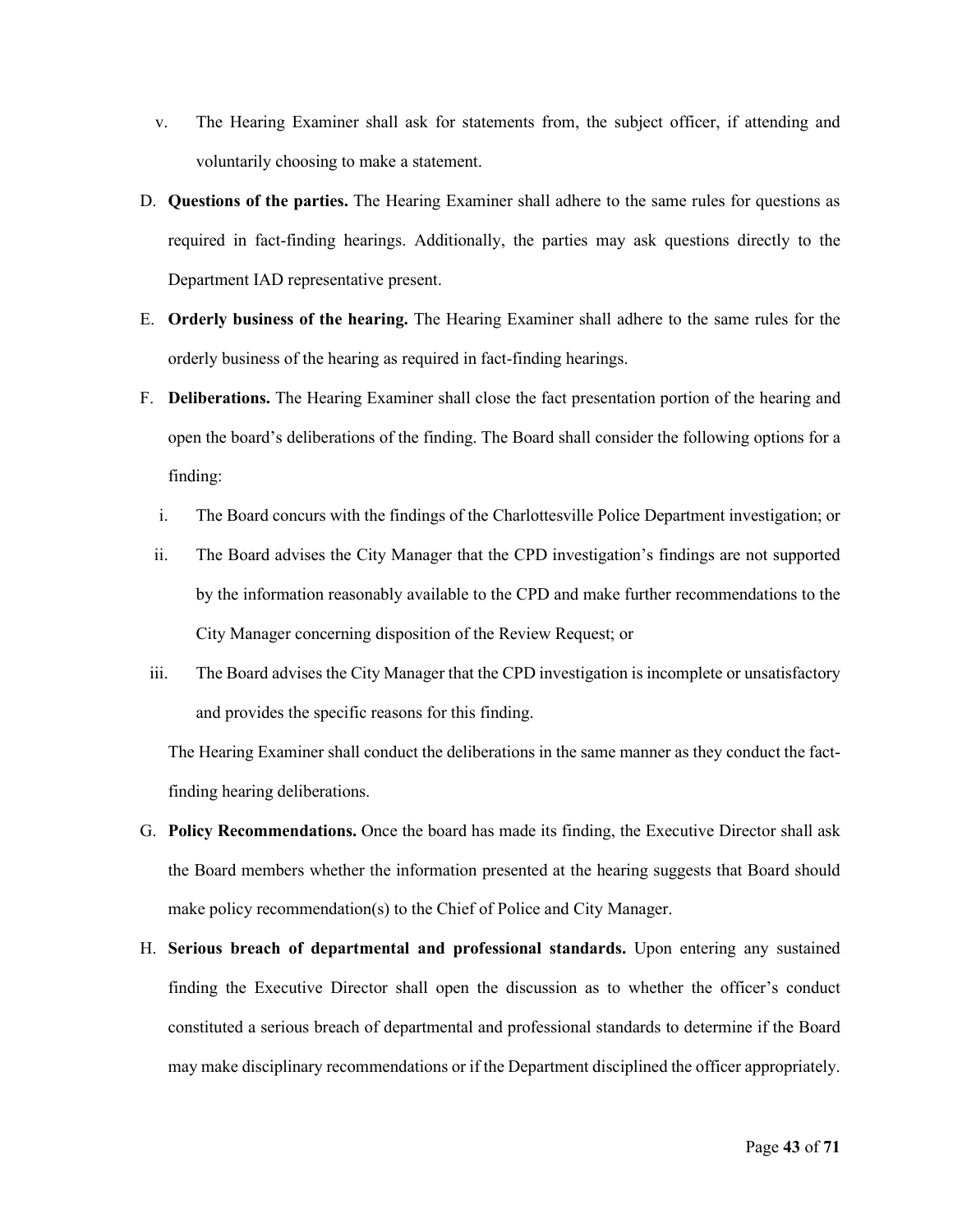| Type of Policy: PCOB Operating Procedures                                                 | Policy No. PCOB-24          |
|-------------------------------------------------------------------------------------------|-----------------------------|
| Subject: RECORD OF HEARING                                                                |                             |
| Approval: City Council Resolution, as required per Va. Code<br>$\frac{1}{2}$ \$9.1-601(D) | <b>Approval Date: DRAFT</b> |
|                                                                                           | <b>Effective Date:</b>      |

The Board shall make an audio or video recording of all hearings that shall serve as an official record.

The Board shall provide a transcript of the proceedings to any party that requests it.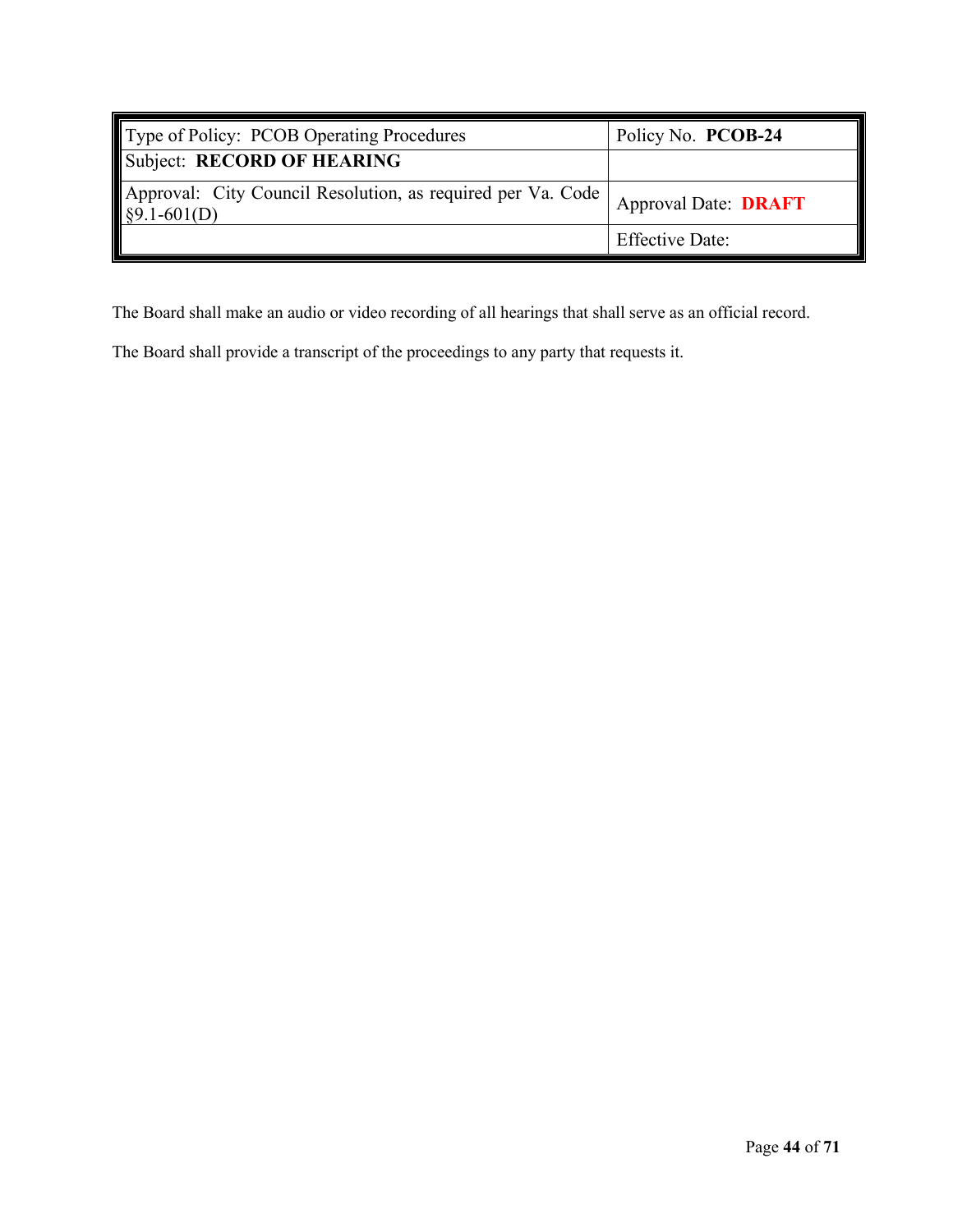| Type of Policy: PCOB Operating Procedures                                             | Policy No. PCOB-25          |
|---------------------------------------------------------------------------------------|-----------------------------|
| Subject: DISCIPLINARY MEETING                                                         |                             |
| Approval: City Council Resolution, as required per Va. Code  <br>$\sqrt{$9.1-601(D)}$ | <b>Approval Date: DRAFT</b> |
|                                                                                       | <b>Effective Date:</b>      |

- A. **Purpose.** Should the board find that a sustained complaint constituted a serious breach of departmental or professional standards, the Board shall meet to determine disciplinary recommendations to make to the Department no later than 30 calendar days from the last date of the fact-finding or review hearing. These recommendations may pertain to policies and procedures and/or the subject officer to disincentivize similar future misconduct. In making such recommendations, the Board may review policies, practices, and procedures of the Department, including written policies, procedures, and standing orders.
- B. **Structure.** The board's Executive Director shall provide a written report to the board and make a presentation of the report, which shall include a summary of the following:
	- i. The opinion of the officer's direct supervisor;
	- ii. The opinion of the complainant;
	- iii. The opinions of witnesses, if appropriate;
	- iv. The opinion of the officer, if they wish to participate;
	- v. Prior sustained community member complaints against the officer; and
	- vi. Which section of CPD's disciplinary matrix or other general order applies to the wrongful conduct.
- C. **Notice to officer.** Prior to the meeting, the Executive Director shall have notified the officer of the meeting and of the range of potential disciplinary actions. The officer may submit a written statement to the Executive Director to be considered during the meeting.
- D. **Recommendations.** All recommendations of the Board shall be established by majority vote of a quorum of Board members. The recommendations shall be publicly announced unless the Board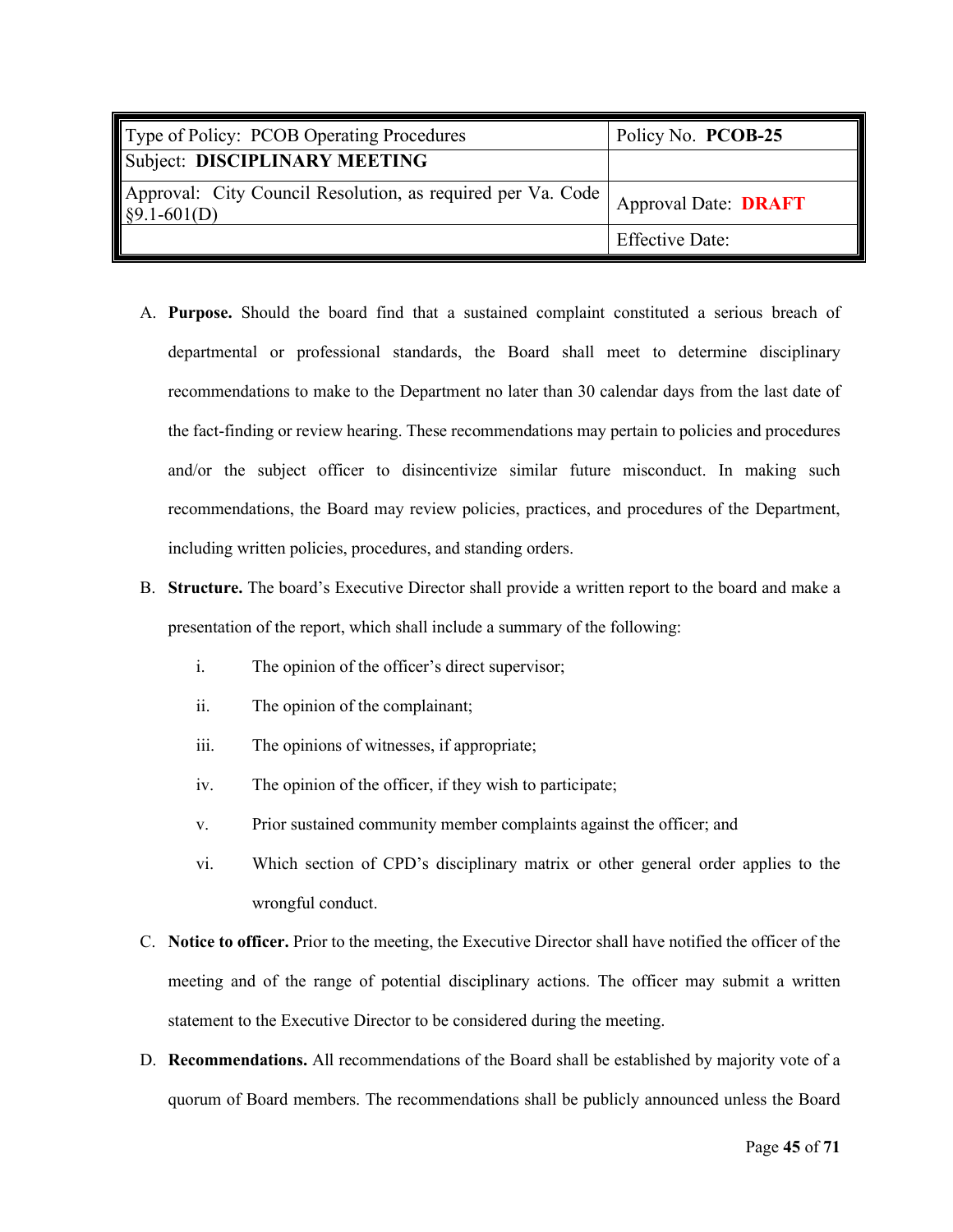specifically finds a compelling reason to impose confidentiality consistent with law. The Board will submit disciplinary recommendations to CPD and the City Manager in writing within 10 calendar days from the date of the disciplinary meeting.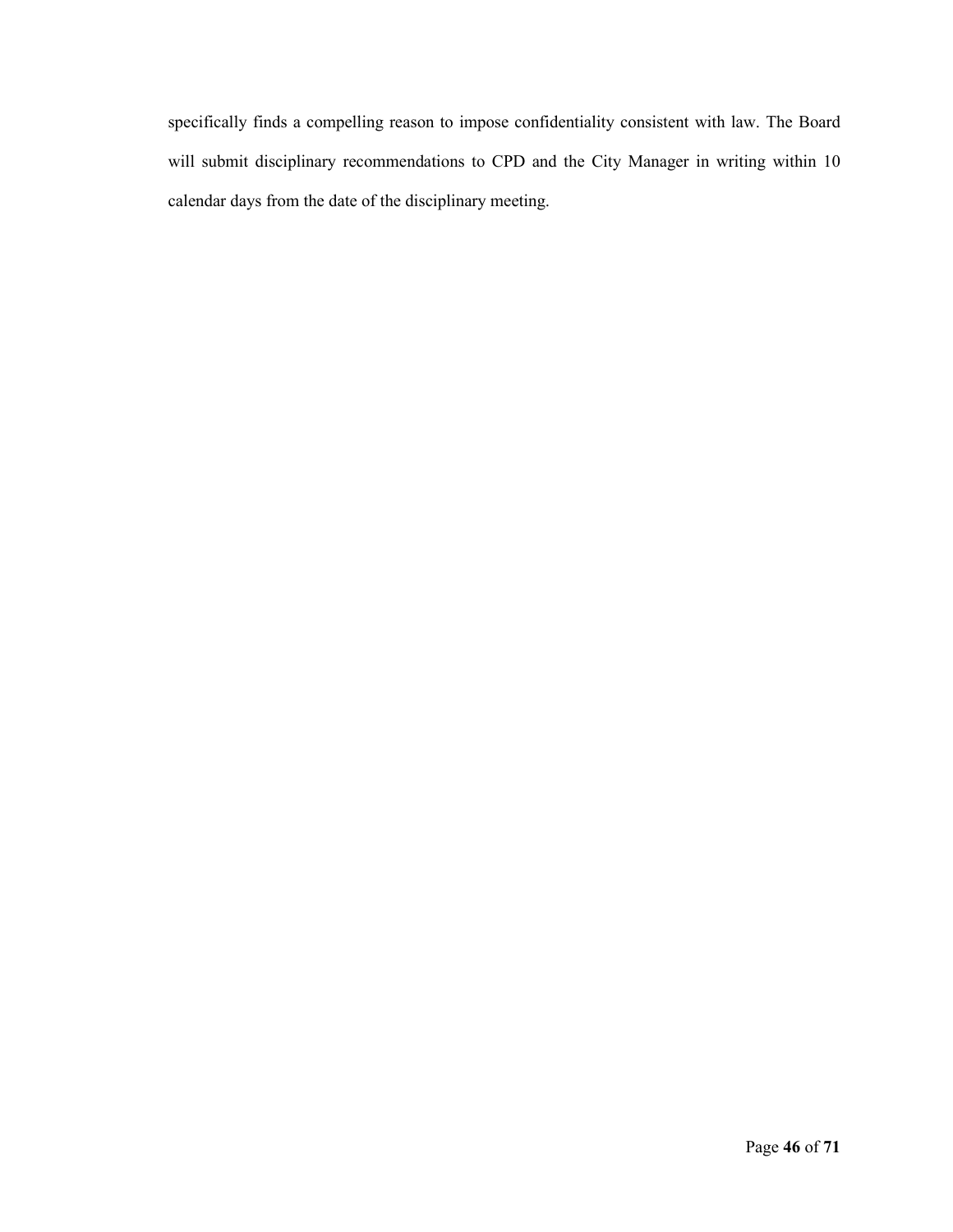| Type of Policy: PCOB Operating Procedures                                         | Policy No. PCOB-26          |
|-----------------------------------------------------------------------------------|-----------------------------|
| Subject: MEDIATION OF COMPLAINTS                                                  |                             |
| Approval: City Council Resolution, as required per Va. Code  <br>$\S9.1 - 601(D)$ | <b>Approval Date: DRAFT</b> |
|                                                                                   | <b>Effective Date:</b>      |

- A. **Authority.** As authorized by § 2-460 and § 2-468, the Board may refer complaints to mediation. Mediation is a way for the complainant and the subject officer to meet face-to-face with a neutral third party in an attempt to resolve their differences that arose from the interaction that yielded the police complaint, with the aim of building the trust between the community and the CPD. The Board's mediation process and role is not to resolve disputes between the City and a complainant.
	- i. The PCOB does not have any authority to decide or resolve any claims or disputes, for monetary or other relief, that a particular complainant may have against the City of Charlottesville, its public officials or employees.
	- ii. For purposes of Va. Code §2.2-4116(B) and (C), the PCOB does not have any authority to make commitments on behalf of City Council for participation in any dispute resolution proceeding(s), or as to any binding agreement(s).
- iii. Except for matters expressly described in Va. Code §2.2-4119(B), records of dispute resolution proceedings are subject to the Virginia Freedom of Information Act.
- B. **Mediation Services.** The Board shall be permitted, through the Executive Director, to contract for mediation services. In considering contractors for mediation, the Board shall consider vendors in the following order:
- i. Existing ADR or mediation contracts the City of Charlottesville currently has with other departments like the Office of Human Rights;
- ii. Cooperative agreements. Cooperative purchasing can be an important alternative means to secure necessary goods and services by aggregating volume and reducing administrative overhead. The City engages in cooperative purchasing in a manner that ensures compliance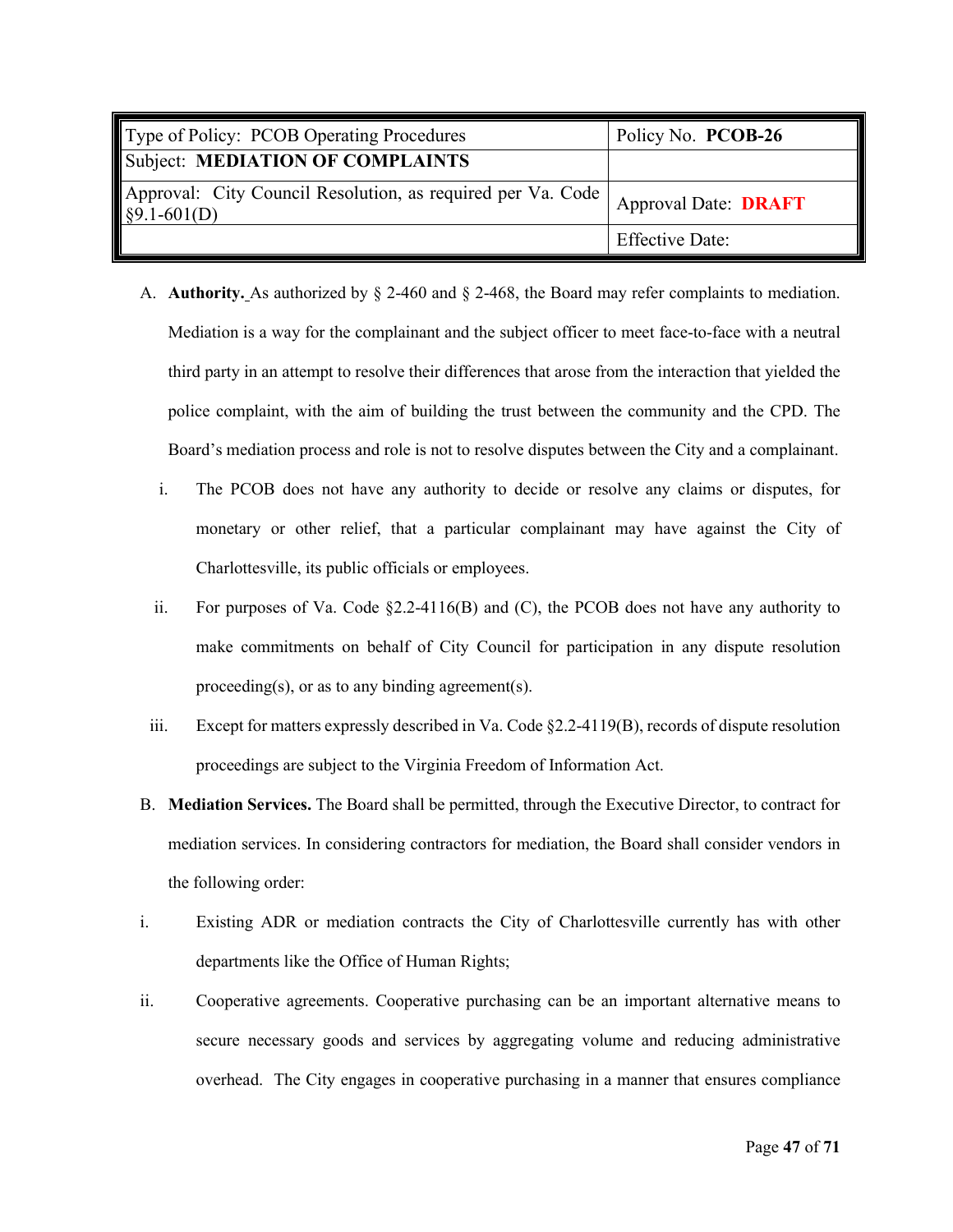with applicable laws; considers price reasonableness; considers participation of local vendors; and with a full review of both the requirement and the contract under consideration;

- iii. Recommendations of NACOLE affiliated agencies;
- iv. Formal and informal procurements through RFPs/RFQs.
- C. **Eligibility for Mediation.** Upon receiving the complaint form, the Executive Director shall explore the eligibility for mediation referral and submit Memorandum of Mediation Referral (MMR) to the Board by its next business meeting.

In selecting a case for mediation, the Board shall consider:

- i. Amenability or willingness of parties to participate. The Executive Director may consult directly with the complainant and the subject officer to ascertain amenability. Both parties must voluntarily agree to participate.
- ii. Seriousness of allegations. Use-of-force allegations shall be ineligible for mediation.
- iii. Officer Complaint History. Cases involving officers with a history of citizen complaints shall be ineligible for mediation. No case will be referred for mediation if the officer has been named in three citizen complaints in the past 12 months.

During this period the complaint will receive a "Suspended" status until the Board renders a decision on the referral. By a majority vote from the Board, the Executive Director will refer the complaint to mediation. The Executive Director shall then notify the complainant and the subject officer of the time, date and location of the mediation session. The complaint will be "Suspended" during mediation process until the mediation completes.

- D. **Good Faith Participation by Complainant.** Once the matter has been referred to mediation, if the complainant fails to participate in good faith in the mediation process (as determined by the mediator), the Executive Director may take any such action under Article 9 as applicable.
- E. **Good Faith Participation by Subject Officer.** If the subject officer refuses to participate in good faith in the mediation process, the Executive Director shall notify the Chief of Police. In addition, the Executive Director may take any such action under Article 9 as applicable.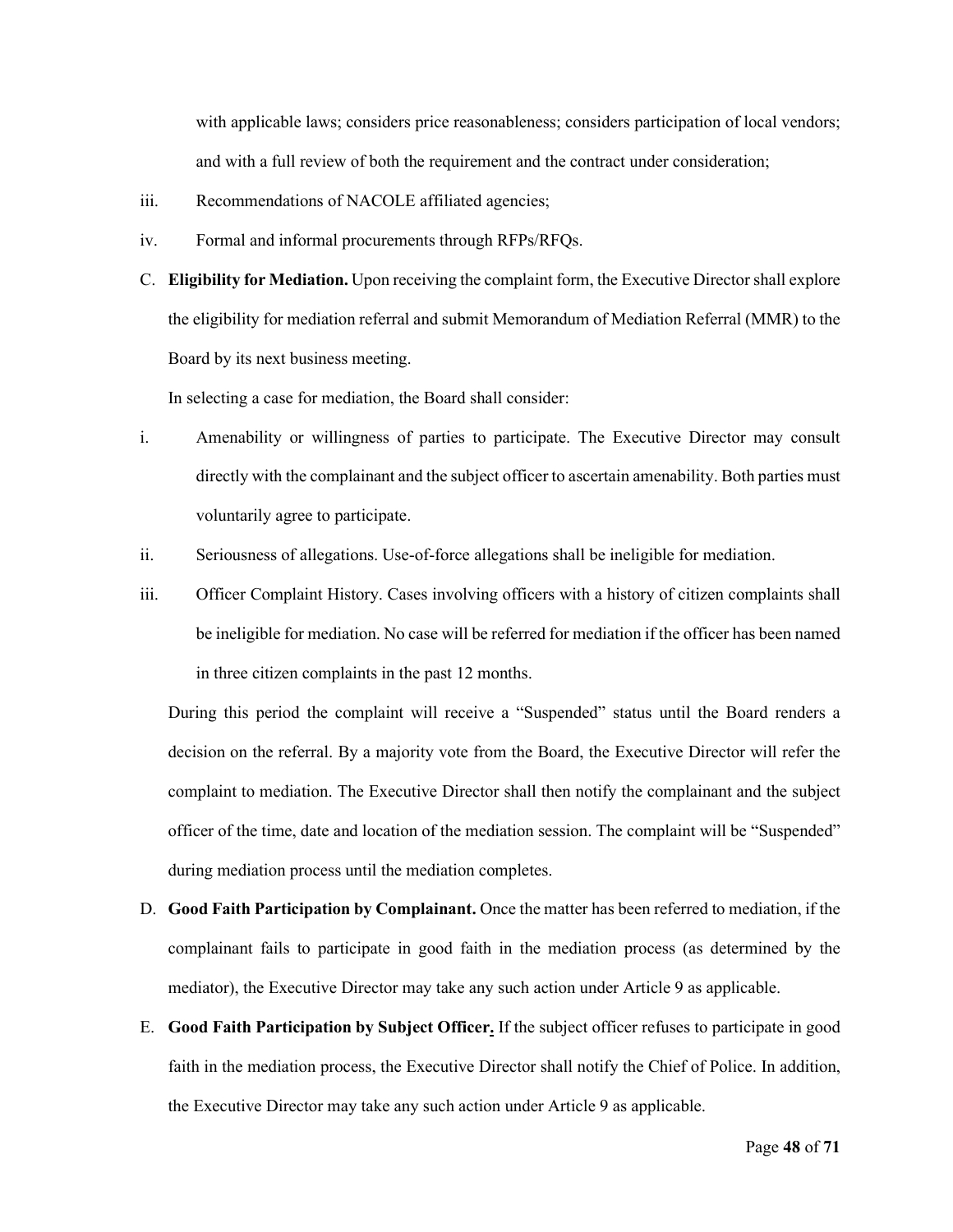- F. **Participants.** The mediation session will involve the complainant, the subject officer, the mediator and an interpreter, if requested. In the case of a minor or incompetent adult, a parent, legal guardian or personal representative must be present. In appropriate cases arising from the same set of facts, more than one complainant and more than one subject officer may be asked to participate in the same mediation session. No other person may be present or participate in mediation sessions, except as determined by the mediator to be required for a fair and expeditious mediation of the complaint.
- G. **Mediation Statements.** No oral or written statement made during the mediation process may be used by the Board, the CPD or the City as a basis for any discipline or recommended discipline of any subject officer or officers, or in any civil or criminal litigation, except as otherwise provided by the rules of court or the rules of evidence.
- H. **Confidentiality.** The parties and mediators shall not disclose to anyone oral or written statements made during the mediation session for any reason, including any statements made or documents prepared for the mediation procedure by any party, attorney or representative for any party or other participant. Parties who attend mediation sessions will be required to sign a confidentiality agreement submitting to these terms. Parties may mutually agree to make specific aspects of the mediation public.
- I. **Subpoenas.** The parties shall not subpoena the mediator, or documents or records submitted to the mediator, for any later judicial or administrative proceedings related to the dispute, and the mediator shall not voluntarily testify on behalf of any party at any subsequent proceeding.
- J. **Duration.** The mediation session(s) will continue as long as the mediator believes it may result in the resolution of the complaint, except that it may not extend beyond thirty (30) days from the date of the initial mediation session without the approval of the Executive Director.
- K. **Resolution.** If mediation resolves the complaint such that neither party wishes to pursue or contest the complaint, resolution of the complaint shall be evidenced by a written agreement signed by the mediator, the complainant and the subject officer.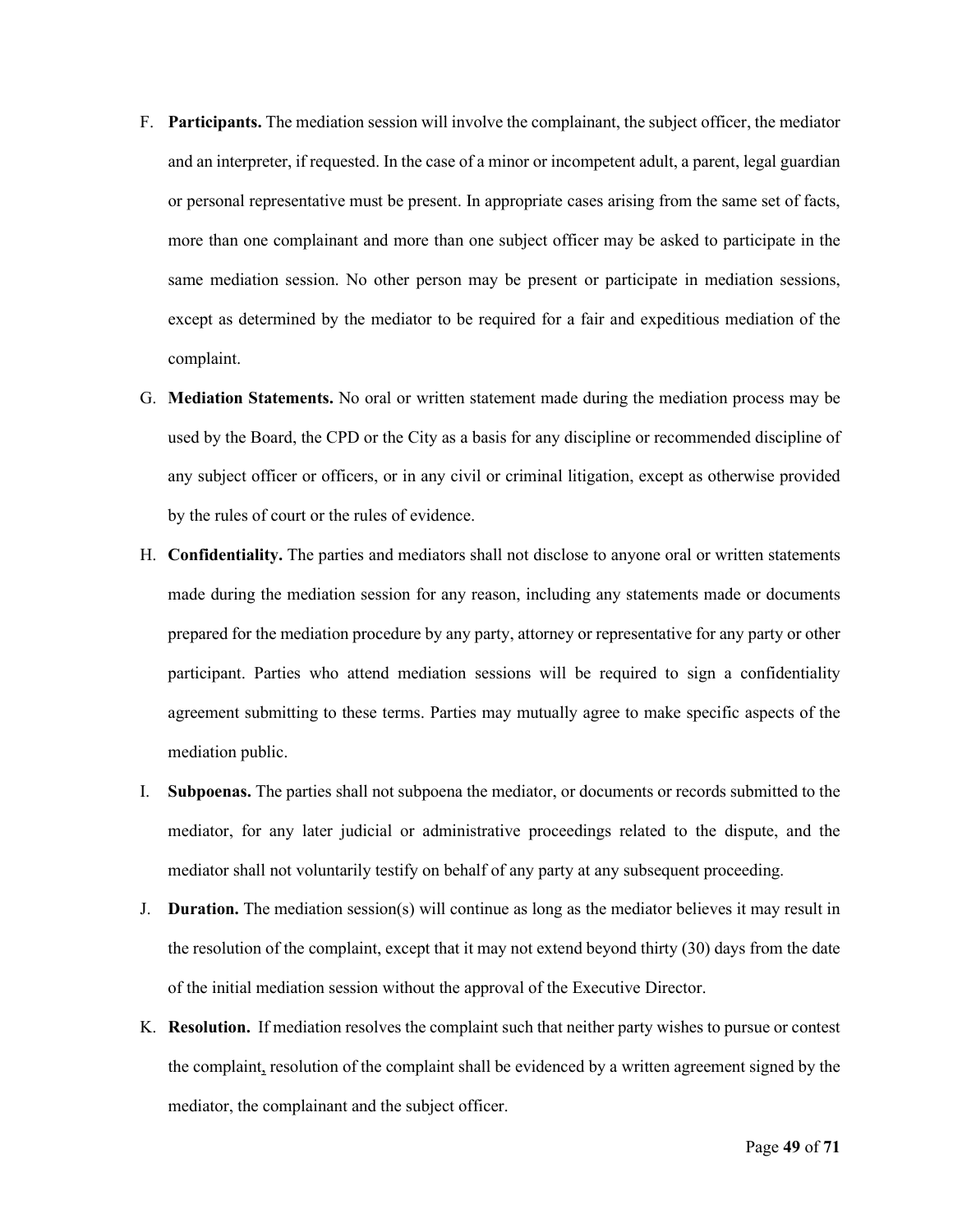- L. **Mediation Agreement.** The mediator shall provide copies of the mediation agreement to the parties and the Board. The Board shall place a copy of the mediation agreement in the complaint file. The Board shall send notification of case resolution by mediation to the subject officer, complainant, and CPD.
- M. **Lack of Resolution**. If the mediation does not resolve the complaint, and the complainant still wishes to pursue the complaint, the Executive Director may take any such action under Article 9 as applicable.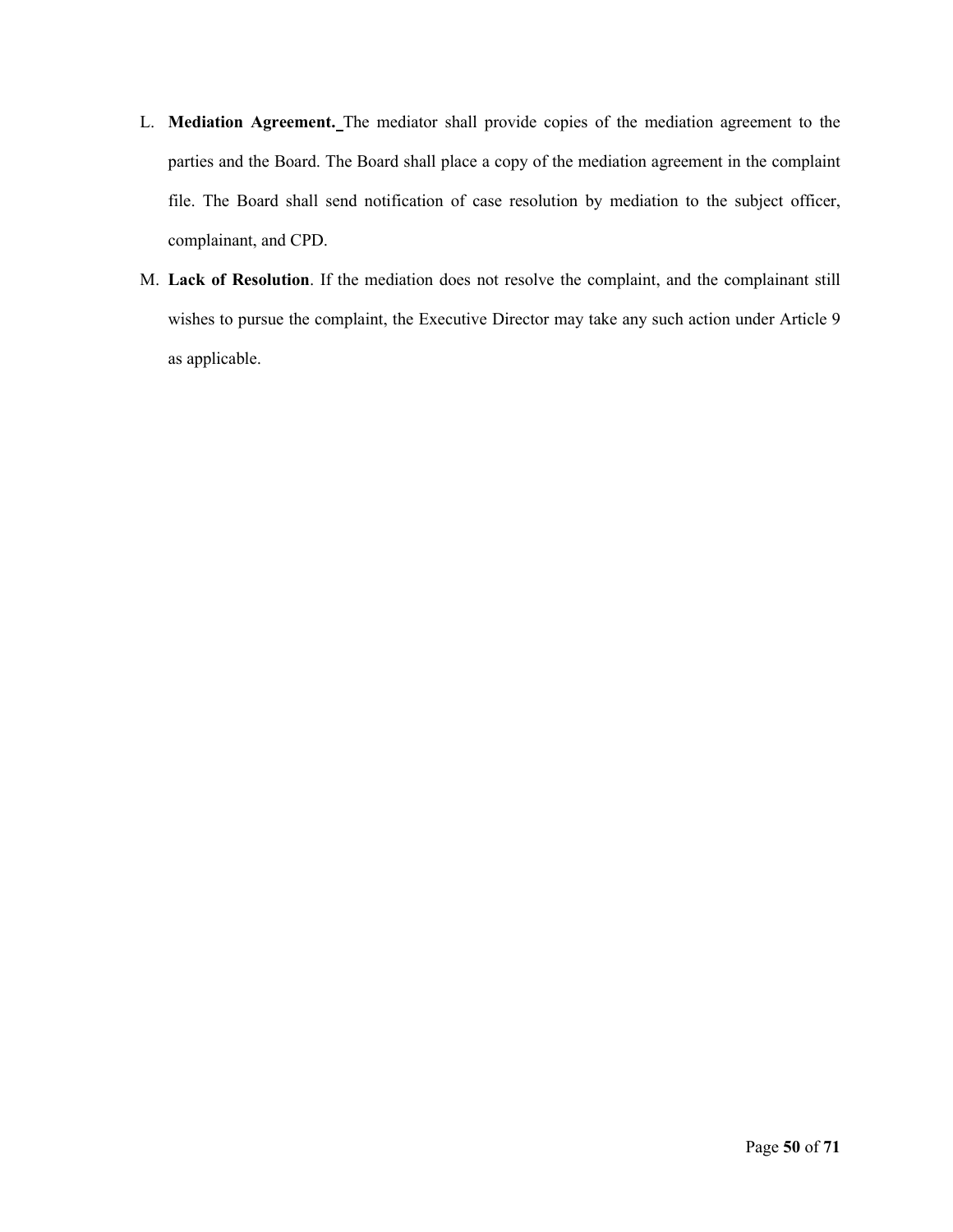| Type of Policy: PCOB Operating Procedures                                                          | Policy No. PCOB-27          |
|----------------------------------------------------------------------------------------------------|-----------------------------|
| Subject: AUDITING                                                                                  |                             |
| Approval: City Council Resolution, as required per Va. Code  <br>$\left  \frac{1}{2}$ \$9.1-601(D) | <b>Approval Date: DRAFT</b> |
|                                                                                                    | <b>Effective Date:</b>      |

- A. **Authority.** The Executive Director's authority to conduct audits is derived from §2-462(b).
- B. **Scope of Audits.** The Board may direct the Executive Director on its behalf to conduct retrospective examinations and audits of patterns in Internal Affairs investigations, arrest and detention, and other public-police interactions. The Board may request information from the Department, may seek subpoenas as authorized above, and may conduct such an investigation as is necessary to permit the Board to perform the audit.
	- i. The Executive Director may seek to contract independent contractors and firms through competitive and non-competitive procurements to undertake audits under this subsection.
	- ii. The completion investigation of policies, practices, and procedures of the Department through the Executive Director and to make recommendations regarding changes to such policies, practices and procedures, as set forth within Sec. 2-462 of the Ordinance shall not preclude the Board from exercising its other Powers and Duties under this subsection.
	- iii. The Board shall authorize audits by a majority vote.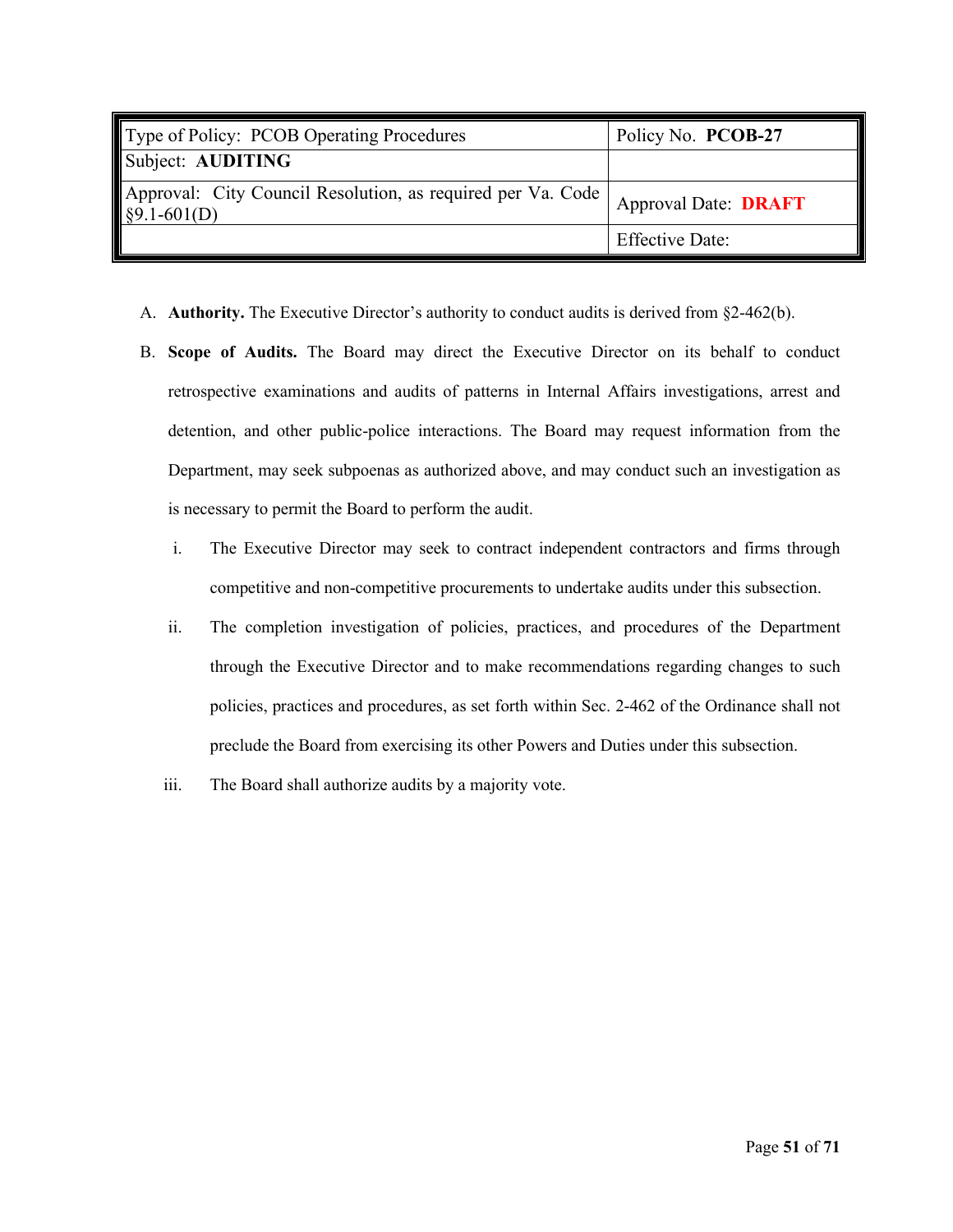| Type of Policy: PCOB Operating Procedures                                             | Policy No. PCOB-28          |
|---------------------------------------------------------------------------------------|-----------------------------|
| Subject: PEACEFUL ASSEMBLIES MONITORING                                               |                             |
| Approval: City Council Resolution, as required per Va. Code  <br>$\sqrt{$9.1-601(D)}$ | <b>Approval Date: DRAFT</b> |
|                                                                                       | <b>Effective Date:</b>      |

- A. **Members May Monitor Peaceable Assemblies.** Nothing in these articles shall prevent members of the Board from observing or monitoring peaceful assemblies as defined by §18-35 or §18-36 of the City of Charlottesville Code.
- B. **Training and Identification.** Members of the Board monitoring such demonstrations or gatherings will be appropriately trained in applicable law and monitoring procedures. They will clearly identify themselves to police and participants as monitors and shall not participate in assemblies they are monitoring.
- C. **Reports**. Members of the Board shall report their experiences and findings to the Board at the next regular Board meeting after observing any gathering or demonstration.
- D. **Information on Complaint Process**. Board members may inform attendees of peaceful assemblies or demonstration of procedures for reporting police misconduct to the Police Department or to the Board.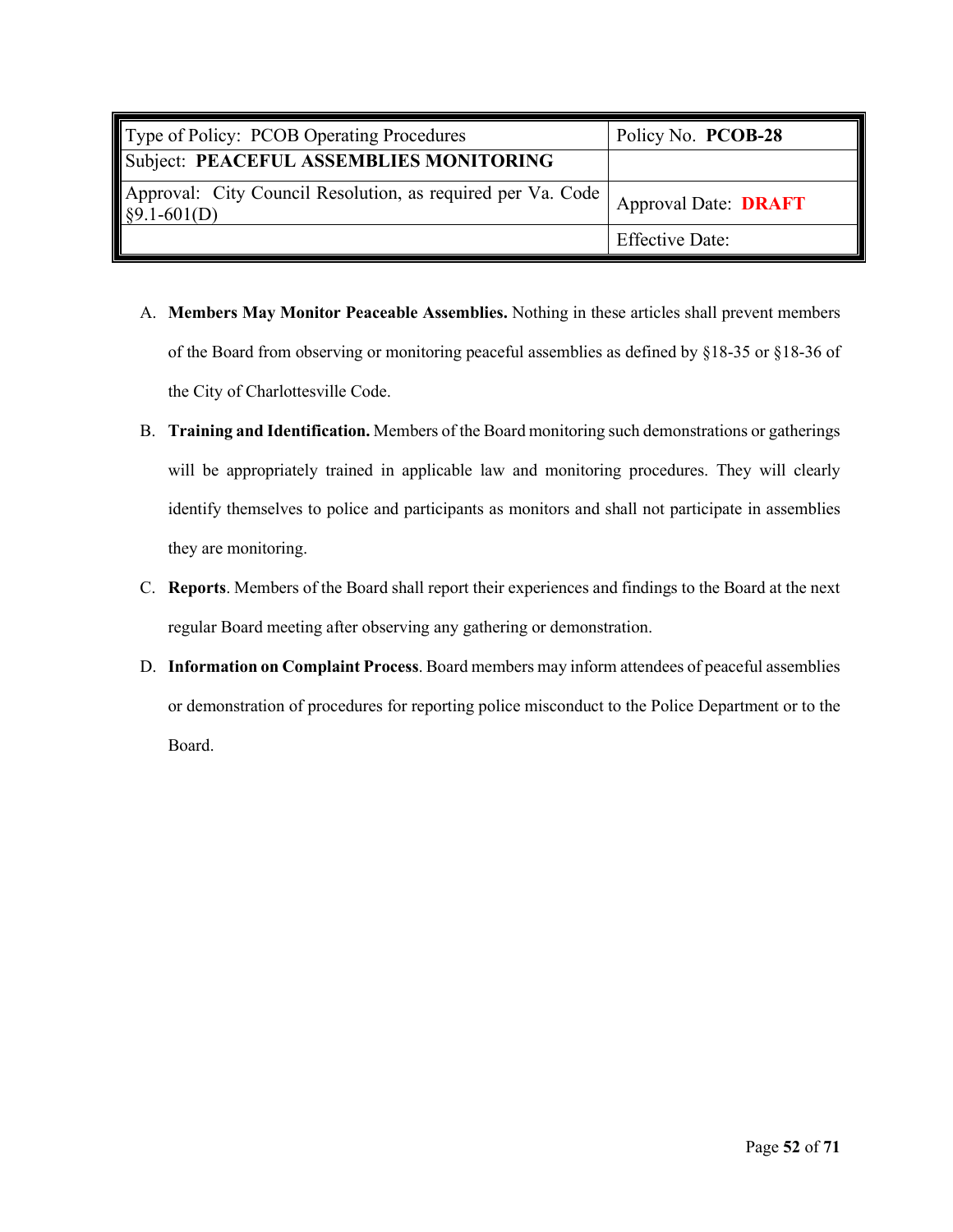| Type of Policy: PCOB Operating Procedures                                         | Policy No. PCOB-29          |
|-----------------------------------------------------------------------------------|-----------------------------|
| Subject: REVIEW OF ANNUAL POLICE<br><b>EXPENDITURES</b>                           |                             |
| Approval: City Council Resolution, as required per Va. Code  <br>$\S9.1 - 601(D)$ | <b>Approval Date: DRAFT</b> |
|                                                                                   | <b>Effective Date:</b>      |

- A. **Purpose**. Virginia Code §9.1-601(D) states "The governing body of the locality shall establish the policies and procedures for the performance of duties by the law-enforcement civilian oversight body." The purpose of these Board Operating Procedures is to establish the parameters within which the Board will exercise its responsibilities.
- B. **Enabling legislation**. The powers and duties of the PCOB are set forth within Virginia Code §9.1-601(C)(6) and within Charlottesville City Code Chapter 2, Article XVI, Section 2-463.

### **C. Review of Annual Police Department Expenditure Estimates.**

- i. Annually, the City Manager prepares a proposed budget for public input and City Council consideration, as required by Section 19 of the City Charter. ("City Manager's Proposed Budget")
- ii. As part of the annual budget process, all City departments—including the Police Department are required to prepare and submit to the Budget Office an estimate of the amount of money needed during the ensuing fiscal year. The Budget Office reviews the estimates and begins building detailed information and recommendations for consideration by the City Manager.
- D. **Proposed Police Operational Expenditures**. Prior to releasing the City Manager's Proposed Budget, the Budget Office will share one (1) near-final version of its recommendations for the Police Department's estimated expenditures for the ensuing fiscal year, at the same time the Budget Office's analysis and recommendations are initially provided to the City Manager.
	- i. The Budget Office will share the estimated expenditures with the Executive Director on a mutually-agreed timeline, calculated to allow the Executive Director to share the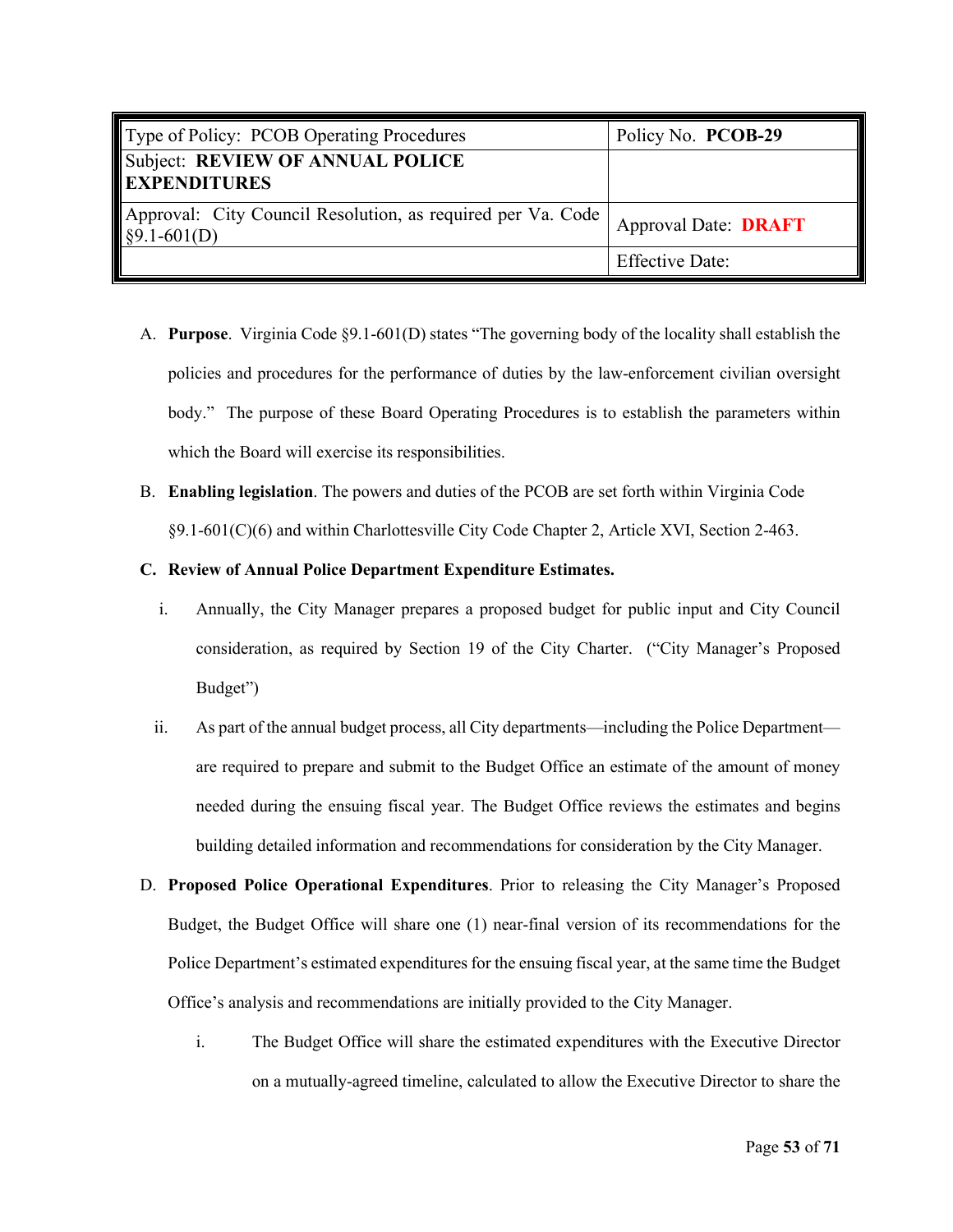information with the Board and offer them at least one opportunity to review the estimated expenditures at one of their regular meetings, prior to the City Manager's making any final decision on the amounts to be approved within the City Manager's Proposed Budget.

- ii. The Budget Office will build into its annual Budget Process calendar a timeline for the exchange of information and recommendations required by this Procedure. The PCOB's comments and recommendations shall be set forth in writing, and transmitted to the City Manager, on or before a specific date identified by the Budget Office within the Budget Process Calendar.
- iii. After conclusion of the public hearing on the City Manager's Proposed Budget, City Council may make changes. Following the presentation of the City Manager's Proposed Budget to City Council in March, the PCOB may submit written comments to the City Council anytime prior to the date set for the final public hearing on the City Manager's Proposed Budget. Additionally, the Board may designate its chair, or another member, to offer comments and recommendations to City Council during the public hearing(s).
- E. **Proposed Police Capital Expenditures.** Generally, the City's annual budget does not project revenues or operational expenditures beyond the next ensuing fiscal year. However, the City's Capital Improvements Plan does include revenue and capital expenditure estimates proposed for major equipment purchases and major construction or renovation projects. The Capital Improvements Plan for an upcoming Fiscal Year (and the next four fiscal years)—5 years total is typically developed separately from the City's operational budget.
	- i. When a proposed Capital Improvements Plan may include major equipment purchases or other capital items associated with the Police Department, the Budget Office shall notify the Executive Director, and will share records pertaining to those items, on a mutually-agreed timeline calculated to allow the Executive Director to share the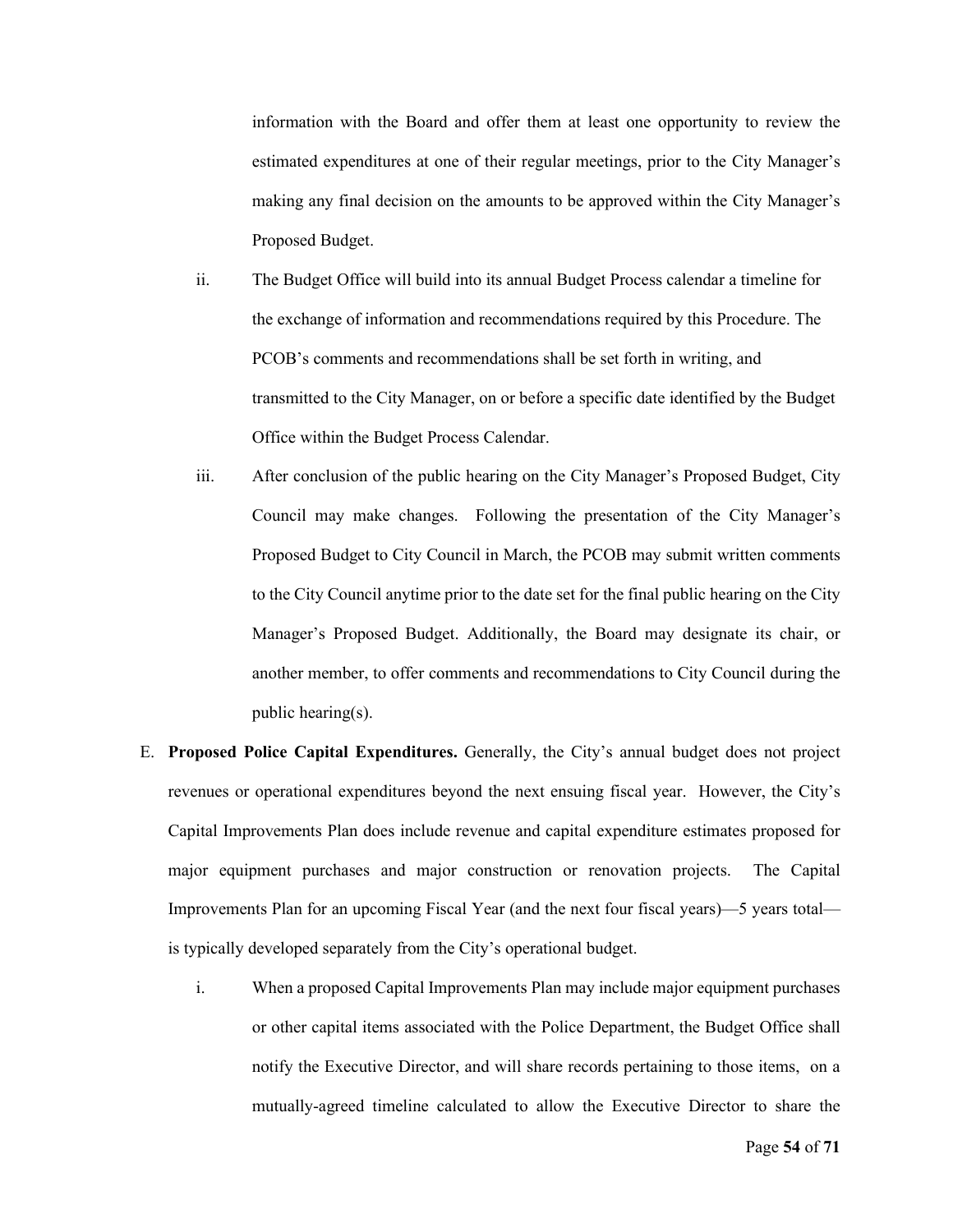information with the PCOB and offer them at least one opportunity to review the estimated expenditures at one of their regular meetings, prior to the public hearing to be conducted regarding the proposed CIP.

- ii. It shall be the responsibility of the Budget Office provide a copy of the Budget Process Calendar to the Board to ensure that any comments on proposed Capital Improvements Plan items relating to the Police Department are submitted in writing to the Budget Office during or prior to the annual public hearing on the proposed CIP.
- F. **Role of Budget Office.** The Board's work in reviewing and making recommendations regarding the Police Department's annual budgeted expenditures shall be with the Budget Office, City Manager and City Council. The Police Department is not required to consult with the Board prior to submitting its annual expenditure estimates (operational or capital) to the Budget Office. However, nothing in these Procedures shall preclude a representative of the Board, or the Executive Director, from meeting with the Chief of Police, a Deputy City Manager, or a member of the Budget Office during any of the processes referenced within this Operating Procedure.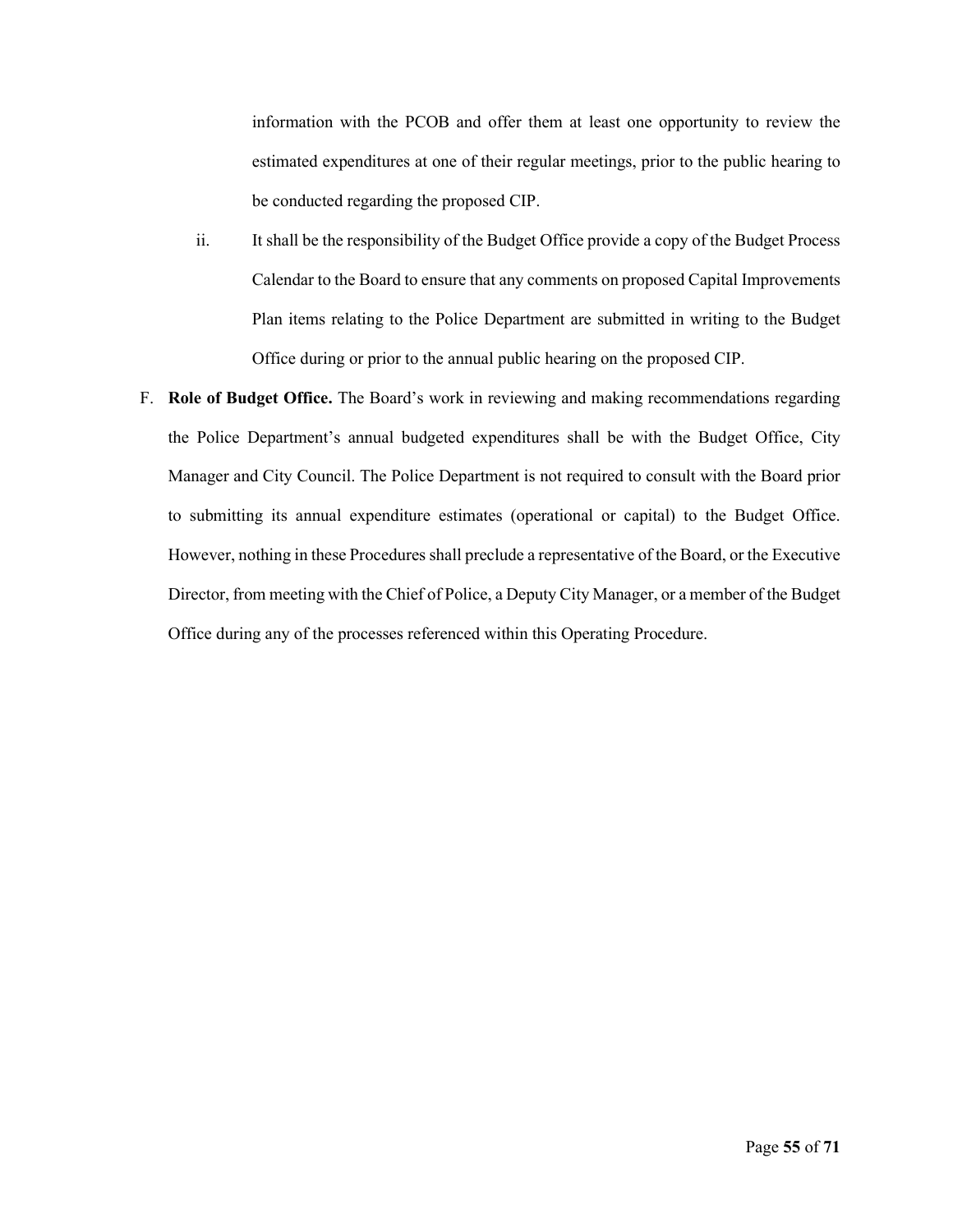| Type of Policy: PCOB Operating Procedures                               | Policy No. PCOB-30          |
|-------------------------------------------------------------------------|-----------------------------|
| Subject: COMMUNITY ENGAGEMENT                                           |                             |
| Approval: City Council Resolution, as required per Va. Code §9.1-601(D) | <b>Approval Date: DRAFT</b> |
|                                                                         | <b>Effective Date:</b>      |

As authorized in §2-465, the Board and the Executive Director shall engage in community outreach to seek the assistance and input of community members.

- A. **Community Listening Sessions.** At least twice a year, the Board shall host public community listening sessions to discuss policing matters of pressing public concern, including the impacts of local policing on historically disadvantaged communities that currently experience or traditionally have experienced disparate policing.
- B. **Community Training.** At least twice a year, the Board shall host public community trainings on topics like legal observation of peaceful assemblies and "know your rights" in interactions with the police. The board will poll the community to determine what training the community needs.
- **C. Community Events.** At least once a year, the Board shall participate in community-sponsored events where they can educate the community about the Board and its purpose.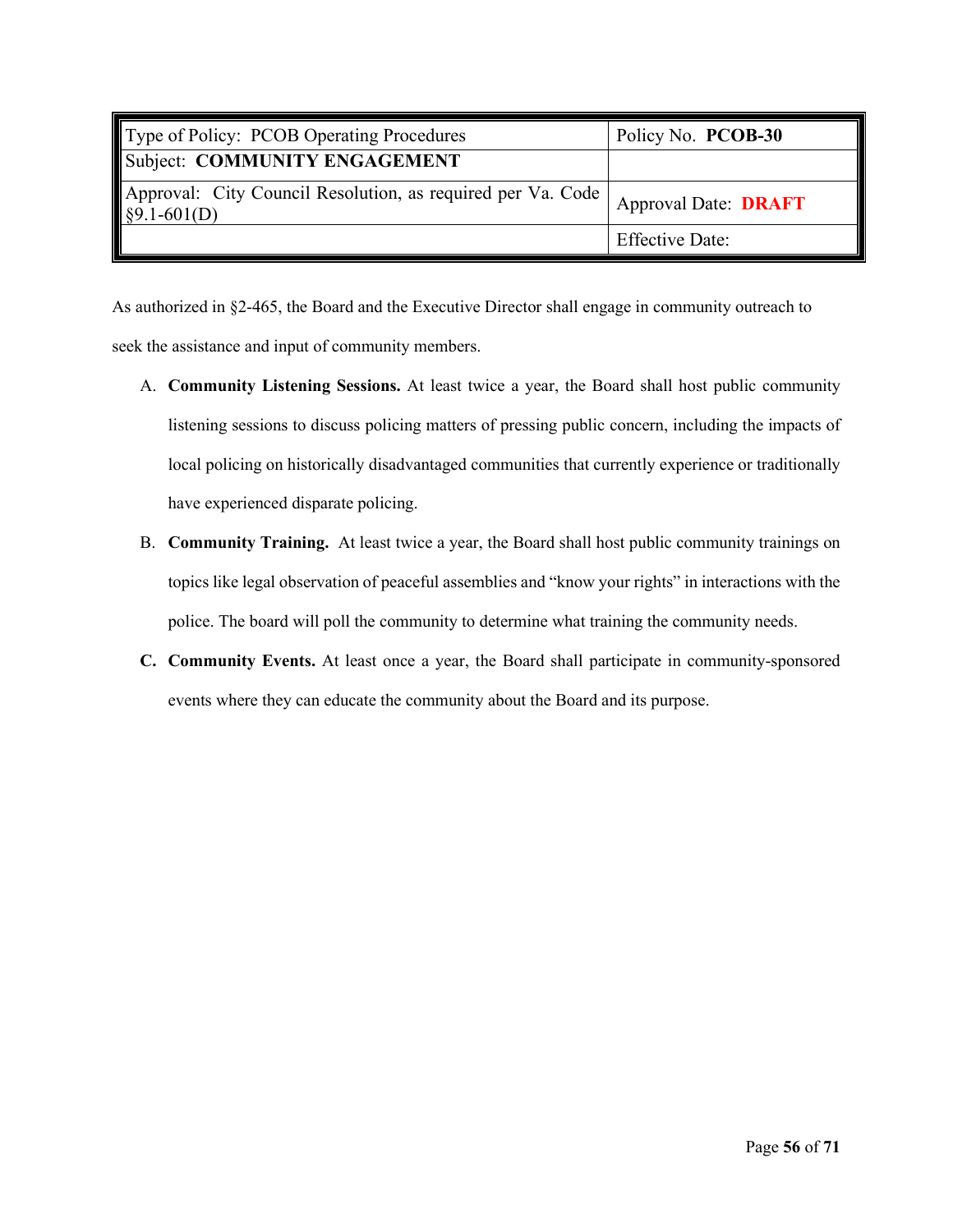| Type of Policy: PCOB Operating Procedures                                                                  | Policy No. PCOB-31     |
|------------------------------------------------------------------------------------------------------------|------------------------|
| Subject: EFFECTIVE DATE OF REGULATIONS                                                                     |                        |
| Approval: City Council Resolution, as required per Va. Code   Approval Date: DRAFT<br>$\sqrt{$9.1-601(D)}$ |                        |
|                                                                                                            | <b>Effective Date:</b> |

These Articles shall take effect immediately upon approval by the City Council.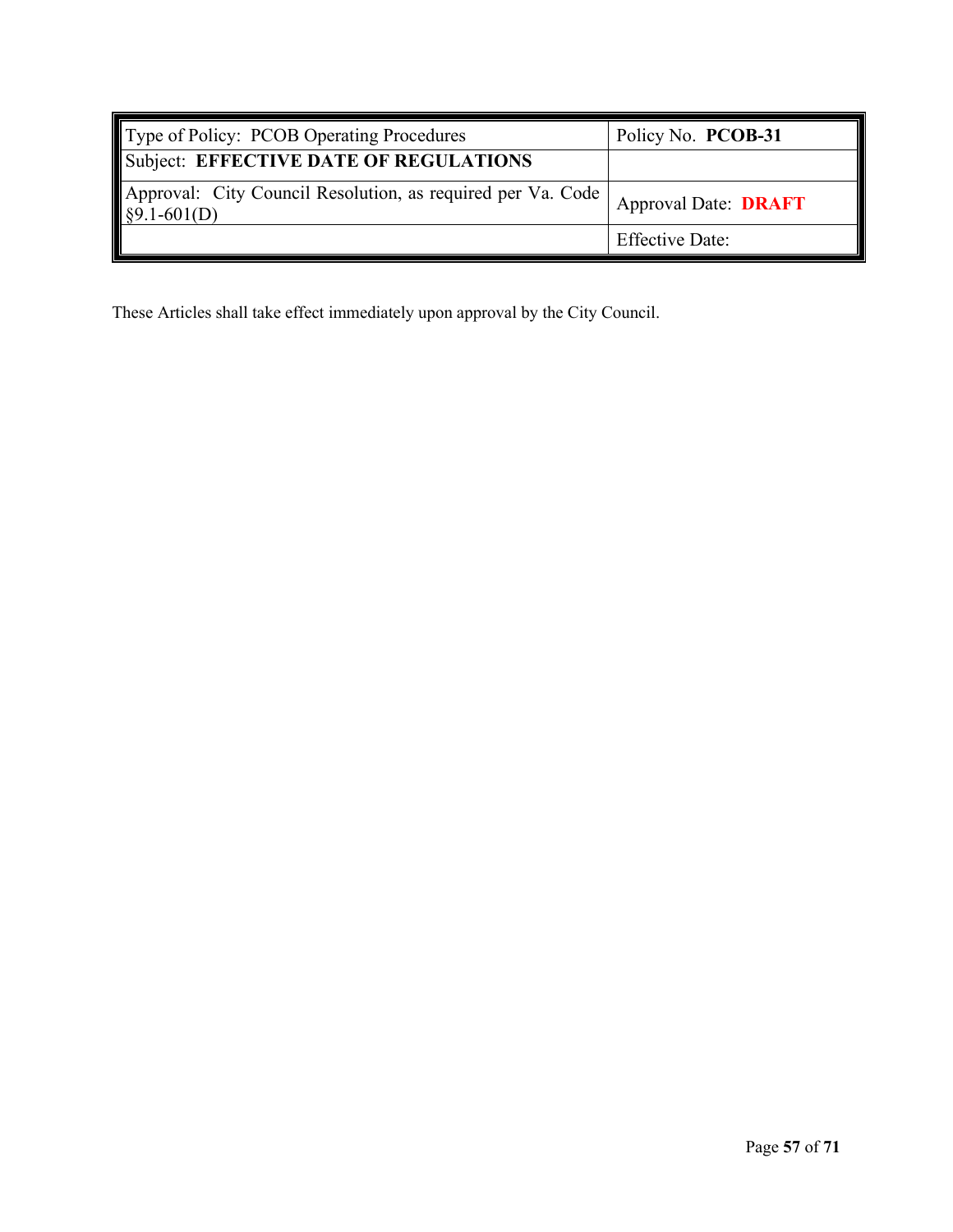| Type of Policy: PCOB Operating Procedures                               | Policy No. PCOB-32          |
|-------------------------------------------------------------------------|-----------------------------|
| Subject: DEFINITIONS                                                    |                             |
| Approval: City Council Resolution, as required per Va. Code §9.1-601(D) | <b>Approval Date: DRAFT</b> |
|                                                                         | <b>Effective Date:</b>      |

Whenever used in these regulations, unless plainly evident from the context that a different meaning is intended, the following terms are defined as follows:

**Allegation(s):** The conduct that forms the basis of a complaint for misconduct.

**Board**: The Police Civilian Oversight Board, which consists of 8 members appointed by the City Council of Charlottesville.

**Board Member Complaint:** a complaint filed by City resident against a Board member for alleged violations of the Code of Ethics.

**Board Member Complaint Subcommittee**: A committee of at least two complaint examiners, appointed by the Executive Director, that reviews and determines the merits of allegations lodged against Board Members.

**Chief of Police**: The Chief of the City of Charlottesville Police Department.

**Complainant**: The person filing an investigation complaint or a review request with the PCOB who is alleging misconduct by sworn officers or civilian employees considered by the PCOB:

- (1) Any individuals directly affected by incidents of police misconduct (who were physically present and in physical or verbal contact with police during the alleged misconduct)
- (2) Designated representatives of individuals affected by police misconduct
- (3) Parent or guardian of minor alleging police misconduct or custodians of an individual with diminished mental capacity
- (4) Any witness to incidents of police misconduct who was present during the alleged misconduct

**Complaint**: An allegation of misconduct made by a person against a sworn officer or Department employee irrespective of duty status.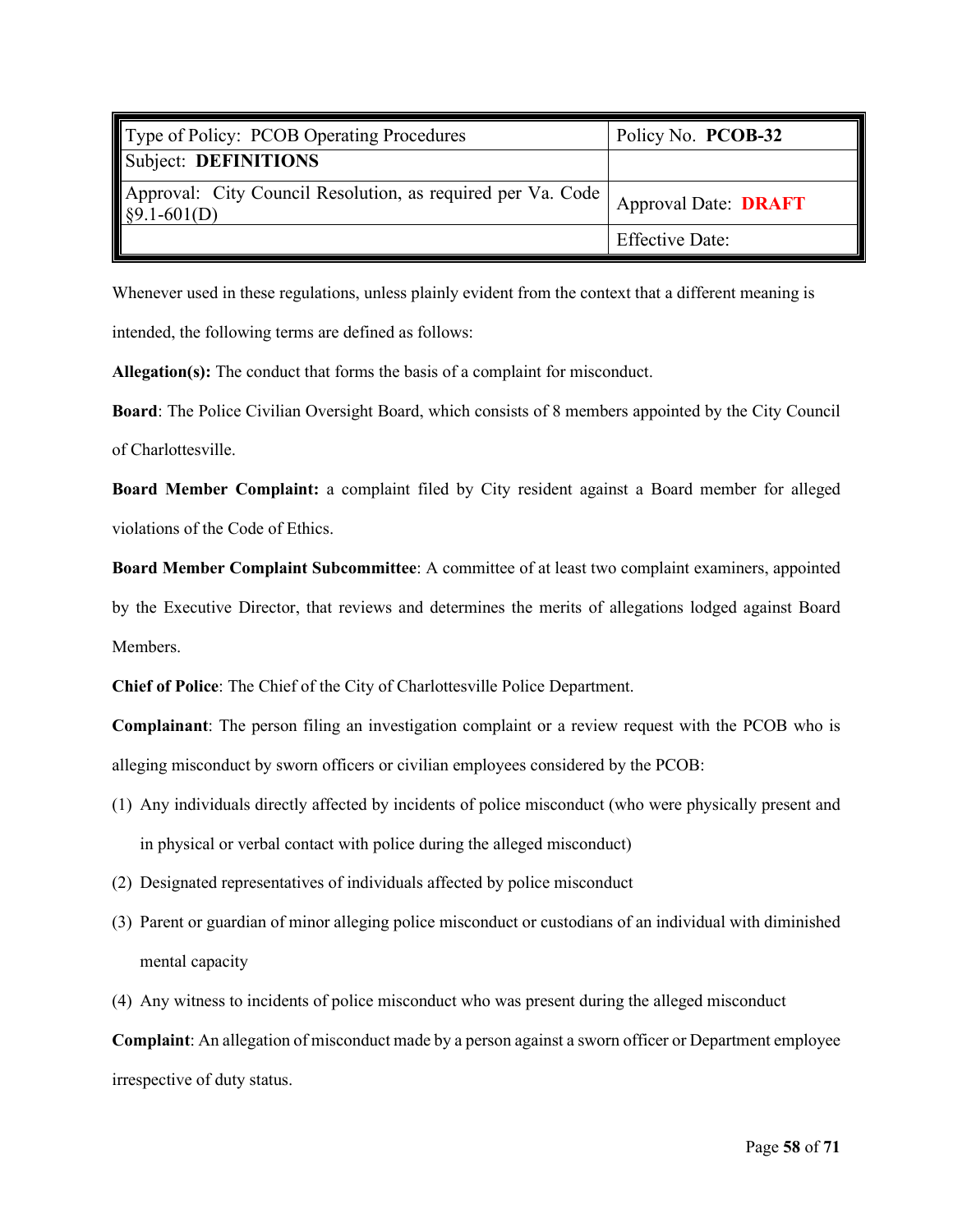**Designated representatives:** Any designated individual shall provide written documentation certifying the complainant's agreement to represent them.

**Hearing Examiner**: The person designated by the Executive Director to referee the hearing in the structure and format as outlined in Articles 23-25.

**Day**: In computing any period of time prescribed or allowed by the Ordinance or these operating procedures, the day of the act or event from which the designated period of time begins to run shall not be included. The last day of the period so computed shall be included, unless it is a Saturday, a Sunday, or a legal holiday, in which event the period runs until the end of the next day which is not one of the aforementioned days. When the period of time prescribed or allowed is less than eleven (11) days, intermediate Saturdays, Sundays, and legal holidays shall be excluded in the computation.

**Discriminatory**: Conduct by a member of the CPD that results in the disparate treatment of persons because of their race, color, religion, national origin, sex, age, marital status, personal appearance, sexual orientation, family responsibilities, physical handicap, matriculation, political affiliation, source of income, place of residence or business or any other ground of discrimination prohibited under the statutory and the common law of the Commonwealth of Virginia and the City of Charlottesville.

**Incident:** Refers to an event or occurrence where a member or employee of the CPD is involved regardless of whether a member of the public was present.

**Preliminary hearing**: A proceeding overseen by a hearing examiner at which preliminary matters related to the Hearing are discussed and/or resolved. Preliminary matters may include (but are not limited to) discussion of admission of testimony and other evidence into the record.

**Ex parte:** A Latin phrase referring to communication that is made by a party outside the presence of the other party.

**Force**: In investigating incidents where physical force was utilized, the Board will consider whether the force was "Excessive" or "Unnecessary" or **"**Unreasonable" use of power, violence, or pressure under the particular circumstances. Factors to be considered when determining the "reasonableness" of a use of force include the following: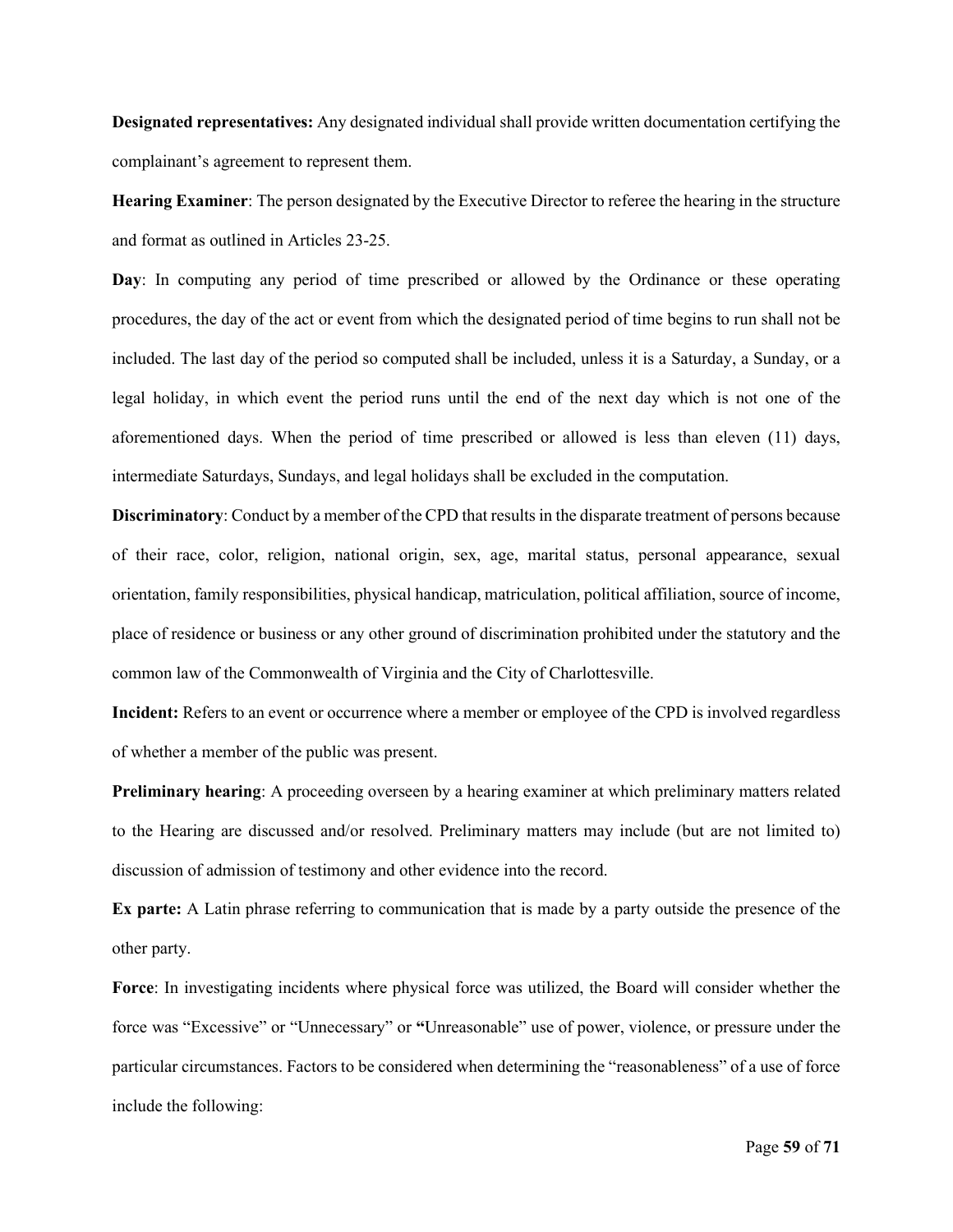(1) the severity of the crime at issue;

(2) whether the suspect posed an immediate threat to the safety of officer or others;

- (3) whether the subject was actively and physically resisting arrest or attempting to evade arrest by flight; (4) the fact that officers are often required to make split second decisions regarding the use of force in a particular circumstance;
- (5) whether the officer adhered to the general orders, policies, procedures, practices and training of the CPD, including adherence to the Response to Resistance (i.e. Use of Force) Framework; and
- (6) the extent to which the officer attempted to use only the minimum level of force necessary to accomplish the objective.

**Mediation**: An informal dispute resolution process, facilitated by a neutral third party, whereby the complainant and the subject officer meet in good faith to discuss the alleged misconduct with the goal of reaching a resolution of the complaint.

**Mediator**: A neutral third party who has contracted with the Board to attempt to mediate disputes between complainants and subject officers.

**Misconduct**: Abuse or misuse of police power (as outlined in Article 7 of these Procedures) by a sworn officer directed toward any person who is not a sworn officer or employee of the Department, even if the person(s) are not present. In determining whether misconduct has occurred, the Board will look to the totality of the circumstances surrounding the alleged incident, including, where appropriate, whether the officer adhered to applicable orders, policies, procedures, practices and training of the CPD. Generally, misconduct is any behavior actionable under police General Orders, guidelines, or policies.

**Modus operandi:** Latin phrase meaning a particular way or method of doing something, especially one that is characteristic or well-established.

**Preponderance of Evidence**: Evidence which is of greater weight or more convincing than the evidence which is offered in opposition to it.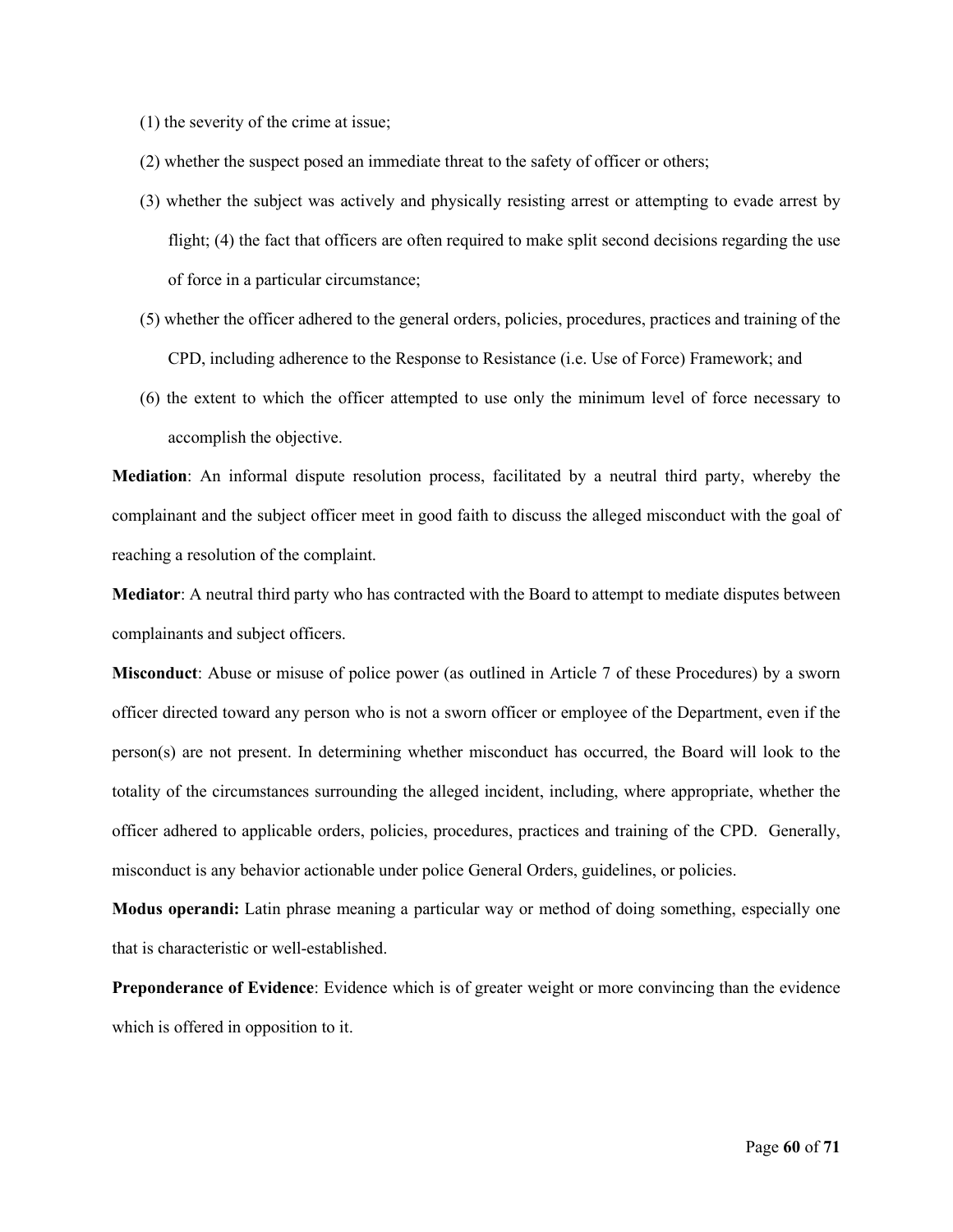**Recusal**: the withdrawal of a Board member from deliberating and voting in a case on the grounds that they are unqualified to perform legal duties under the Ordinance because of a possible conflict of interest or lack of impartiality.

#### **Relevant Evidence**: Evidence is relevant if:

- (a) it has any tendency to make a fact more or less probable than it would be without the evidence; and
- (b) the fact is of consequence in determining the action.

**Resolution:** As it relates to mediation, refers to cases where both parties (the complainant and subject officer) have come to an understanding. In these instances, the Executive Director may recommend the Board not investigate further and notate that the case was resolved through mediation.

**Retaliation**: Action that discriminates against a person for making or attempting to make a complaint pursuant to the Ordinance, including action taken against a person because he or she has opposed any practice made unlawful by the Ordinance or because he or she has made a complaint or expressed an intention to file a complaint, testified, assisted, or participated in any manner in an investigation, mediation, hearing or another proceeding under this Ordinance.

**Sua Sponte:** Latin phrase for "of one's own accord; voluntarily." Used to indicate that the Board has taken notice of an issue on its own motion without a formal complaint or suggestion from a specific party.

**Subject Officer**: A sworn member of the CPD against whom an allegation of misconduct has been made in a complaint.

**Technical Rules of Evidence**: Refers to such rules of evidence as those found in Virginia's Rules of Evidence, contained in Part II of the Rules of the Supreme Court of Virginia and in the Code of Virginia or any other official codebook, manual, or protocol.

**Witness:** a person who testifies with first-hand knowledge of the incident in question.

**Witness Officer:** A sworn member of the CPD who may have witnessed an incident that resulted in a complaint of allegations of misconduct.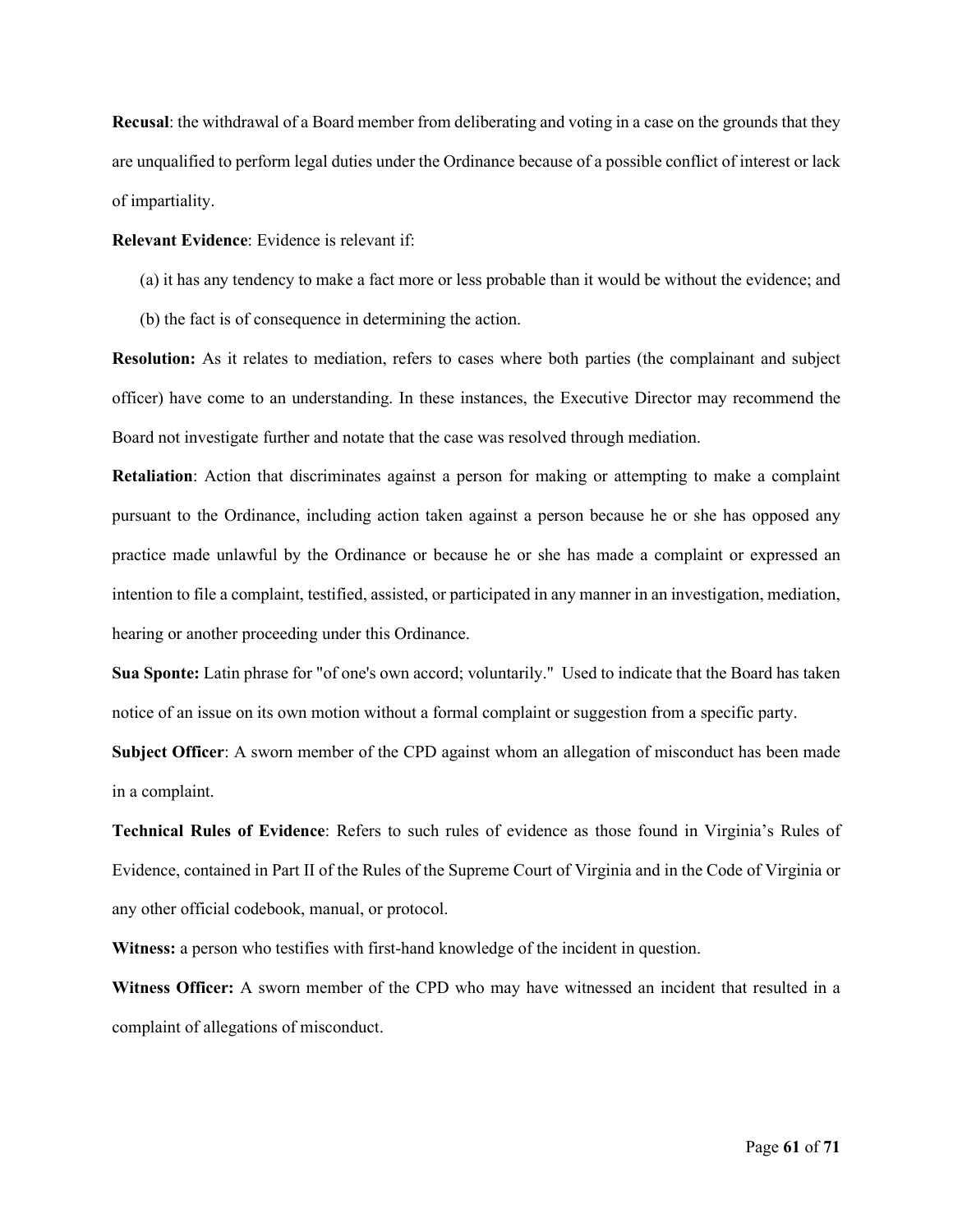| Type of Policy: PCOB Operating Procedures                                  | Policy No. PCOB-33          |
|----------------------------------------------------------------------------|-----------------------------|
| Subject: CODE OF ETHICS <sup>1</sup>                                       |                             |
| Approval: City Council Resolution, as required per Va. Code<br>§9.1-601(D) | <b>Approval Date: DRAFT</b> |
|                                                                            | <b>Effective Date:</b>      |

# **A. Preamble**

Civilian oversight practitioners have a unique role as public servants overseeing law enforcement agencies. The community, government, and law enforcement have entrusted them to conduct their work in a professional, fair and impartial manner. They earn this trust through a firm commitment to the public good, the mission of their agency, and to the ethical and professional standards described herein.

The standards in the Code are intended to be of general application. It is recognized, however, that the practice of civilian oversight varies among jurisdictions and agencies, and additional standards may be necessary. The spirit of these ethical and professional standards should guide the civilian oversight practitioner in adapting to individual circumstances, and in promoting public trust, integrity and transparency.

# **B. Personal Integrity**

Demonstrate the highest standards of personal integrity, commitment, truthfulness, and fortitude in order to inspire trust among your stakeholders, and to set an example for others. Avoid conflicts of interest. Conduct yourself in a fair and impartial manner and recuse yourself or personnel within your agency when significant conflict of interest arises. Do not accept gifts, gratuities or favors that could compromise your impartiality and independence.

# **C. Independent and Thorough Oversight**

<span id="page-63-0"></span><sup>&</sup>lt;sup>1</sup> The Code of Ethics was developed by the National Association of Civilian Oversite of Law Enforcement (NACOLE.)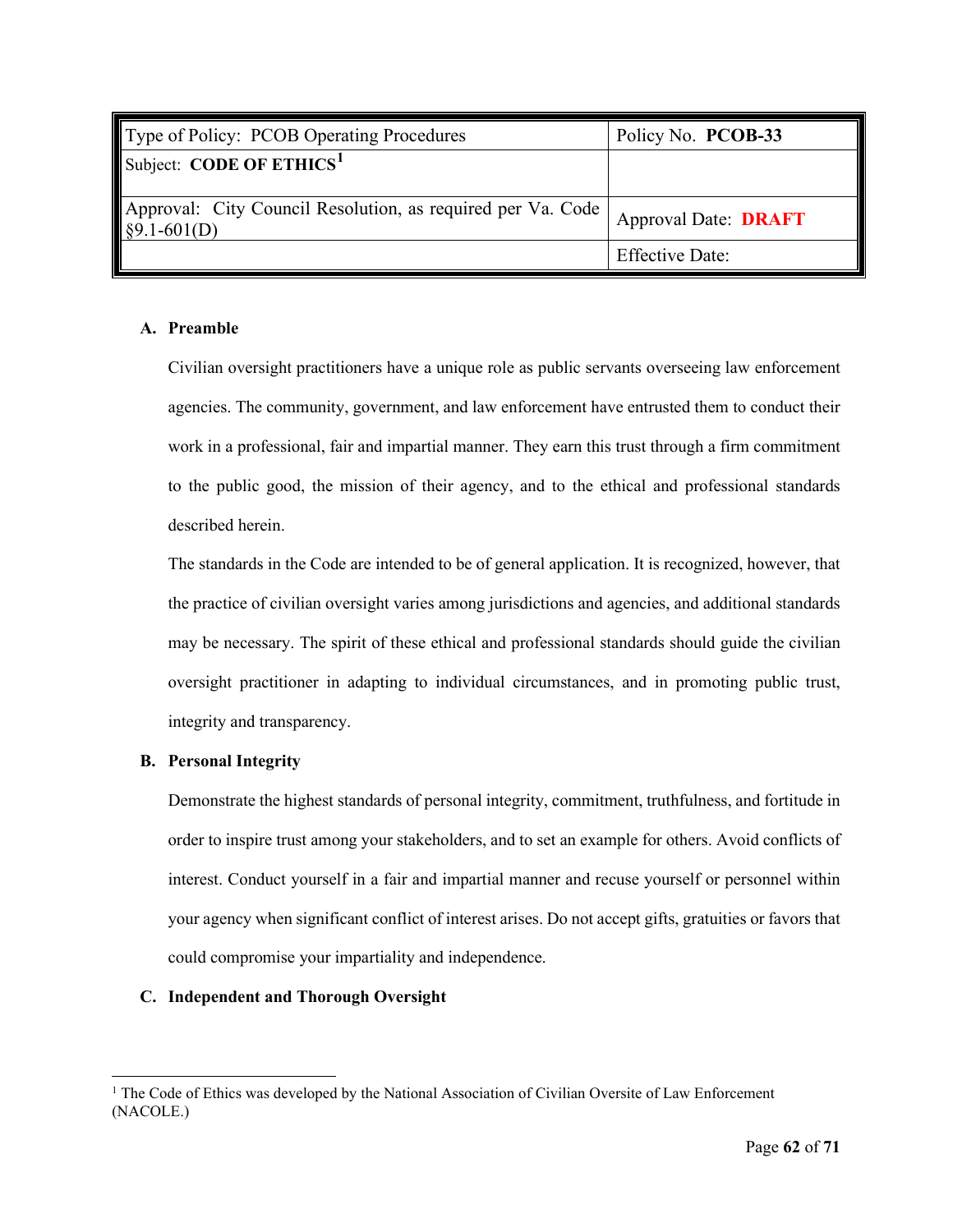Conduct investigations, audits, evaluations and reviews with diligence, an open and questioning mind, integrity, objectivity and fairness, in a timely manner. Rigorously test the accuracy and reliability of information from all sources. Present the facts and findings without regard to personal beliefs or concern for personal, professional or political consequences.

#### **D. Transparency and Confidentiality**

Conduct oversight activities openly and transparently providing regular reports and analysis of your activities, and explanations of your procedures and practices to as wide an audience as possible. Maintain the confidentiality of information that cannot be disclosed and protect the security of confidential records.

#### **E. Respectful and Unbiased Treatment**

Treat all individuals with dignity and respect, and without preference or discrimination including, but not limited to: age, ethnicity, citizenship, color, culture, race, disability, gender, gender identity, gender expression, housing status, marriage, mental health, nationality, religion, sexual orientation, socioeconomic status, or political beliefs, and all other protected classes.

#### **F. Outreach and Relationships with Stakeholders**

Disseminate information and conduct outreach activity in the communities that you serve. Pursue open, candid, and non-defensive dialog with your stakeholders. Educate and learn from the community.

## **G. Agency Self-examination and Commitment to Policy Review**

Seek continuous improvement in the effectiveness of your oversight agency, the law enforcement agency it works with, and their relations with the communities they serve. Gauge your effectiveness through evaluation and analysis of your work product. Emphasize policy review aimed at substantive organizational reforms that advance law enforcement accountability and performance.

#### **H. Professional Excellence**

Seek professional development to ensure competence. Acquire the necessary knowledge and understanding of the policies, procedures, and practices of the law enforcement agency you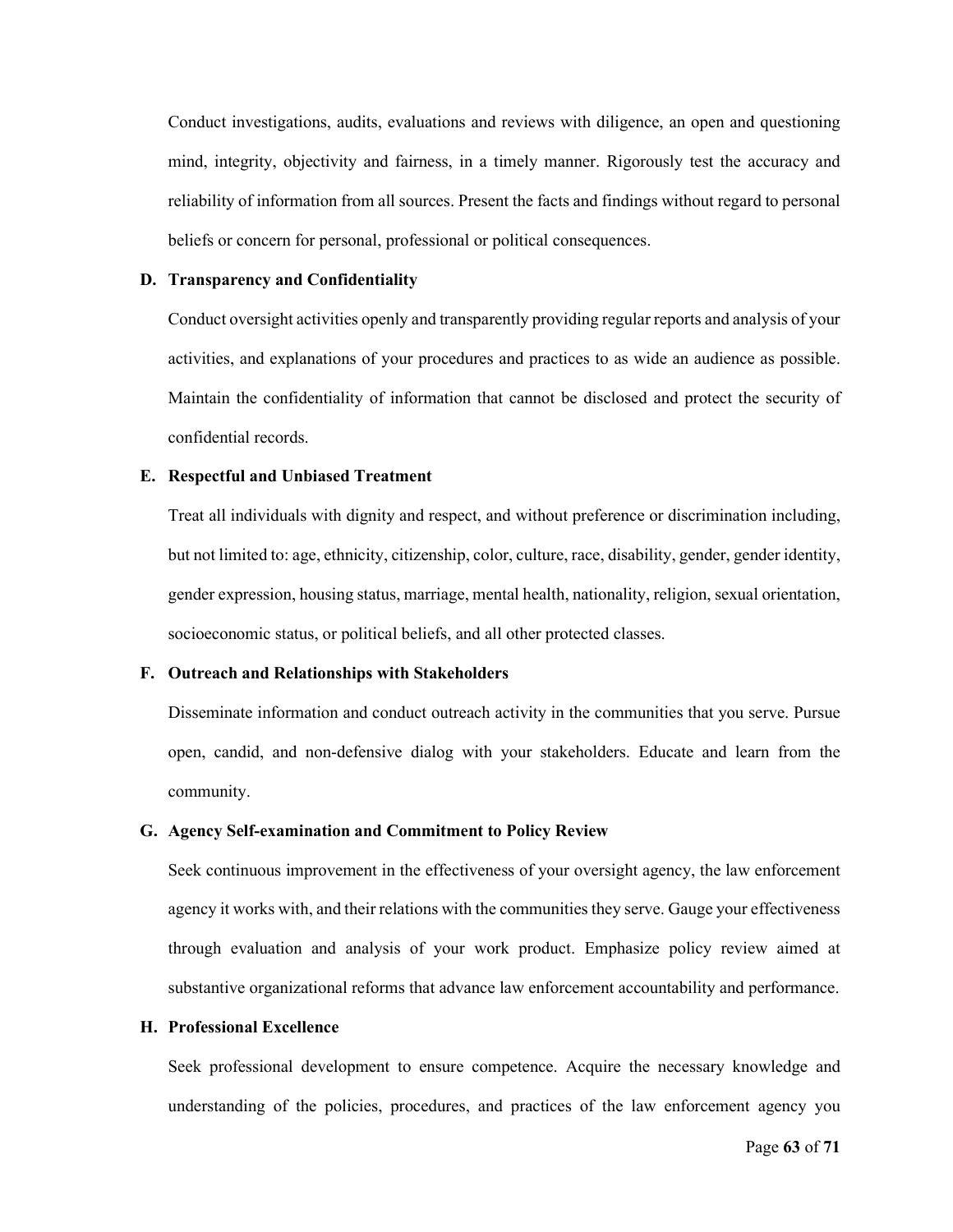oversee. Keep informed of current legal, professional and social issues that affect the community, the law enforcement agency, and your oversight agency.

# **I. Primary Obligation to the Community**

At all times, place your obligation to the community, duty to uphold the law and to the goals and objectives of your agency above your personal self-interest.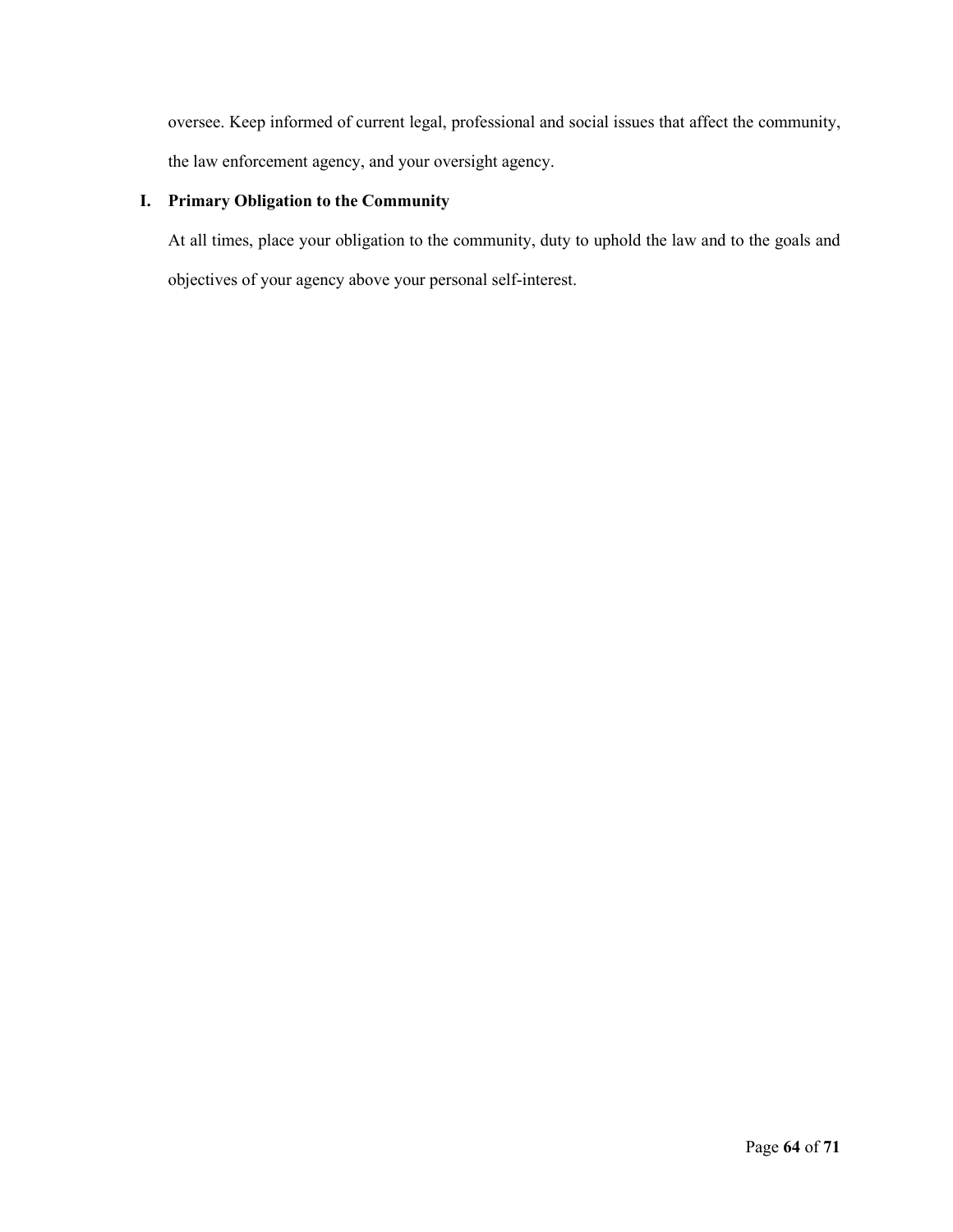| Type of Policy: PCOB Operating Procedures                                                              | Policy No. PCOB-34          |
|--------------------------------------------------------------------------------------------------------|-----------------------------|
| Subject: COMPLAINTS AGAINST BOARD MEMBERS                                                              |                             |
| Approval: City Council Resolution, as required per Va. Code  <br>$\left  \frac{89.1 - 601}{D} \right $ | <b>Approval Date: DRAFT</b> |
|                                                                                                        | <b>Effective Date:</b>      |

- A. **Notice and Review.** In the event that a complaint is made to the Executive Director, the City Manager or the City Council, regarding the conduct of a member of the PCOB, notice of the complaint shall be given as follows:
	- i. If the complaint is made to the Executive Director or the City Manager, or if the Executive Director is notified by a PCOB member of a complaint, the Executive Director shall notify the City Manager. The City Manager shall notify the City Council and the PCOB.
	- ii. If the complaint is made to the PCOB, or any member of the PCOB, the complaint shall promptly be brought to the attention of the Executive Director and the Chair of the PCOB.
		- a) The Chair of the PCOB may appoint a committee of PCOB members, to review and comment upon the complaint.
		- b) If City Council gives the PCOB notice that it is considering removal of the PCOB member, and of the charges against the PCOB member, then any committee of the PCOB designated to review a complaint shall be required to complete its review within the 10-day notice period prior to City Council's hearing.
		- c) No PCOB member who is the subject of a complaint may be part of any PCOB committee reviewing a complaint, nor may the PCOB member vote on any recommendation of the PCOB regarding any matter that is the subject of the complaint.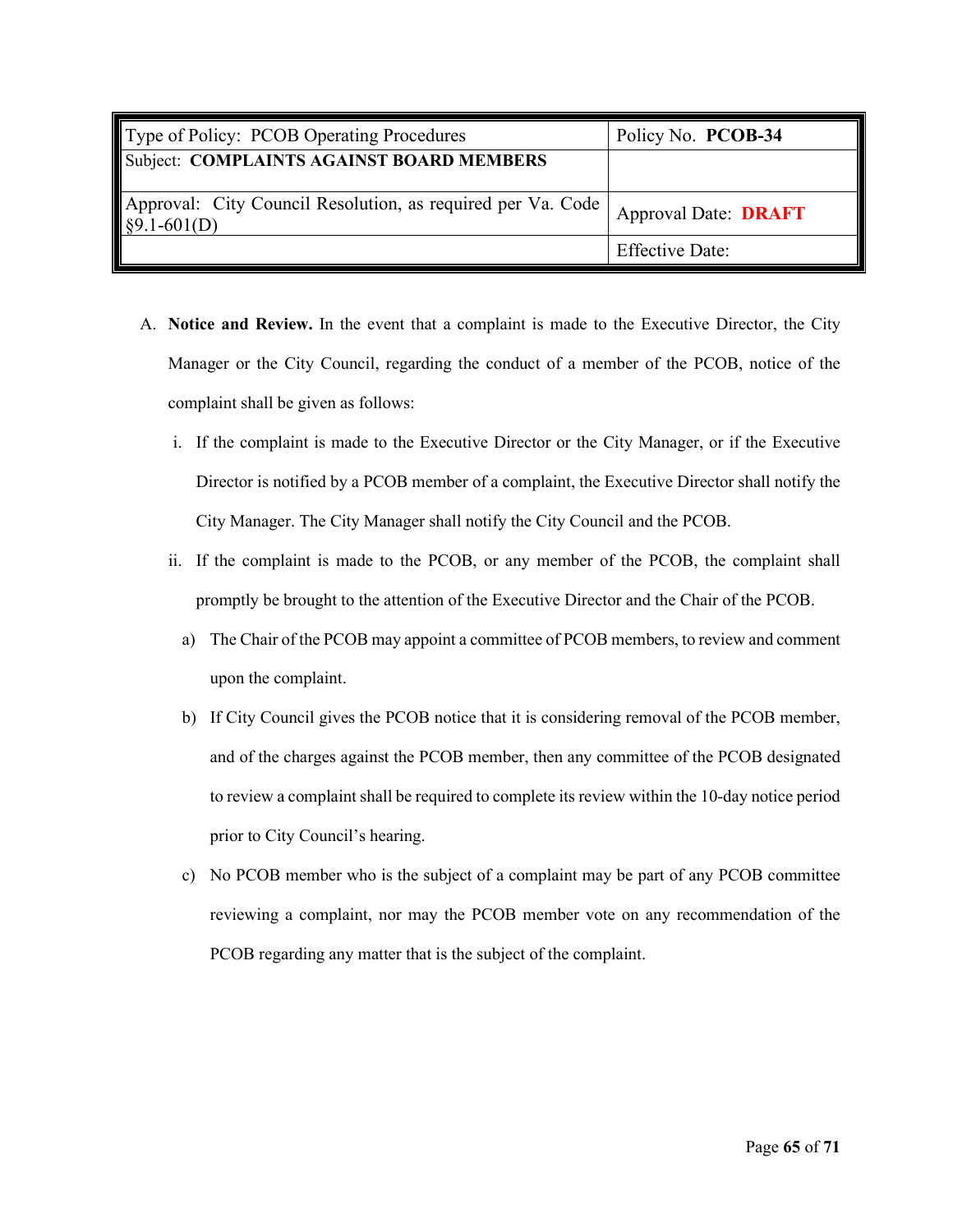- B. **Sanctions**. In the event that the PCOB determines that one of its members has failed to adhere to the PCOB's Code of Ethics set forth within this Operating Procedure, then the PCOB may take any of the following actions:
	- i. Verbal or written censure of the member, or
	- ii. Exclusion of the member from specific PCOB proceedings.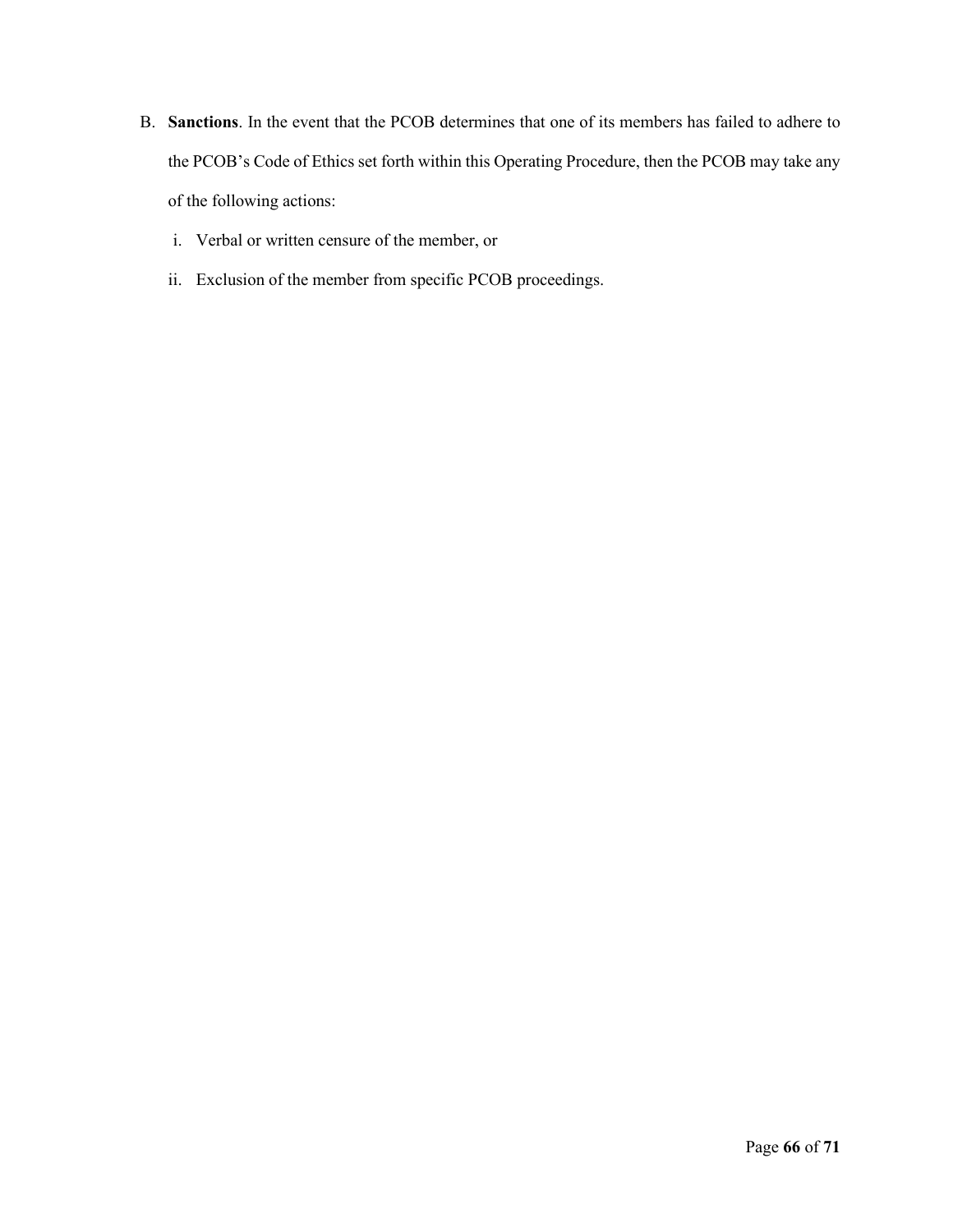# APPENDIX 1

# **Division of Labor**

# **About this Resource**

Used alongside individual role expectations, a division of labor document clarifies areas of responsibility among two or more people.

A division of labor document can be especially helpful for leadership teams (such as an executive director and a Board Chair) where members have similar spheres of influence—or among highly collaborative teams where staff share some work areas or skills. It often helps to consider each person's comparative advantage when delineating responsibilities.

We have included two samples to show how duties or priority areas can be delineated 1) between senior leaders in a close working relationship, and 2) among members of a team or department.

#### **Here's what's included:**

- **Executive Director Position Description**
- **PCOB Ordinance**

| <b>Executive Director</b>                                                                                                                                                                                                                    | <b>Police Civilian Oversight Board Chair (or</b><br>as delegated)                                            |
|----------------------------------------------------------------------------------------------------------------------------------------------------------------------------------------------------------------------------------------------|--------------------------------------------------------------------------------------------------------------|
| • Support Chair and Board Members as requested<br>• Provide guidance and resources for agenda<br>• Post the agenda and packet on the website                                                                                                 | Manage board relations and serve as<br>point person for Board members<br>• Set the agenda                    |
| Manage the reception of initial complaints and review<br>requests from members of the public and inform the Board<br>as they are received.<br>Manage the investigation of complaints selected by the<br>Board for independent investigation. | Represent and communicate Board<br>$\bullet$<br>regarding<br><b>to</b><br>ED<br>consensus<br>investigations. |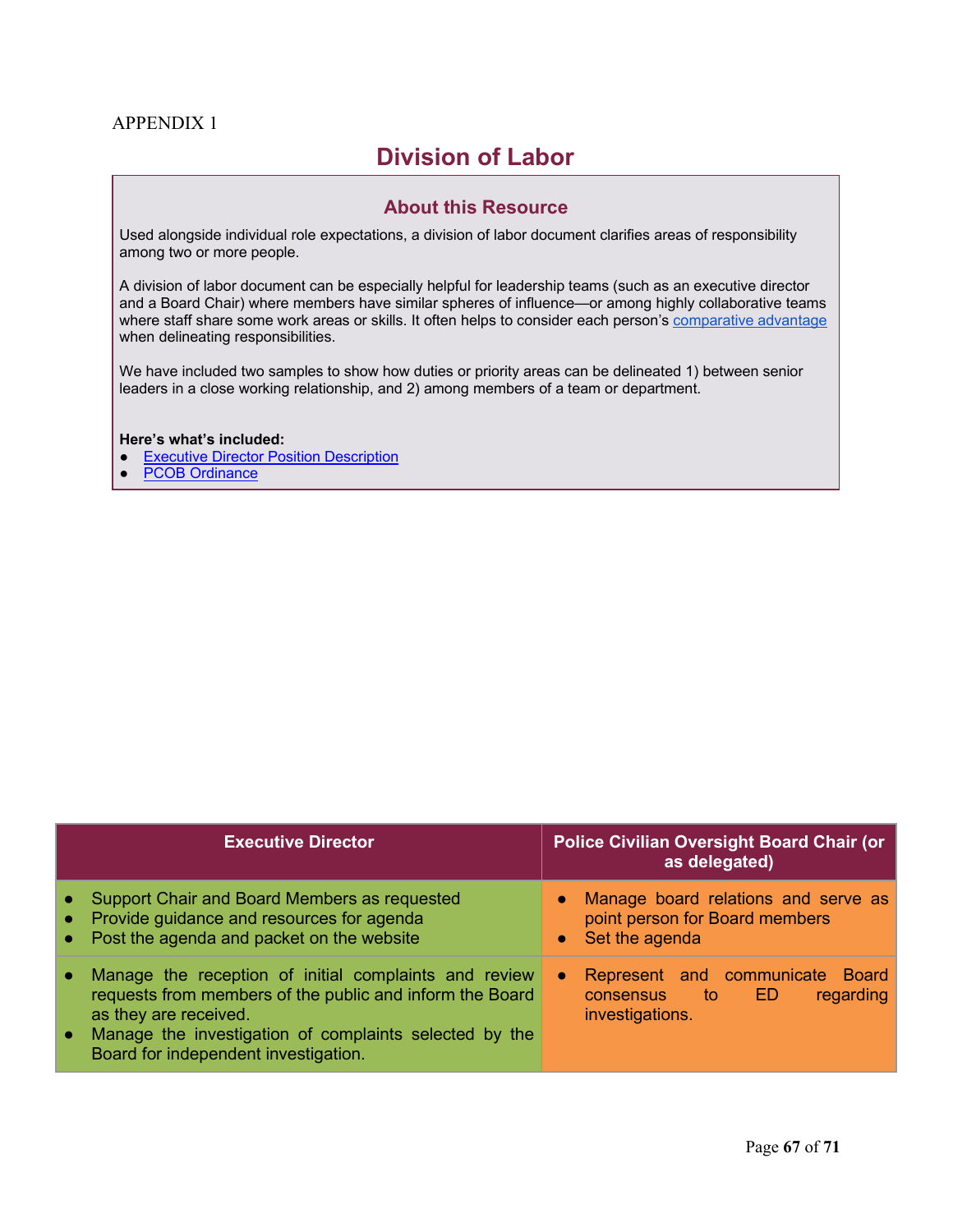| ۰              | Provide report of investigation findings on complaints from<br>civilians regarding the conduct of law enforcement officers<br>and civilian employees of the Department.<br>Manage investigations and issue report of investigation<br>findings on incidents, including the use of force by a law<br>enforcement officer, death or serious injury to any individual<br>held in custody, serious abuse of authority or misconduct,<br>allegedly discriminatory stops, and other incidents<br>regarding the conduct of law enforcement officers and<br>civilian employees of the Department.<br>Manage investigations on<br>policies,<br>practices,<br>and<br>Department<br>procedures<br>of the<br>and<br>make<br>to<br>recommendations regarding changes to such policies,<br>practices and procedures, |           |                                                                                                                                                                                                                                                                                                                                                                                                                                                               |
|----------------|--------------------------------------------------------------------------------------------------------------------------------------------------------------------------------------------------------------------------------------------------------------------------------------------------------------------------------------------------------------------------------------------------------------------------------------------------------------------------------------------------------------------------------------------------------------------------------------------------------------------------------------------------------------------------------------------------------------------------------------------------------------------------------------------------------|-----------|---------------------------------------------------------------------------------------------------------------------------------------------------------------------------------------------------------------------------------------------------------------------------------------------------------------------------------------------------------------------------------------------------------------------------------------------------------------|
|                | Provide guidance and resources for Board disciplinary<br>recommendations                                                                                                                                                                                                                                                                                                                                                                                                                                                                                                                                                                                                                                                                                                                               | $\bullet$ | Recommend disciplinary action to the<br><b>Chief of Police</b>                                                                                                                                                                                                                                                                                                                                                                                                |
|                | Complete full range of activities associated with completing<br>audits of patterns of citizen complaints, police encounters,<br>and Internal Affairs investigations.                                                                                                                                                                                                                                                                                                                                                                                                                                                                                                                                                                                                                                   | $\bullet$ | The Board may direct the Executive<br>Director on its behalf to conduct<br>retrospective examinations and audits of<br>patterns in Internal Affairs investigations,<br>arrest and detention, and other public-<br>police interactions. The Board may<br>information<br>from<br>the<br>request<br>Department, may seek subpoenas as<br>authorized above, and may conduct<br>such an investigation as is necessary to<br>permit the Board to perform the audit. |
| $\bullet$<br>۰ | Provide logistical support and access to case files<br>Serve as independent subject matter expert on police<br>investigations<br>Liaison between CPD and Board regarding review matters<br>Ensure Board members are in compliance with Code of<br>Conduct (specifically ethics and conflicts of interest)<br>Provide technical assistance on Board's review report.                                                                                                                                                                                                                                                                                                                                                                                                                                    | $\bullet$ | investigations<br><b>Review</b><br>conducted<br>internally by the Department, and to<br>issue findings regarding the accuracy,<br>completeness, and impartiality of the<br>investigations and the sufficiency of any<br>discipline resulting from such<br>investigations                                                                                                                                                                                      |
|                | Assist the Board in creating procedures for the use of<br>mediation or other alternative dispute resolution techniques<br>against CPD officers.                                                                                                                                                                                                                                                                                                                                                                                                                                                                                                                                                                                                                                                        |           | Make approvals on the referrals to<br>mediation.                                                                                                                                                                                                                                                                                                                                                                                                              |
|                | Provide Board a report justifying the need for subpoenas to<br>compel the attendance of witnesses, production of books,<br>papers, and other evidence.                                                                                                                                                                                                                                                                                                                                                                                                                                                                                                                                                                                                                                                 |           | Vote $(2/3)$ to allow ED to apply to the<br><b>City</b><br>Circuit Court<br>for<br>the<br><b>of</b><br><b>Charlottesville</b><br>for<br>subpoena<br>a<br>compelling the attendance of such<br>witness or the production of such books,<br>papers and other evidence                                                                                                                                                                                           |
|                | Provide technical assistance on Board's review of CPD<br>annual expenditures.                                                                                                                                                                                                                                                                                                                                                                                                                                                                                                                                                                                                                                                                                                                          | $\bullet$ | Request<br>reports<br>of the<br>annual<br>expenditures of the CPD through the                                                                                                                                                                                                                                                                                                                                                                                 |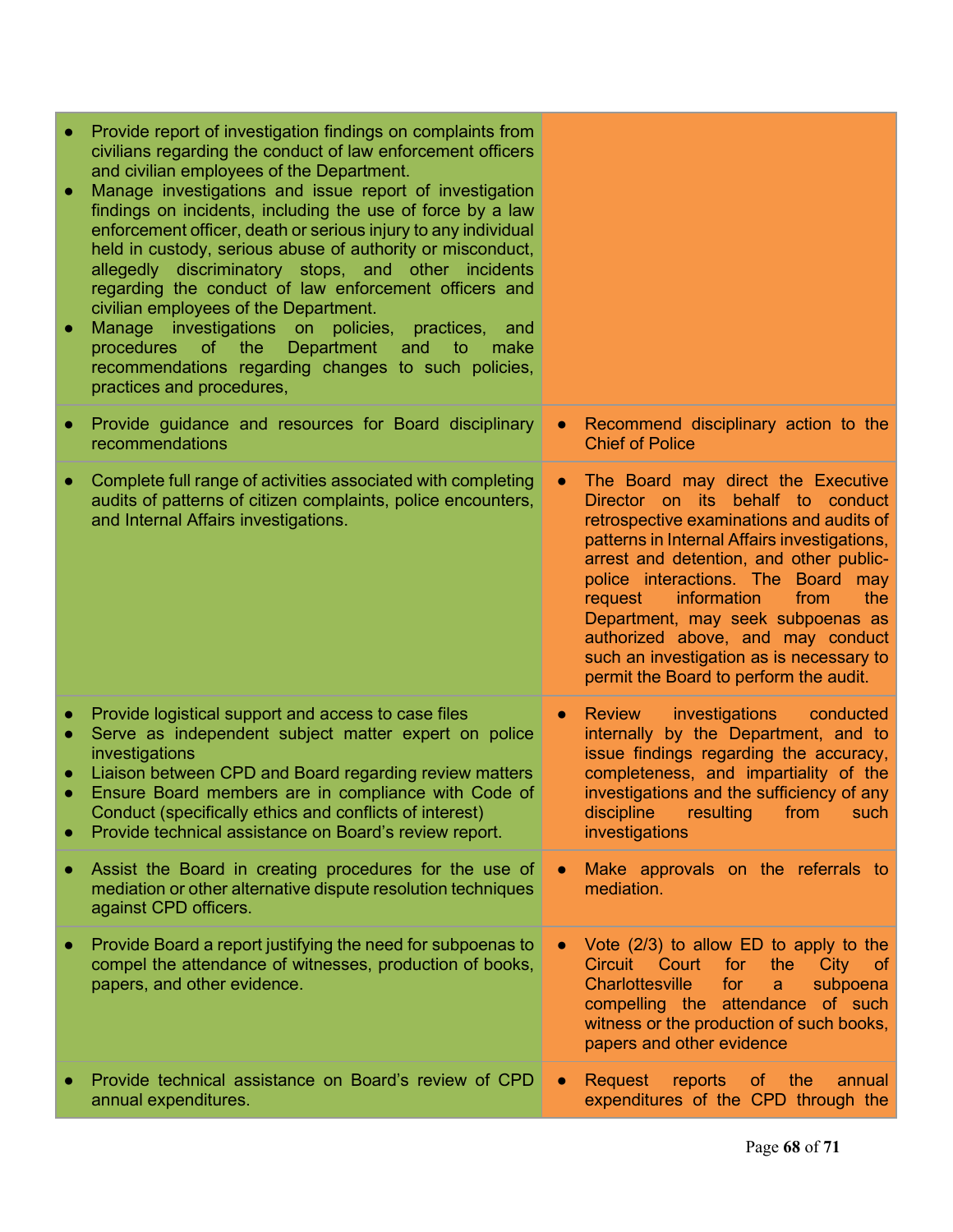|           | Conduct research and guidance on police expenditures.                                                                                                                                                                                                                                                                                               |           | ED, and to make recommendations to<br>the City Council concerning future CPD<br>appropriations;                                                                                                                                                                                                                                                                                                                                                                                                                                                                                                                      |
|-----------|-----------------------------------------------------------------------------------------------------------------------------------------------------------------------------------------------------------------------------------------------------------------------------------------------------------------------------------------------------|-----------|----------------------------------------------------------------------------------------------------------------------------------------------------------------------------------------------------------------------------------------------------------------------------------------------------------------------------------------------------------------------------------------------------------------------------------------------------------------------------------------------------------------------------------------------------------------------------------------------------------------------|
|           | Provide guidance and resources for Board Committees                                                                                                                                                                                                                                                                                                 |           | Develop new ideas and consult ED on<br>implementation                                                                                                                                                                                                                                                                                                                                                                                                                                                                                                                                                                |
|           | Provide guidance and resources for Board Advisory Panels                                                                                                                                                                                                                                                                                            | $\bullet$ | Develop new ideas and consult ED on<br>implementation                                                                                                                                                                                                                                                                                                                                                                                                                                                                                                                                                                |
|           | Ensure forums are executed well be working with<br>internal/external partners on logistics<br>Provide guidance and resources for Board                                                                                                                                                                                                              | $\bullet$ | Develop new ideas and consult ED on<br>implementation                                                                                                                                                                                                                                                                                                                                                                                                                                                                                                                                                                |
| ۰         | Facilitate the process for commendations by providing<br>guidance and resources to the Board.                                                                                                                                                                                                                                                       |           | Soliciting public comment: The Board<br>may solicit comments from the public<br>concerning incidents of exceptional<br>performance by employees of the<br>Department.<br><b>Exemplary employees: The Board may</b><br>consult with the Chief of Police via ED<br>regarding individual employees who<br>have made outstanding contributions<br>exemplary of equitable, just, and<br>professional policing.<br>Recognition<br><b>of</b><br>outstanding<br>contributions: The Board may issue<br>public citations recognizing individuals<br>deemed<br>$\bullet$ to $\bullet$<br>have<br>such<br>made<br>contributions. |
|           | Supports the PCOB's efforts to promote transparency<br>and to foster community relationships<br>with<br>the<br>Charlottesville Police Department, including community<br>outreach programs.                                                                                                                                                         |           | Represent and communicate<br><b>Board</b><br>ED<br>regarding<br>consensus<br>to<br>interdepartmental relations                                                                                                                                                                                                                                                                                                                                                                                                                                                                                                       |
|           | <b>Solicits</b><br>involvement<br>from<br>groups<br>subject<br>to<br>disproportionate impacts from police activities.<br>Explains CRB mission, complaint procedures, and<br>process to the public.<br>Assures effective responsiveness to complainants and<br>the public, working effectively with the CRB, and serving<br>as liaison with the CPD. |           | Serve as spokesperson on occasion and<br>external<br>key<br>meetings<br>own<br>in.<br>consultation with the ED                                                                                                                                                                                                                                                                                                                                                                                                                                                                                                       |
| $\bullet$ | At least once every two years, and within six months of<br>any new Board appointments, the City, assisted by the<br>Executive Director and the Chief of Police or their<br>designees, shall provide Board members with training or<br>information:                                                                                                  |           | Represent and communicate Board<br>consensus to ED regarding training<br>needs                                                                                                                                                                                                                                                                                                                                                                                                                                                                                                                                       |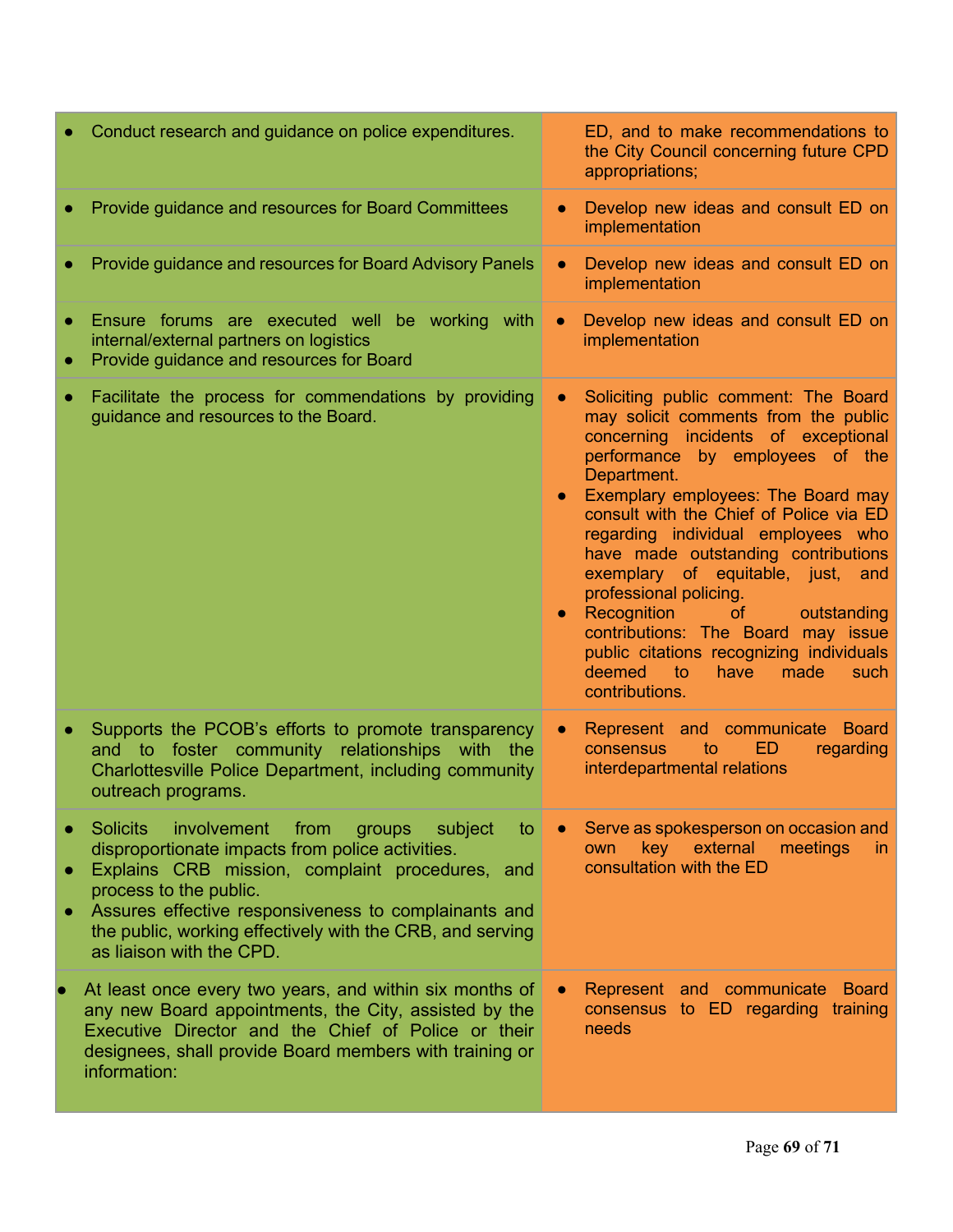|                                     | (1) Describing the legal and ethical obligations of<br>members of a public board, including the need to<br>comply with FOIA and other statutes and ordinances<br>governing their service;                                                                                                                |           |                                                                                                               |
|-------------------------------------|----------------------------------------------------------------------------------------------------------------------------------------------------------------------------------------------------------------------------------------------------------------------------------------------------------|-----------|---------------------------------------------------------------------------------------------------------------|
|                                     | (2) Explaining Police Department procedures,<br>policies, and regulations;                                                                                                                                                                                                                               |           |                                                                                                               |
|                                     | (3) Describing the substance of Police Department<br>personnel record-keeping;                                                                                                                                                                                                                           |           |                                                                                                               |
|                                     | (4) Describing such other City policies, procedures<br>and systems relevant to the duties of the Board; and                                                                                                                                                                                              |           |                                                                                                               |
|                                     | (5) Explaining the Code of Ethics for the Board                                                                                                                                                                                                                                                          |           |                                                                                                               |
| $\bullet$<br>$\bullet$              | Provides comments and suggestions to the City Council<br>regarding potential changes to the enabling ordinance<br>and bylaws.<br>Develops and implements policies that promote<br>teamwork on a systemic and organization level.                                                                         |           | Represent and communicate Board<br>consensus to ED regarding changes to<br>ordinance and operating procedures |
| $\bullet$<br>$\bullet$<br>$\bullet$ | Manage all day-to-day operations, including Executive<br>Office, Comms, Dev, Research, Finance, and HR<br>Determine appropriate staff roles and reporting lines and<br>evaluate senior staff<br>Make hiring and firing decisions, consulting Chair as<br>appropriate                                     | $\bullet$ | Make recommendations to<br>- ED<br>as<br>necessary to ensure synergy with Board<br>purpose.                   |
| $\bullet$                           | Manage production of annual report and ensure goals<br>regarding timeliness are met; drive the following year's<br>goal-setting process                                                                                                                                                                  |           | Give up-front input on and have final<br>sign-off on annual report                                            |
| $\bullet$                           | Be resource to Board in setting vision                                                                                                                                                                                                                                                                   |           | Set strategic vision                                                                                          |
| ٠                                   | Serve as the liaison between City Attorney and<br>Independent Counsel for all matters (except where a<br>conflict exists)                                                                                                                                                                                |           | Consult<br>with<br>City Attorney<br>and<br>Independent Counsel through ED on key<br>matters                   |
| $\bullet$<br>$\bullet$<br>$\bullet$ | Integrates and translates the operational plans and<br>objectives of various departments and functions into<br>budgetary requirements.<br>In consultation with Chair (especially on relevant<br>development issues), develop budget and manage it<br>Provide up-front input and sign-off on final budget |           | <b>Provide</b><br>regarding<br>input<br>proposed<br>budget plan                                               |
| $\bullet$                           | Ensure projects are executed well, with emphasis on<br>building needed capacity (e.g., hiring top talent to carry out<br>special projects)                                                                                                                                                               | $\bullet$ | Develop new ideas and consult ED on<br>implementation                                                         |